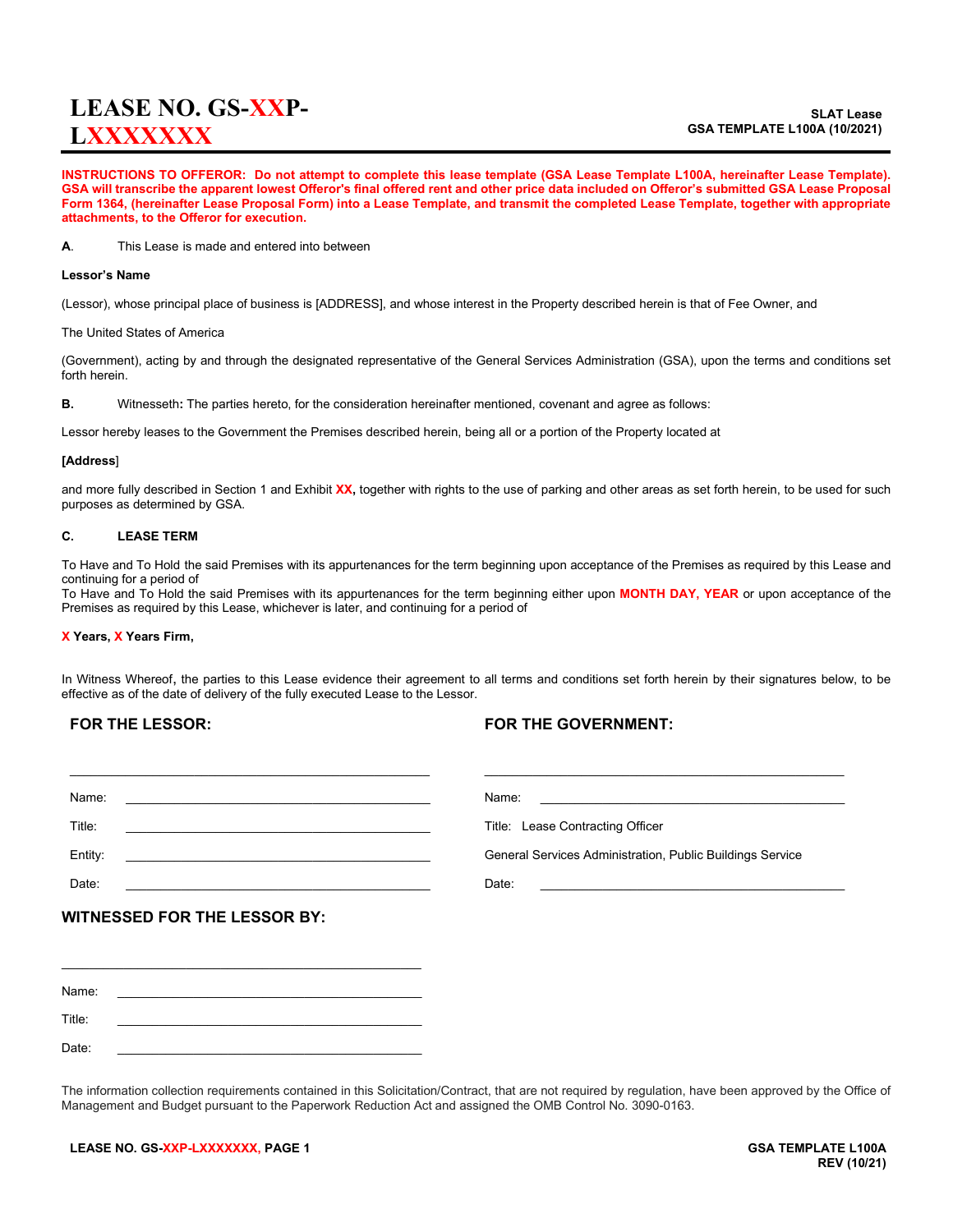subject to termination and renewal rights as may be hereinafter set forth. The commencement date of this Lease, along with any applicable termination<br>and renewal rights, shall be more specifically set forth in a Lease Amen Government.

### **TABLE OF CONTENTS**

| 1.01             |                                                                                           |  |
|------------------|-------------------------------------------------------------------------------------------|--|
| 1.02             |                                                                                           |  |
| 1.03             |                                                                                           |  |
| 1.04             |                                                                                           |  |
| 1.05             |                                                                                           |  |
| 1.06             |                                                                                           |  |
| 1.07             |                                                                                           |  |
| 1.08             |                                                                                           |  |
| 1.09             |                                                                                           |  |
| 1.10             |                                                                                           |  |
| 1.11             |                                                                                           |  |
| 1.12             |                                                                                           |  |
| 1.13             |                                                                                           |  |
| 1.14             |                                                                                           |  |
| 1.15             |                                                                                           |  |
| 1.16             |                                                                                           |  |
| 1.17             |                                                                                           |  |
| 1.18             | HUBZONE SMALL BUSINESS CONCERNS ADDITIONAL PERFORMANCE REQUIREMENTS (SMALL) (OCT 2020)  9 |  |
| 1.19             |                                                                                           |  |
|                  |                                                                                           |  |
| <b>SECTION 2</b> |                                                                                           |  |
| 2.01             |                                                                                           |  |
| 2.02             |                                                                                           |  |
| 2.03             |                                                                                           |  |
| 2.04             |                                                                                           |  |
| 2.05             |                                                                                           |  |
| 2.06             |                                                                                           |  |
| 2.07             |                                                                                           |  |
| 2.08             |                                                                                           |  |
| 2.09             |                                                                                           |  |
|                  |                                                                                           |  |
|                  |                                                                                           |  |
|                  |                                                                                           |  |
| <b>SECTION 3</b> |                                                                                           |  |
| 3.01             |                                                                                           |  |
| 3.02             |                                                                                           |  |
| 3.03             |                                                                                           |  |
| 3.04             |                                                                                           |  |
| 3.05             |                                                                                           |  |
| 3.06             |                                                                                           |  |
| 3.07<br>3.08     |                                                                                           |  |
| 3.09             |                                                                                           |  |
| 3.10             |                                                                                           |  |
| 3.11             |                                                                                           |  |
| 3.12             |                                                                                           |  |
| 3.13             |                                                                                           |  |
| 3.14             |                                                                                           |  |
| 3.15             |                                                                                           |  |
| 3.16             |                                                                                           |  |
| 3.17             |                                                                                           |  |
| 3.18             |                                                                                           |  |
| 3.19             |                                                                                           |  |
| 3.20             |                                                                                           |  |
| 3.21             |                                                                                           |  |
| 3.22             |                                                                                           |  |
| 3.23             |                                                                                           |  |
| 3.24             |                                                                                           |  |
| 3.25             |                                                                                           |  |
| 3.26             |                                                                                           |  |
| 3.27<br>3.28     |                                                                                           |  |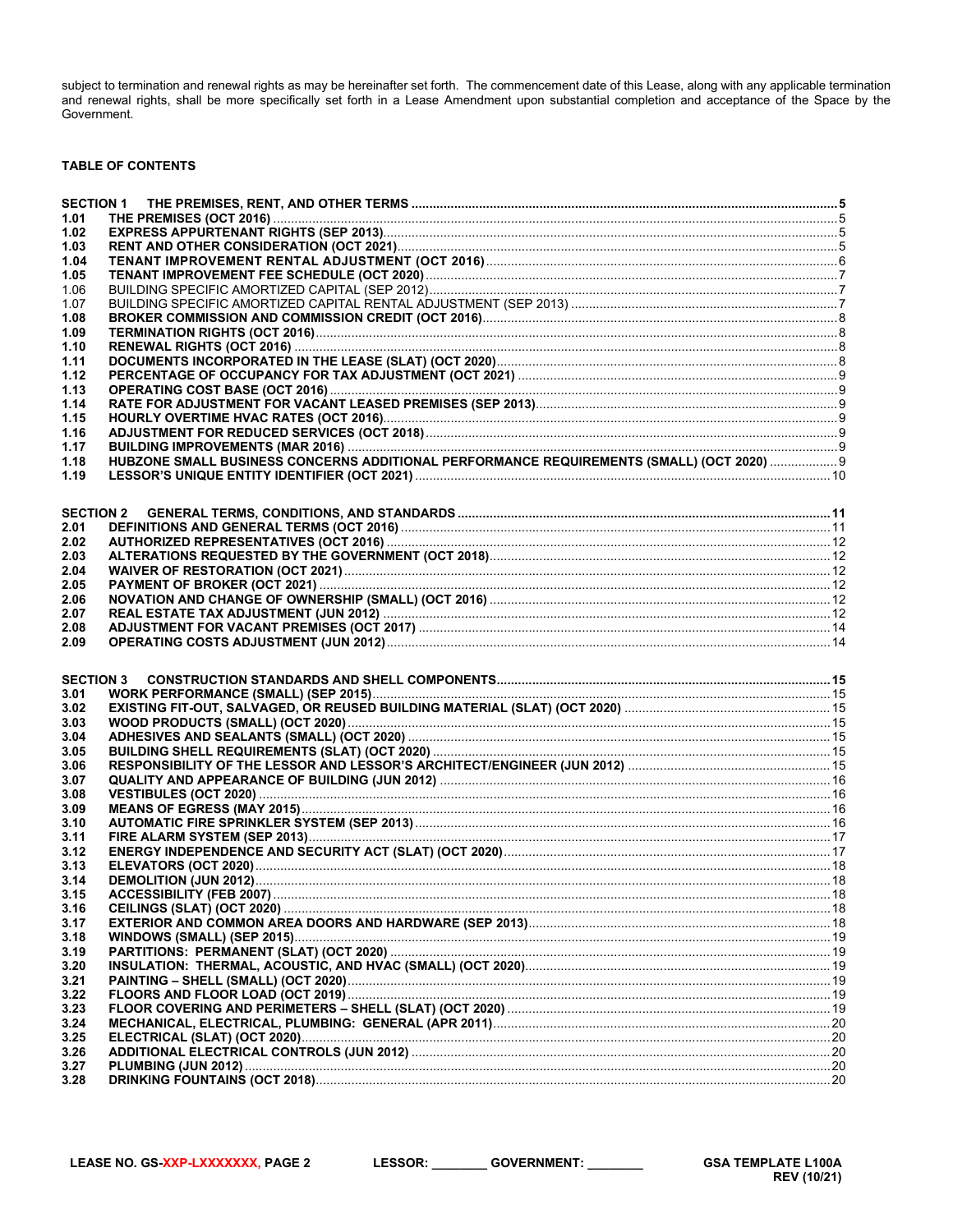| 3.29             |  |
|------------------|--|
| 3.30             |  |
| 3.31             |  |
| 3.32             |  |
| 3.33             |  |
| 3.34             |  |
| 3.35             |  |
| 3.36             |  |
| 3.37             |  |
| 3.38             |  |
|                  |  |
| <b>SECTION 4</b> |  |
| 4.01             |  |
| 4.02             |  |
| 4.03             |  |
| 4.04             |  |
| 4.05             |  |
| 4.06             |  |
| 4.07             |  |
| 4.08             |  |
| 4.09             |  |
| 4.10             |  |
| 4.11             |  |
| 4.12             |  |
| 4.13             |  |
| 4.14             |  |
|                  |  |
| <b>SECTION 5</b> |  |
| 5.01             |  |
| 5.02             |  |
| 5.03             |  |
| 5.04             |  |
| 5.05             |  |
| 5.06             |  |
| 5.07             |  |
| 5.08             |  |
| 5.09             |  |
| 5.10             |  |
| 5.11             |  |
| 5.12             |  |
| 5.13<br>5.14     |  |
| 5.15             |  |
| 5.16             |  |
| 5.17             |  |
| 5.18             |  |
|                  |  |
|                  |  |
| <b>SECTION 6</b> |  |
| 6.01<br>6.02     |  |
|                  |  |
| 6.03<br>6.04     |  |
| 6.05             |  |
| 6.06             |  |
| 6.07             |  |
| 6.08             |  |
| 6.09             |  |
| 6.10             |  |
| 6.11             |  |
| 6.12             |  |
| 6.13             |  |
| 6.14             |  |
| 6.15             |  |
| 6.16             |  |
| 6.17             |  |
| 6.18             |  |
| 6.19             |  |
| 6.20             |  |
| 6.21             |  |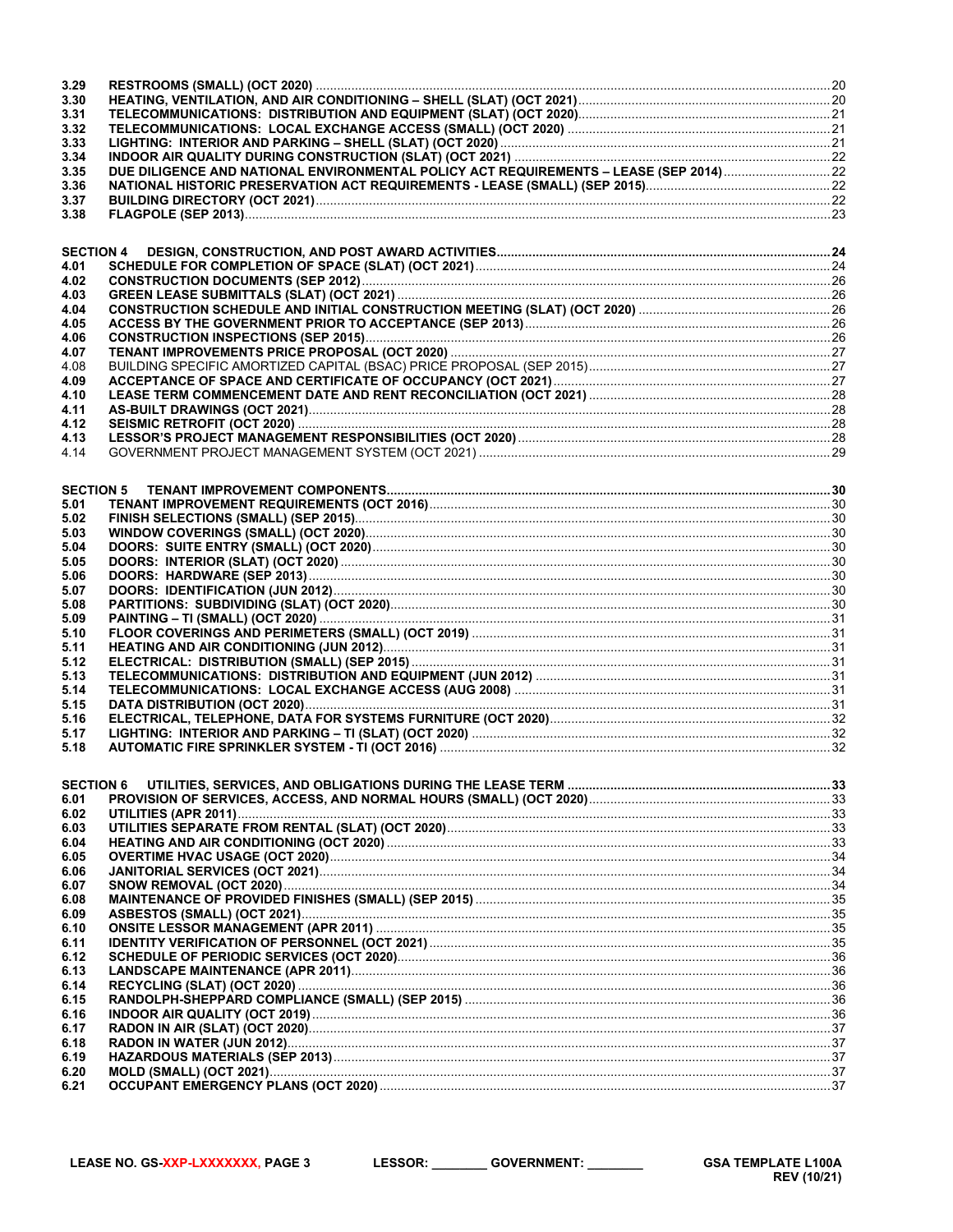| 6.22 |  |
|------|--|
|      |  |
|      |  |
| 7.01 |  |
| 7.02 |  |
| 7.03 |  |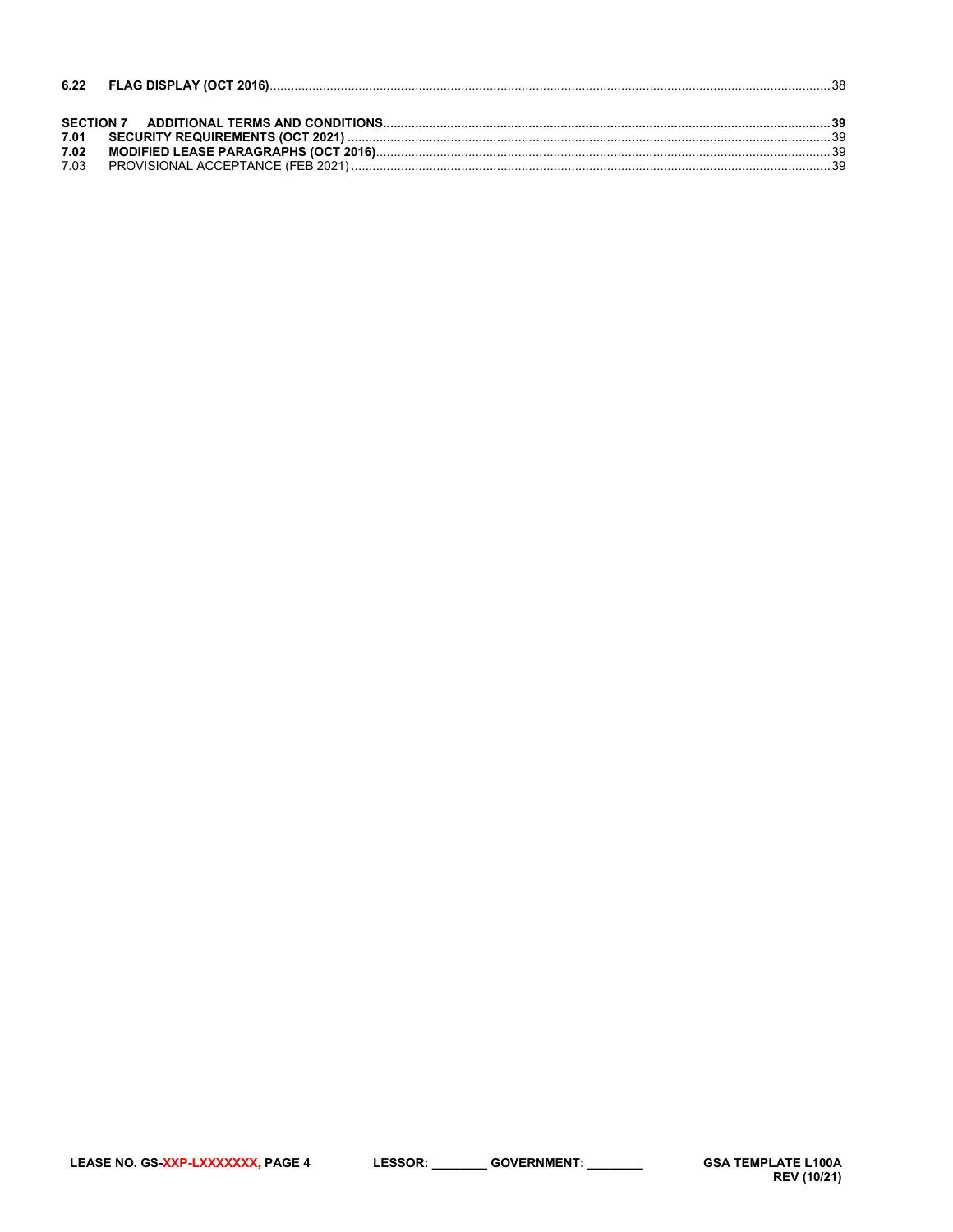# <span id="page-4-0"></span>**SECTION 1 THE PREMISES, RENT, AND OTHER TERMS**

### <span id="page-4-1"></span>**1.01 THE PREMISES (OCT 2016)**

The Premises are described as follows:

A. Office and Related Space: **XX** rentable square feet (RSF), yielding **XX** ANSI/BOMA Office Area (ABOA) square feet (SF) of office and related Space located on the **XX** floor(s) and known as Suite(s) **XX**, of the Building, as depicted on the floor plan(s) attached hereto as Exhibit **XX**.

Office and Related Space: XX rentable square feet (RSF), yielding XX ANSI/BOMA Office Area (ABOA) square feet (SF) of office and related Space **and** an additional XX RSF, yielding **XX** ABOA SF of free space (for which the Government will not be charged rent, including real estate taxes and operating cost escalations) in excess of the total **XX** RSF/**XX** ABOA SF indicated above, for a total of **XX** RSF (yielding **XX** ABOA SF), located on the **XX** floor(s) and known as Suite(s) **XX**, of the Building, as depicted on the floor plan(s) attached hereto as Exhibit **XX**. All rights, responsibilities, and obligations that bind the Lessor and Government under this lease agreement, including the General Clauses, and any other attachments hereto, shall pertain to the entire space under lease, including the free space.

B. Common Area Factor: The Common Area Factor (CAF), defined under Section 2 of the Lease, is established as **XX** percent. This factor, rounded to the nearest whole percentage, shall be used for purposes of rental adjustments in accordance with the Payment Clause of the General Clauses.

C. Unless otherwise noted, the Government accepts the Premises and tenant improvements in their existing condition, except where specifications or standards are contained elsewhere in this Lease. These standards include security improvements, Fire Protection and Life Safety requirements, ABAAS compliance, as well as compliance with all local codes and ordinances. Such acceptance by the Government of existing Premises shall not relieve Lessor of continuing obligations for cleaning, janitorial, maintenance, repair, etc. as set forth in the Lease paragraphs and attached General Clauses.

### <span id="page-4-2"></span>**1.02 EXPRESS APPURTENANT RIGHTS (SEP 2013)**

The Government shall have the non-exclusive right to the use of Appurtenant Areas, and shall have the right to post Rules and Regulations Governing Conduct on Federal Property, Title 41, CFR, Part 102-74, Subpart C within such areas. The Government will coordinate with Lessor to ensure signage is consistent with Lessor's standards. Appurtenant to the Premises and included in the Lease are rights to use the following:

A. Parking: **XX** parking spaces as depicted on the plan attached hereto as Exhibit **XX,** reserved for the exclusive use of the Government, of which **XX** shall be structured/inside parking spaces, and **XX** shall be surface/outside parking spaces. In addition, the Lessor shall provide such additional parking spaces as required by the applicable code of the local government entity having jurisdiction over the Property.

B. Antennas, Satellite Dishes, and Related Transmission Devices: (1) Space located on the roof of the Building sufficient in size for the installation and placement of telecommunications equipment, (2) the right to access the roof of the Building, and (3) use of all Building areas (e.g., chases, plenums, etc.) necessary for the use, operation, and maintenance of such telecommunications equipment at all times during the term of this Lease.

#### <span id="page-4-3"></span>**1.03 RENT AND OTHER CONSIDERATION (OCT 2021)**

A. The Government shall pay the Lessor annual rent, payable in monthly installments in arrears, at the following rates:

|                                                          | <b>FIRM TERM</b>   | <b>NON FIRM TERM</b> |
|----------------------------------------------------------|--------------------|----------------------|
|                                                          | <b>ANNUAL RENT</b> | <b>ANNUAL RENT</b>   |
| SHELL RENT <sup>1</sup>                                  | \$XXX,XXX.XX       | \$XXX,XXX.XX         |
| OPERATING COSTS <sup>2</sup>                             | \$XXX,XXX.XX       | \$XXX,XXX.XX         |
| <b>TENANT IMPROVEMENTS RENT3</b>                         | \$XXX,XXX.XX       | \$0.00               |
| <b>BUILDING SPECIFIC AMORTIZED CAPITAL</b><br>$(BSAC)^4$ | \$XXX,XXX.XX       | \$0.00               |
| PARKING <sup>5</sup>                                     | \$XXX,XXX.XX       | \$XXX,XXX.XX         |
| <b>TOTAL ANNUAL RENT<sup>7</sup></b>                     | \$XXX,XXX.XX       | \$XXX,XXX.XX         |

**<sup>1</sup>**Shell rent calculation:

(Firm Term) \$**XX** per RSF multiplied by the RSF stated under Paragraph 1.01

(Non Firm Term) \$**XX** per RSF multiplied by the RSF stated under Paragraph 1.01

**<sup>2</sup>**Operating Costs rent calculation: \$**XX** per RSF multiplied by the RSF stated under Paragraph 1.01

3Tenant Improvements of \$**XX** are amortized at a rate of **X** percent per annum over **XX** years.

**<sup>4</sup>**Building Specific Amortized Capital (BSAC) of \$**XX** are amortized at a rate of **X** percent per annum over **XX** years

**<sup>5</sup>**Parking costs described under sub-paragraph B below

 $6$ Total Annual Rent does not reflect reduction for free rent (if applicable). See subparagraph C below.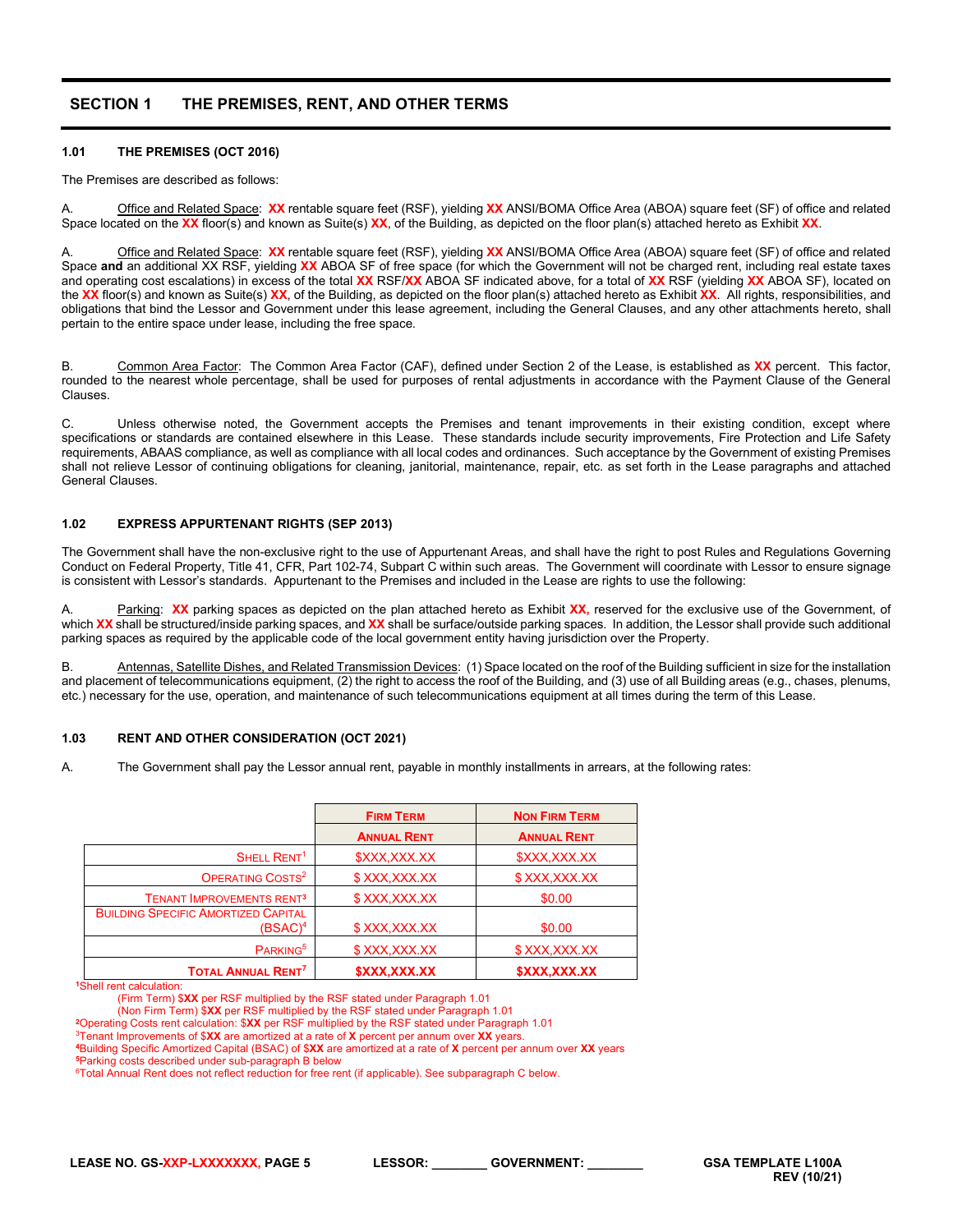B. Parking shall be provided at a rate of \$**XX** per parking space per month (structured/inside), and \$**XX** per parking space per month (surface/outside).

C. The Lessor has offered free rent for the first **XX (X)** months of the Lease (free rent includes shell, operating, TI, BSAC and parking rent). Therefore, the first **XX (X)** months of the Lease shall be provided at no cost to the Government.

D. In instances where the Lessor amortizes either the TI or Building Specific Amortized Capital (BSAC) for a period exceeding the Firm Term of the Lease, should the Government terminate the Lease after the Firm Term or does not otherwise renew or extend the term beyond the Firm Term, the Government shall not be liable for any costs, including unamortized costs beyond the Firm Term.

E. Rent is subject to adjustment based upon a mutual on-site measurement of the Space upon acceptance, not to exceed **XX** ABOA SF based upon the methodology outlined under the "Payment" clause of GSA Form 3517.

F. Rent is subject to adjustment based upon the final Tenant Improvement (TI) cost to be amortized in the rental rate, as agreed upon by the parties subsequent to the Lease Award Date.

F. Rent is subject to adjustment upon reconciliation from quantities in the Lease to the approved DIDs and post-DID change orders, based on unit prices negotiated and agreed upon prior to Lease award.

### G. Intentionally deleted

H. If the Government leases the Premises for less than a full calendar month, then rent shall be prorated based on the actual number of days leased for that month.

I. Rent shall be paid to Lessor by electronic funds transfer (EFT) in accordance with the provisions of the General Clauses. Rent shall be payable using the EFT information contained in the System for Award Management (SAM). In the event the EFT information changes, the Lessor shall be responsible for providing the updated information to SAM. Failure by the Lessor to maintain an active registration in SAM may result in delay of rental payments until such time as the SAM registration is activated.

J. Lessor shall provide to the Government, in exchange for the payment of rental and other specified consideration, the following:

1. The leasehold interest in the Property described herein in the paragraph entitled "The Premises."

2. All costs, expenses and fees to perform the work required for acceptance of the Premises in accordance with this Lease, including all costs for labor, materials, and equipment, professional fees, contractor fees, attorney fees, permit fees, inspection fees, and similar such fees, and all related expenses.

3. Performance or satisfaction of all other obligations set forth in this Lease; and all services, utilities, and maintenance required for the proper operation of the Property, the Building, and the Premises in accordance with the terms of the Lease, including, but not limited to, all inspections, modifications, repairs, replacements, and improvements required to be made thereto to meet the requirements of this Lease.

### VERSION 2: USE

3. Performance or satisfaction of all other obligations set forth in this Lease; and all services, utilities (with the exclusion of **XX**)**,** maintenance required for the proper operation of the Property, the Building, and the Leased Premises, in accordance with the terms of the Lease, including, but not limited to, all inspections, modifications, repairs, replacements and improvements required to be made thereto to meet the requirements of this Lease. The Government shall be responsible for paying the cost of **XX** directly to the utility provider. The Lessor shall ensure that such utilities are separately metered. The Lessor shall provide and install as part of shell rent, separate meters for utilities. Sub-meters are not acceptable. The Lessor shall furnish in writing to the LCO, prior to occupancy by the Government, a record of the meter numbers and verification that the meters measure Government usage only. Proration is not permissible. In addition, an automatic control system shall be provided to assure compliance with heating, ventilation, and air conditioning requirements.

K. For succeeding Leases with an incumbent Lessor where the Government is currently in occupancy and possession of the leased Premises and where the Lease requires the Lessor to perform alterations using either the TIA or BSAC, the amortized tenant improvement rent and/or BSAC rent will not commence until the alterations are complete and accepted by the Government. Upon acceptance of these improvements, the Government will commence payment of the tenant improvement and/or BSAC rent as stipulated under the Lease, in addition to payment of the tenant improvement and/or BSAC rent for the period starting from the Lease Term Commencement Date to the date of tenant improvements/BSAC acceptance by the Government (such rent payment will not include any additional interest). Alternatively, the Government may elect to re-amortize the tenant improvements/BSAC over the remaining Firm Term of the Lease, at the amortization rate stipulated in the Lease. In the event the Government does not use all the TIA or BSAC, then the rental payments will be adjusted in accordance with the provisions of the Lease (e.g., de-amortization).

### <span id="page-5-0"></span>**1.04 TENANT IMPROVEMENT RENTAL ADJUSTMENT (OCT 2016)**

A. The Tenant Improvement Allowance (TIA) for purposes of this Lease is **\$XX.XX** per ABOA SF. The TIA is the amount that the Lessor shall make available for the Government to be used for TIs. This amount is amortized in the rent over the Firm Term of this Lease at an annual interest rate of **X** percent.

B. The Government, at its sole discretion, shall make all decisions as to the use of the TIA. The Government may use all or part of the TIA. The Government may return to the Lessor any unused portion of the TIA in exchange for a decrease in rent according to the agreed-upon amortization rate over the Firm Term.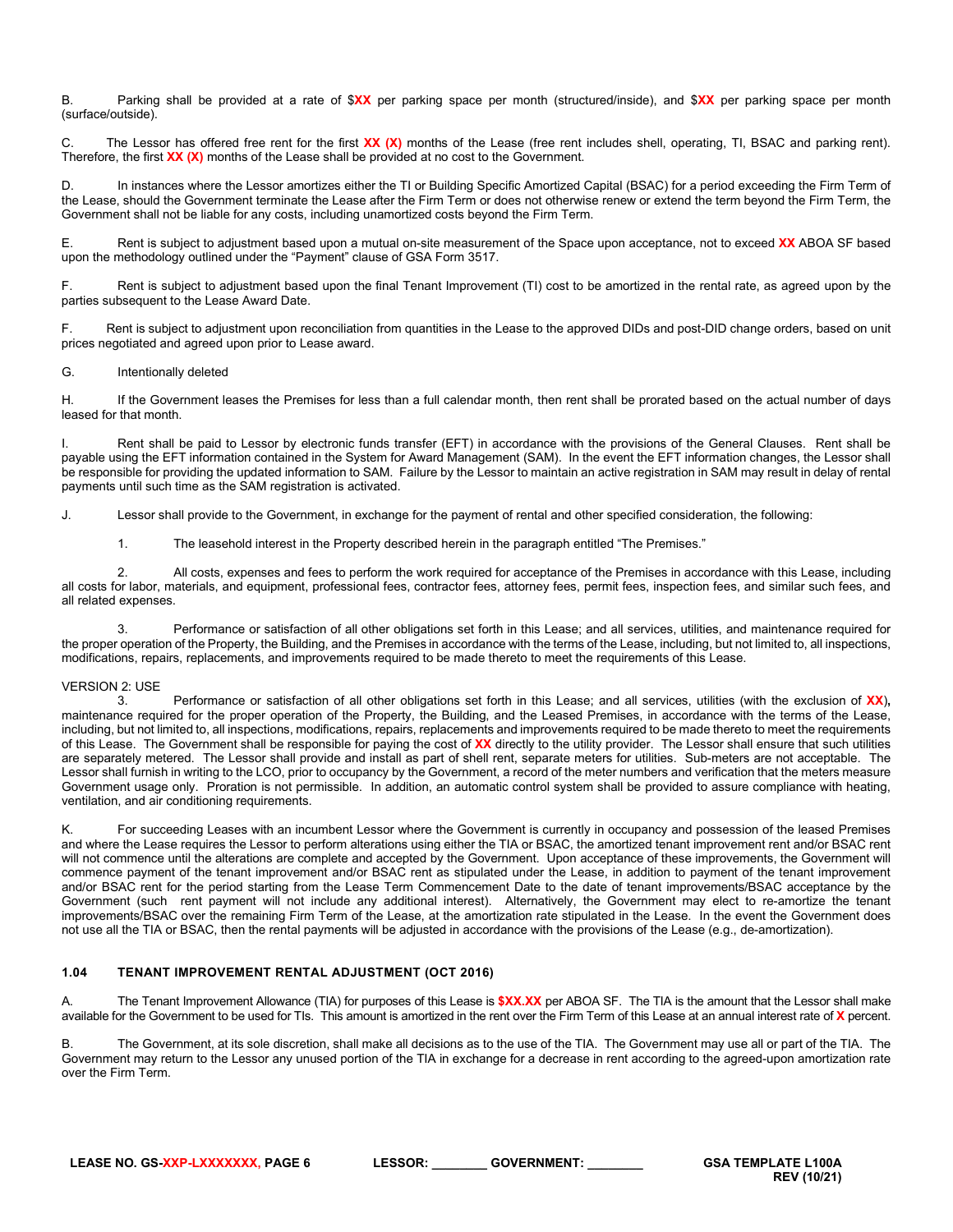C. The Government may elect to make lump sum payments for any or all work covered by the TIA. That part of the TIA amortized in the rent shall be reduced accordingly. At any time after occupancy and during the Firm Term of the Lease, the Government, at its sole discretion, may elect to pay lump sum for any part or all of the remaining unpaid amortized balance of the TIA. If the Government elects to make a lump sum payment for the TIA after occupancy, the payment of the TIA by the Government will result in a decrease in the rent according to the amortization rate over the Firm Term of the Lease.

- D. If it is anticipated that the Government will spend more than the identified TIA, the Government may elect to:
	- 1. Reduce the TI requirements;<br>2. Pay lump sum for the overal
	- Pay lump sum for the overage upon substantial completion in accordance with the "Acceptance of Space and Certificate of
	- Occupancy" paragraph; 3. Negotiate an increase in the rent.

A. The Lessor has agreed to total TI pricing of **\$XX,XXX** based on the Agency's Requirements and design schematic included in Exhibit **X.** This amount is amortized in the rent over the Firm Term of this Lease at an interest rate of **X** percent per year.

B. The TI Unit Prices listed in Exhibit **X** will be used to make the adjustment for variances between TI turnkey pricing based on the Agency's Requirements and the approved design intent drawings. The prices quoted will also be used to order alterations during the first year of the Lease. The prices quoted shall be the cost to furnish, install, and maintain each item, unless otherwise specified. These prices may be indexed or renegotiated to apply to subsequent years of the Lease upon mutual agreement of the Lessor and the Government. Final rent calculations will be reconciled and the Lease will be amended after acceptance of the Space.

C. The Government may elect to make lump sum payments for any or all work covered by the TI scope. That part of the TI amortized in the rent shall be reduced accordingly. At any time after occupancy and during the Firm Term of the Lease, the Government, at its sole discretion, may elect to pay lump sum for any part or all of the remaining unpaid amortized balance of the TI. If the Government elects to make a lump sum payment for the TI after occupancy, the payment of the TI by the Government will result in a decrease in the rent according to the amortization rate over the Firm Term of the Lease.

### <span id="page-6-0"></span>**1.05 TENANT IMPROVEMENT FEE SCHEDULE (OCT 2020)**

For pricing TI costs, the following rates shall apply for the initial build-out of the Space.

|                                                                                 | <b>INITIAL</b><br><b>BUILD-OUT</b> |
|---------------------------------------------------------------------------------|------------------------------------|
| ARCHITECT/ENGINEER FEES (A/E) (\$ PER ABOA SF OR % OF TI CONSTRUCTION<br>COSTS) | <b>SXX OR XX%</b>                  |
| LESSOR'S PROJECT MANAGEMENT FEE (% OF TI CONSTRUCTION COSTS)                    | XX%                                |

### <span id="page-6-1"></span>**1.06 BUILDING SPECIFIC AMORTIZED CAPITAL (SEP 2012)**

For purposes of this Lease, the Building Specific Amortized Capital (BSAC) is **\$XX.XX** per ABOA SF. The Lessor will make the total BSAC amount available to the Government, which will use the funds for security related improvements. This amount is amortized in the rent over the Firm Term of this lease at an annual interest rate of **X** percent.

### <span id="page-6-2"></span>**1.07 BUILDING SPECIFIC AMORTIZED CAPITAL RENTAL ADJUSTMENT (SEP 2013)**

A. The Government, at its sole discretion, shall make all decisions about the use of the Building Specific Amortized Capital (BSAC). The Government may use all or part of the BSAC. The Government may return to the Lessor any unused portion of the BSAC in exchange for a decrease in rent (where applicable) according to the agreed-upon amortization rate over the Firm Term.

B. The Government may elect to make lump-sum payments for any work covered by the BSAC. The part of the BSAC amortized in the rent shall be reduced accordingly. At any time after occupancy and during the Firm Term of the Lease, the Government, at its sole discretion, may elect to pay a lump sum for any part or all of the remaining unpaid amortized balance of the BSAC. If the Government elects to make a lump-sum payment for the BSAC after occupancy, the payment of the BSAC by the Government will result in a decrease in the rent according to the amortization rate over the Firm Term of the Lease.

C. If it is anticipated that the Government will spend more than the BSAC identified above, the Government may elect to:

1. Reduce the security countermeasure requirements;

2. Pay a lump sum for the amount overage upon substantial completion in accordance with the "Acceptance of Space and Certificate of Occupancy" paragraph; or

3. Negotiate an increase in the rent.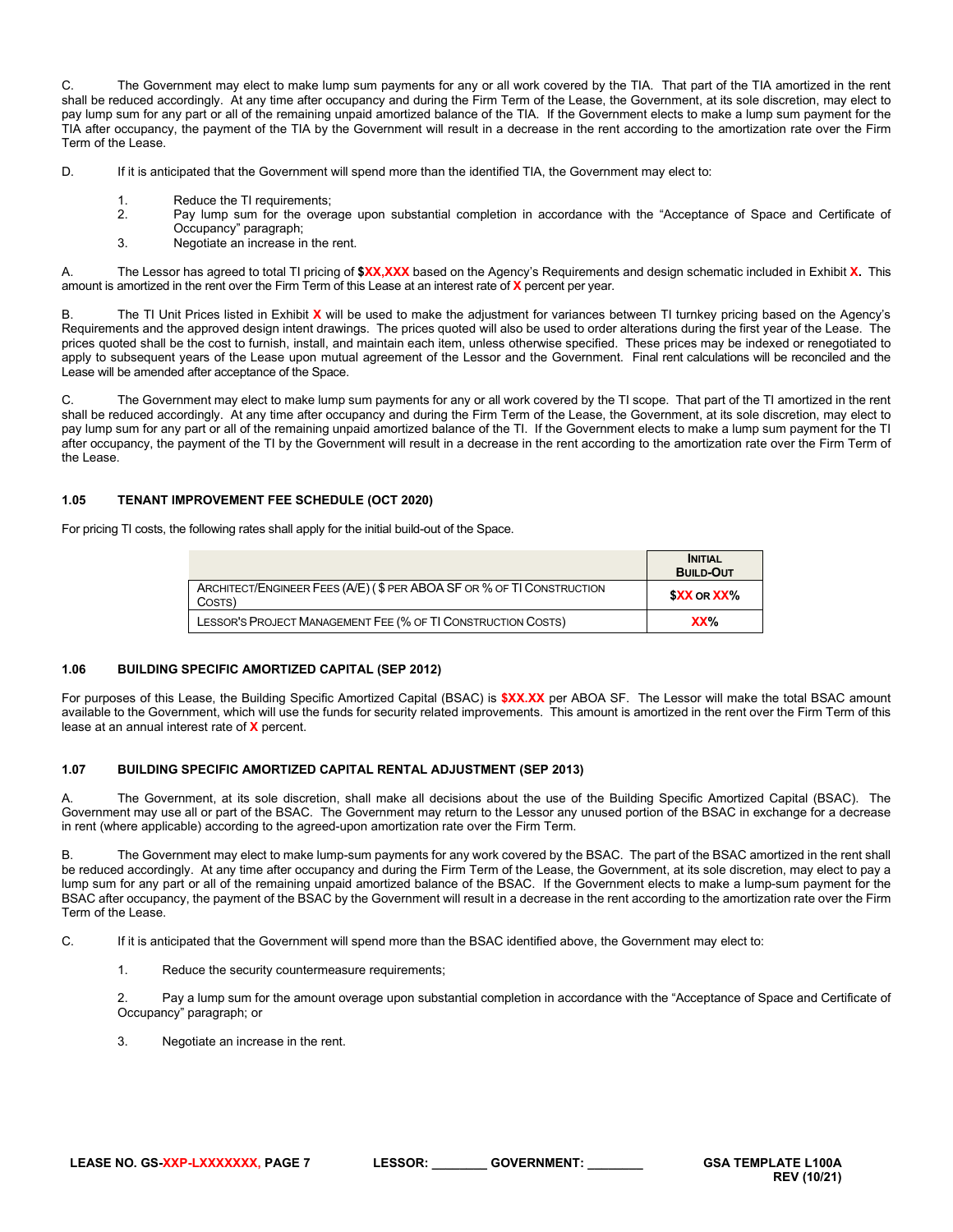### <span id="page-7-0"></span>**1.08 BROKER COMMISSION AND COMMISSION CREDIT (OCT 2016)**

A. **[Broker Name]** (Broker) is the authorized real estate Broker representing GSA in connection with this Lease transaction. The total amount of the Commission is \$XX and is earned upon Lease execution, payable according to the Commission Agreement signed between the Lessor and Broker. Only \$**XX** of the Commission will be payable to **[Broker Name]** with the remaining \$**XX**, which is the Commission Credit, to be credited to the shell rental portion of the annual rental payments due and owing to fully recapture this Commission Credit. The reduction in shell rent shall commence with the first month of the rental payments and continue until the credit has been fully recaptured in equal monthly installments over the shortest time practicable.

B. Notwithstanding the "Rent and Other Consideration" paragraph of this Lease, the shell rental payments due and owing under this Lease shall be reduced to recapture fully this Commission Credit. The reduction in shell rent shall commence with the first month of the rental payments and continue as indicated in this schedule for adjusted Monthly Rent:

Month **X** Rental Payment \$**XX,XXX** minus prorated Commission Credit of \$**XX,XXX** equals \$**XX,XXX** adjusted X th Month's Rent.\*

Month **X** Rental Payment \$**XX,XXX** minus prorated Commission Credit of \$**XX,XXX** equals \$**XX,XXX** adjusted X th Month's Rent.\*

Month **X** Rental Payment \$**XX,XXX** minus prorated Commission Credit of \$**XX,XXX** equals \$**XX,XXX** adjusted X th Month's Rent.\* \* Subject to change based on adjustments outlined under the paragraph "Rent and Other Consideration."

### <span id="page-7-1"></span>**1.09 TERMINATION RIGHTS (OCT 2016)**

The Government may terminate this Lease, in whole or in parts, at any time effective after the Firm Term of this Lease, by providing not less than XX days' prior written notice to the Lessor. The effective date of the termination shall be the day following the expiration of the required notice period or the termination date set forth in the notice, whichever is later. No rental shall accrue after the effective date of termination.

### <span id="page-7-2"></span>**1.10 RENEWAL RIGHTS (OCT 2016)**

A. This Lease may be renewed at the option of the Government for a term of **XX YEARS** at the following rental rate(s):

|                          | <b>OPTION TERM, YEARS XX - XX</b>                                           |                          |  |
|--------------------------|-----------------------------------------------------------------------------|--------------------------|--|
|                          | <b>ANNUAL RENT</b>                                                          | <b>ANNUAL RATE / RSF</b> |  |
| <b>SHELL RENTAL RATE</b> | <b>SXX</b>                                                                  | \$XX                     |  |
| <b>OPERATING COSTS</b>   | OPERATING COST BASE SHALL CONTINUE<br>FROM THE EFFECTIVE YEAR OF THE LEASE. |                          |  |
|                          | OPTION TERM IS SUBJECT TO CONTINUING<br>ANNUAL ADJUSTMENTS.                 |                          |  |

provided notice is given to the Lessor at least **XX** days before the end of the original Lease term or any extension thereof; all other terms and conditions of this Lease, as same may have been amended, shall remain in full force and effect during any renewal term.

B. Termination rights outlined in the "Termination Rights" paragraph apply to all renewal terms.

### <span id="page-7-3"></span>**1.11 DOCUMENTS INCORPORATED IN THE LEASE (SLAT) (OCT 2020)**

The following documents are attached to and made part of the Lease:

| <b>DOCUMENT NAME</b>                            | NO. OF<br><b>PAGES</b> | <b>EXHIBIT</b> |
|-------------------------------------------------|------------------------|----------------|
| FLOOR PLAN(S)                                   |                        |                |
| PARKING PLAN(S)                                 |                        |                |
| <b>AGENCY REQUIREMENTS</b>                      |                        |                |
| <b>TENANT IMPROVEMENTS UNIT PRICE LIST</b>      |                        |                |
| <b>SECURITY REQUIREMENTS</b>                    |                        |                |
| <b>SECURITY UNIT PRICE LIST</b>                 |                        |                |
| <b>GSA FORM 3517A GENERAL CLAUSES</b>           |                        |                |
| SEISMIC FORM C, BUILDING RETROFIT OR NEW        |                        |                |
| <b>CONSTRUCTION PREAWARD COMMITMENT</b>         |                        |                |
| <b>SMALL BUSINESS SUBCONTRACTING PLAN</b>       |                        |                |
| REVISION(S) TO LEASE ISSUED UNDER RLP AMENDMENT |                        |                |
| NUMBER(S) $X$                                   |                        |                |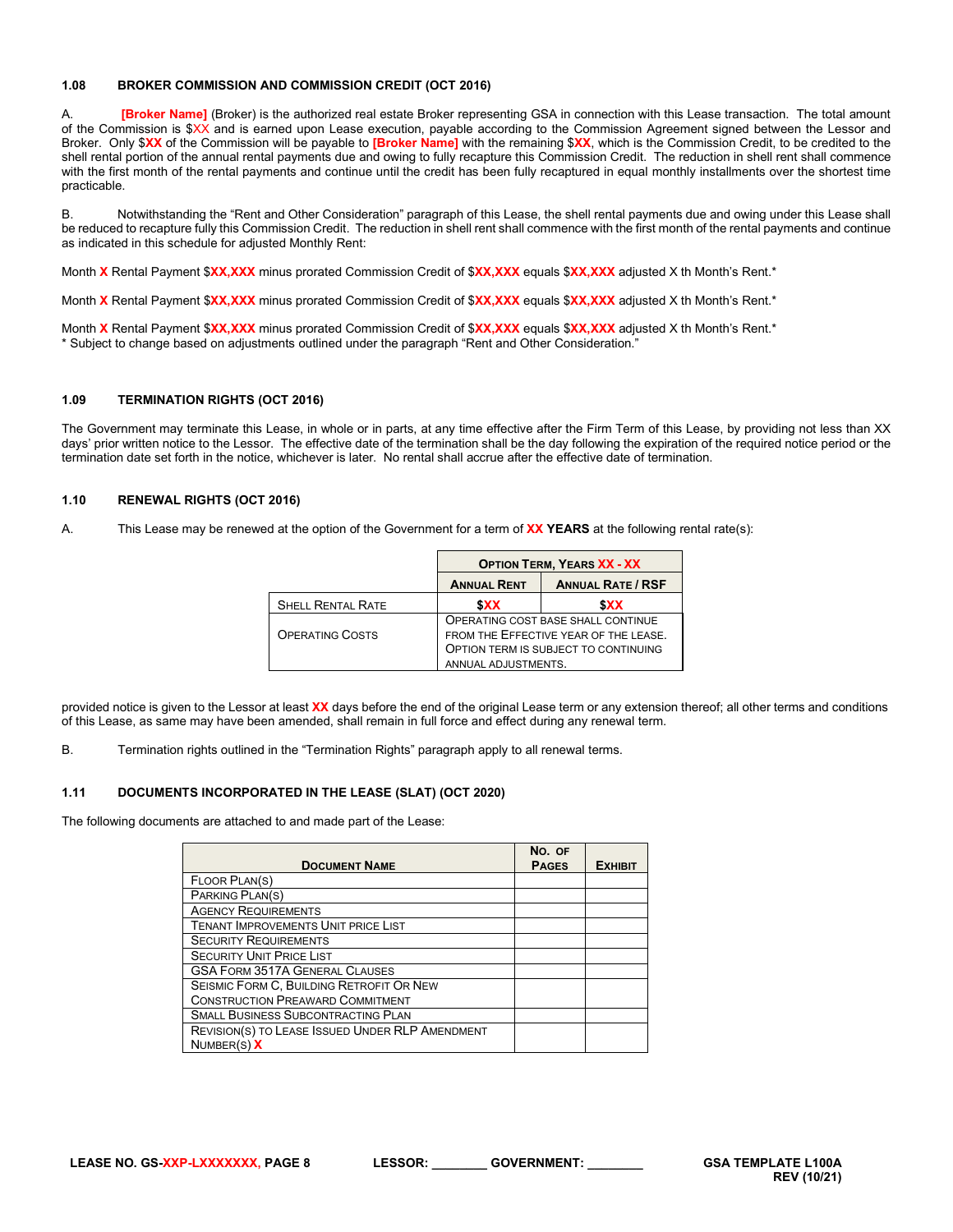### <span id="page-8-0"></span>**1.12 PERCENTAGE OF OCCUPANCY FOR TAX ADJUSTMENT (OCT 2021)**

A. As of the Lease Award Date, the Government's Percentage of Occupancy, as defined in the "Real Estate Tax Adjustment" paragraph of this Lease is **XX** percent. The Percentage of Occupancy is derived by dividing the total Government Space of **XX** RSF by the total Building space of **XX** RSF. The tax parcel number is **XX**.

B. All relevant tax adjustment documentation (e.g., copies of paid tax receipts, invoices) must be submitted online via the GSA Real Estate Tax Portal at RET.GSA.GOV or a successor portal.

### <span id="page-8-1"></span>**1.13 OPERATING COST BASE (OCT 2016)**

The parties agree, for the purpose of applying the paragraph titled "Operating Costs Adjustment," that the Lessor's base rate for operating costs shall be \$**XX.XX** per RSF.

### <span id="page-8-2"></span>**1.14 RATE FOR ADJUSTMENT FOR VACANT LEASED PREMISES (SEP 2013)**

In accordance with the paragraph entitled "Adjustment for Vacant Premises," if the Government fails to occupy or vacates the entire or any portion of the Premises prior to expiration of the term of the Lease, the operating costs paid by the Government as part of the rent shall be reduced by \$**XX.XX** per ABOA SF of Space vacated by the Government.

### <span id="page-8-3"></span>**1.15 HOURLY OVERTIME HVAC RATES (OCT 2016)**

- A. The following rates shall apply in the application of the paragraph titled "Overtime HVAC Usage:"
	- \$X.XX per hour per zone
	- No. of zones: **X**
	- \$ **X.XX** per hour for the entire Space.
- B. There is no overtime charge during the following weekend hours: Saturday: **X** AM through **X** PM Sunday: **X** AM through **X** PM.

#### <span id="page-8-4"></span>**1.16 ADJUSTMENT FOR REDUCED SERVICES (OCT 2018)**

This Lease provides for normal hours of operation as outlined under Lease Paragraph 6.01, Provision of Services, Access, and Normal Hours. In the event the Government requires the following normal hours of operations: [**XX** AM to **XX** PM, Monday through Friday, with the exception of Federal holidays], the rental rate and the base for operating cost adjustments will be reduced by \$**XX** per ABOA SF, adjusted to include any CPI adjustment as outlined under Lease paragraph entitled Operating Costs Adjustment. This reduction shall occur after the Government gives 30 calendar days' prior notice to the Lessor and shall continue in effect until the Lease expires or is terminated.

#### <span id="page-8-5"></span>**1.17 BUILDING IMPROVEMENTS (MAR 2016)**

Before the Government accepts the Space, the Lessor shall complete the following additional Building improvements:

A. \_\_\_\_\_\_\_\_\_\_\_\_\_\_\_ B. \_\_\_\_\_\_\_\_\_\_\_\_\_\_\_ C. \_\_\_\_\_\_\_\_\_\_\_\_\_\_\_

#### <span id="page-8-6"></span>**1.18 HUBZONE SMALL BUSINESS CONCERNS ADDITIONAL PERFORMANCE REQUIREMENTS (SMALL) (OCT 2020)**

If the Lessor is a qualified HUBZone small business concern (SBC) that did not waive the price evaluation preference then as required by 13 C.F.R. 126.700, the HUBZone SBC must spend at least 50% of the cost of the contract incurred for personnel on its own employees or employees of other qualified HUBZone SBC's and must meet the performance of the work requirements for subcontracting in 13 C.F.R. § 125.6(c). If the Lessor is a HUBZone joint venture, the aggregate of the qualified HUBZone SBC's to the joint venture, not each concern separately, must perform the applicable percentage of work required by this clause.

If the Lessor is a HUBZone small business concern (SBC) that did not waive the price evaluation preference, the Lessor shall provide a certification within 10 days after Lease award to the LCO (or representative designated by the LCO) that the Lessor was an eligible HUBZone SBC on the date of award. If it is determined within 20 days after award that a HUBZone SBC Offeror that has been awarded the Lease was not an eligible HUBZone SBC at the time of award, and the HUBZone SBC Lessor failed to provide the LCO with information regarding a change to its HUBZone eligibility prior to award, then the Lease shall be subject, at the LCO's discretion, to termination, and the Government will be relieved of all obligations to the Lessor in such an event and not be liable to the Lessor for any costs, claims or damages of any nature whatsoever.

**LEASE NO. GS-XXP-LXXXXXXX, PAGE 9 LESSOR: \_\_\_\_\_\_\_\_ GOVERNMENT: \_\_\_\_\_\_\_\_ GSA TEMPLATE L100A**

**REV (10/21)**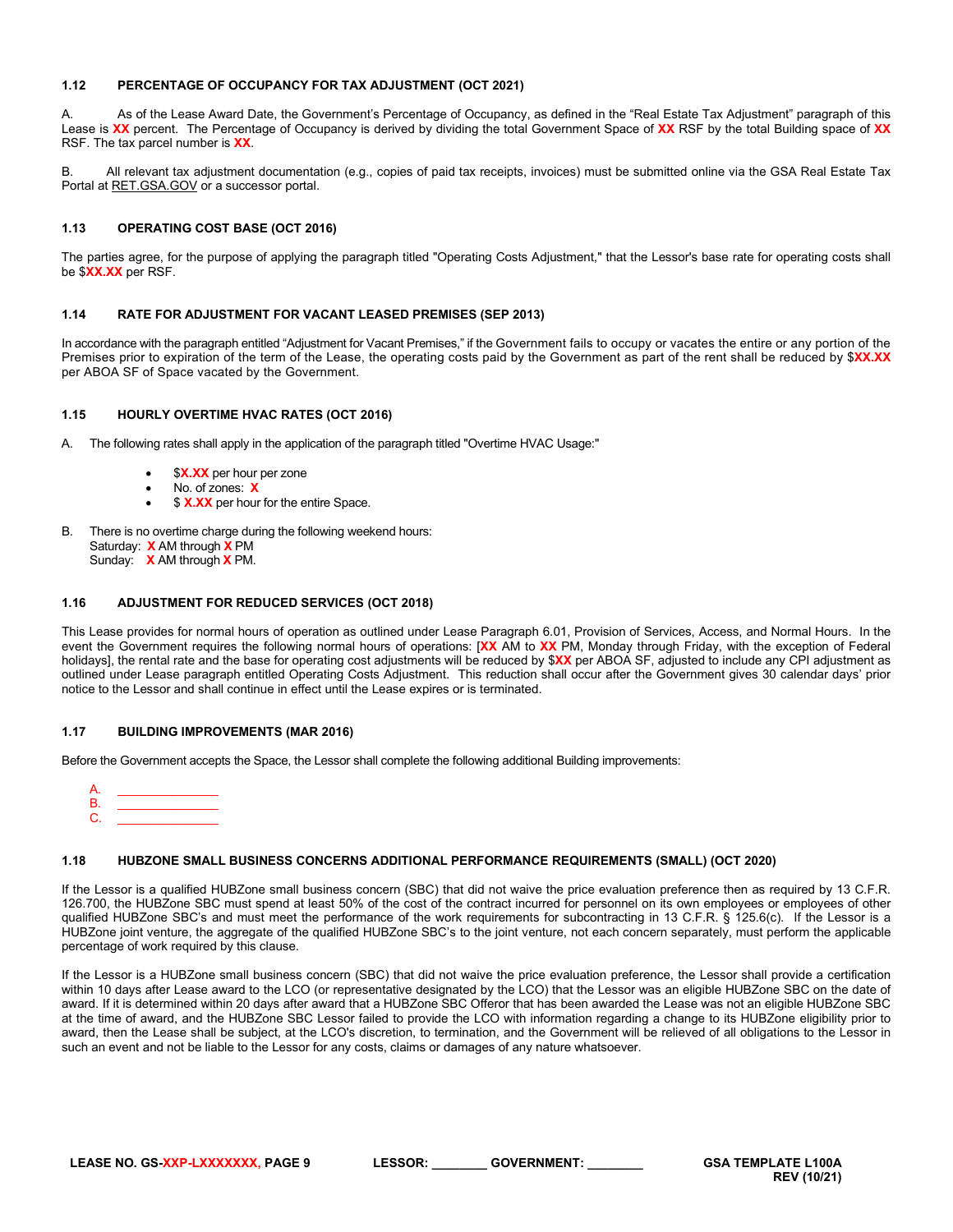## <span id="page-9-0"></span>**1.19 LESSOR'S UNIQUE ENTITY IDENTIFIER (OCT 2021)**

Lessor's Unique Entity Identifier (UE):

UEI-DUNS: **XXXXXXXXX**

UEI-SAM: **XXXXXXXXXXX**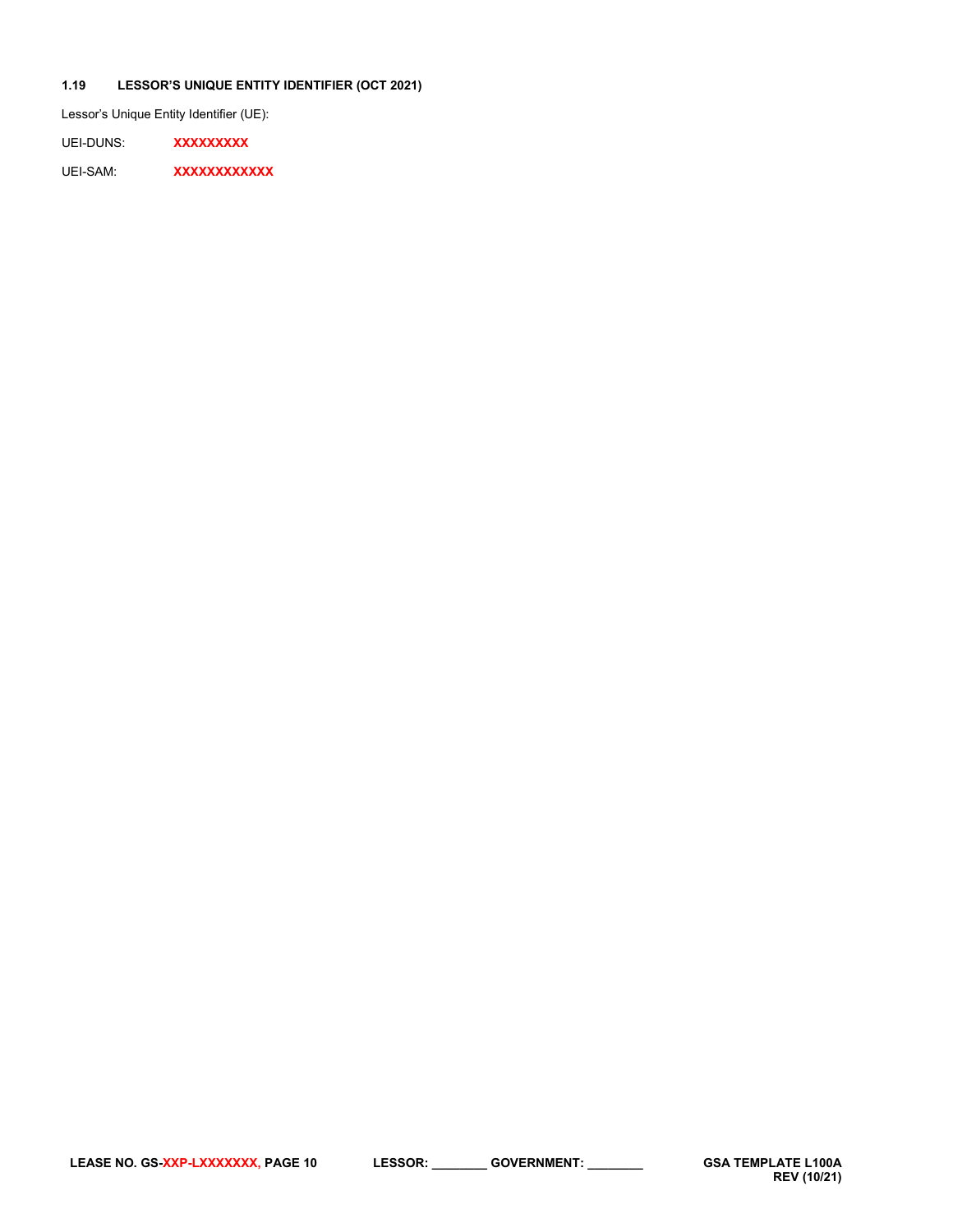# <span id="page-10-0"></span>**SECTION 2 GENERAL TERMS, CONDITIONS, AND STANDARDS**

## <span id="page-10-1"></span>**2.01 DEFINITIONS AND GENERAL TERMS (OCT 2016)**

Unless otherwise specifically noted, all terms and conditions set forth in this Lease shall be interpreted by reference to the following definitions, standards, and formulas:

A. Appurtenant Areas. Appurtenant Areas are defined as those areas and facilities on the Property that are not located within the Premises, but for which rights are expressly granted under this Lease, or for which rights to use are reasonably necessary or reasonably anticipated with respect to the Government's enjoyment of the Premises and express appurtenant rights.

B. Broker. If GSA awarded this Lease using a contract real estate broker, Broker shall refer to GSA's broker.

C. Building. Building(s) situated on the Property in which the Premises are located.

D. Commission Credit. If GSA awarded this Lease using a Broker, and the Broker agreed to forego a percentage of its commission to which it is entitled in connection with the award of this Lease, the amount of this credit is referred to as the "Commission Credit."

E. Common Area Factor. The "Common Area Factor" (CAF) is a conversion factor determined by the Building owner and applied by the owner to the ABOA SF to determine the RSF for the leased Space. The CAF is expressed as a percentage of the difference between the amount of rentable SF and ABOA SF, divided by the ABOA SF. For example 11,500 RSF and 10,000 ABOA SF will have a CAF of 15% [(11,500 RSF-10,000 ABOA SF)/10,000 ABOA SF]. For the purposes of this Lease, the CAF shall be determined in accordance with the applicable ANSI**/**BOMA standard for the type of space to which the CAF shall apply.

F. Contract. "Contract" shall mean this Lease.

G. Contractor. "Contractor" shall mean Lessor.

H. Days. All references to "day" or "days" in this Lease shall mean calendar days, unless specified otherwise.

I. FAR. All references to the FAR shall be understood to mean the Federal Acquisition Regulation, codified at 48 CFR Chapter 1.

J. Firm Term/Non-Firm Term. The Firm Term is that part of the Lease term that is not subject to termination rights. The Non-Firm Term is that part of the Lease term following the end of the Firm Term.

K. GSAR. All references to the GSAR shall be understood to mean the GSA supplement to the FAR, codified at 48 CFR Chapter 5.

L. Lease Term Commencement Date. The date on which the lease term commences.

M. Lease Award Date. The date the LCO executes the Lease and mailing or otherwise furnishes written notification of the executed Lease to the successful Offeror (date on which the parties' obligations under the Lease begin).

Premises. The Premises are defined as the total Office Area or other type of Space, together with all associated common areas, described in Section 1 of this Lease, and delineated by plan in the attached exhibit. Parking and other areas to which the Government has rights under this Lease are not included in the Premises.

O. Property. The Property is defined as the land and Buildings in which the Premises are located, including all Appurtenant Areas (e.g., parking areas) to which the Government is granted rights.

Rentable Space or Rentable Square Feet (RSF). Rentable Space is the area for which a tenant is charged rent. It is determined by the Building owner and may vary by city or by building within the same city. The Rentable Space may include a share of Building support/common areas such as elevator lobbies, Building corridors, and floor service areas. Floor service areas typically include restrooms, janitor rooms, telephone closets, electrical closets, and mechanical rooms. The Rentable Space does not include vertical building penetrations and their enclosing walls, such as stairs, elevator shafts, and vertical ducts. Rentable Square Feet is calculated using the following formula for each type of Space (e.g., office, warehouse, etc.) included in the Premises: ABOA SF of Space  $x(1 + CAF) = RSF$ .

Q. Space. The Space shall refer to that part of the Premises to which the Government has exclusive use, such as Office Area, or other type of Space. Parking areas to which the Government has rights under this Lease are not included in the Space.

Office Area. For the purposes of this Lease, Space shall be measured in accordance with the standard (Z65.1-1996) provided by American National Standards Institute**/**Building Owners and Managers Association (ANSI**/**BOMA) for Office Area, which means "the area where a tenant normally houses personnel and/or furniture, for which a measurement is to be computed." References to ABOA mean ANSI**/**BOMA Office Area.

S. Working Days. Working Days shall mean weekdays, excluding Saturdays and Sundays and Federal holidays.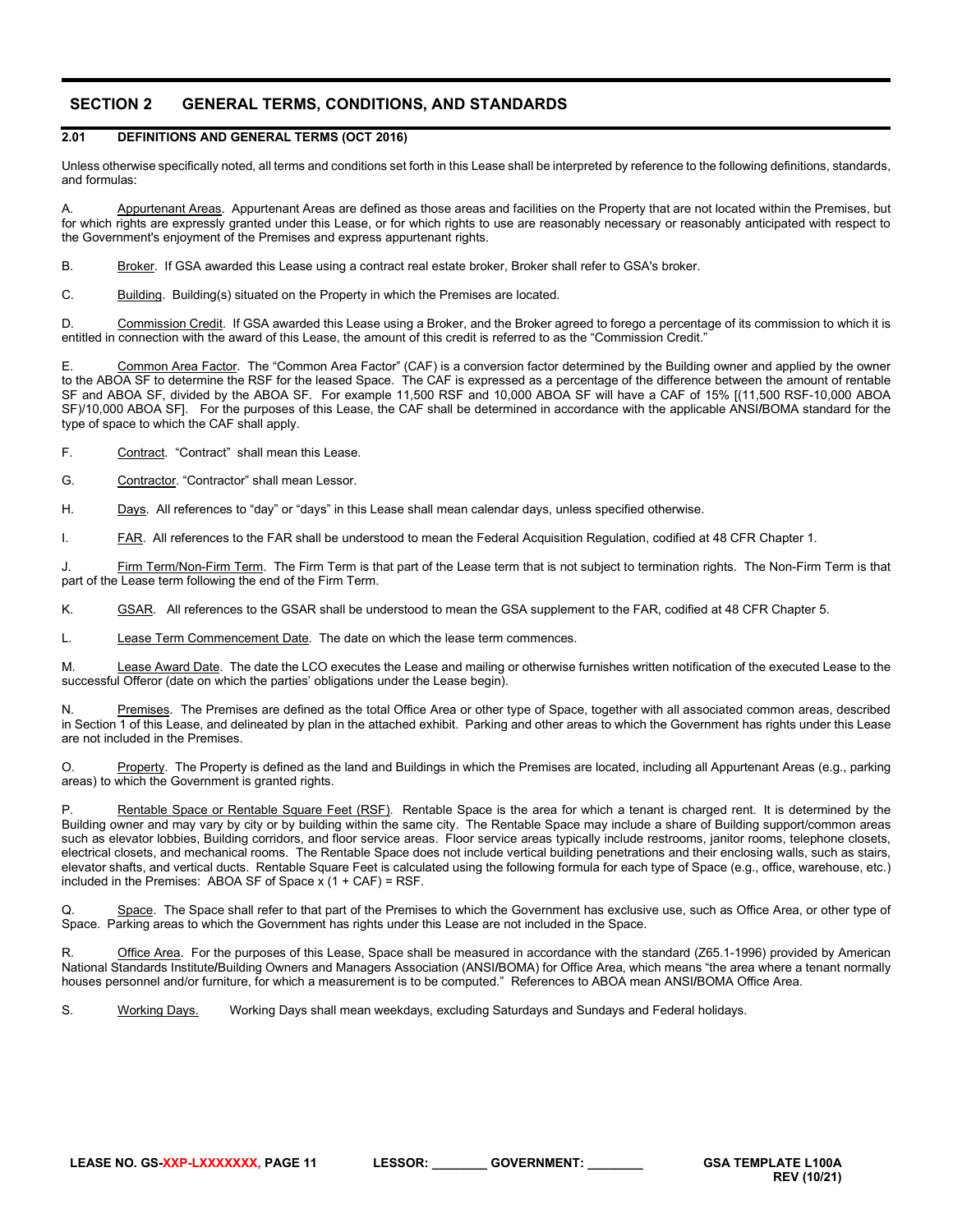### <span id="page-11-0"></span>**2.02 AUTHORIZED REPRESENTATIVES (OCT 2016)**

Signatories to this Lease shall have full authority to bind their respective principals with regard to all matters relating to this Lease. No other persons shall be understood to have any authority to bind their respective principals except to the extent that such authority may be explicitly delegated by notice to the other party, or to the extent that such authority is transferred by succession of interest. The Government shall have the right to substitute its Lease Contracting Officer (LCO) by notice without an express delegation by the prior LCO.

### <span id="page-11-1"></span>**2.03 ALTERATIONS REQUESTED BY THE GOVERNMENT (OCT 2018)**

A. The Government may request the Lessor to provide alterations during the term of the Lease. Alterations will be ordered by issuance of a Lease Amendment, GSA Form 300, Order for Supplies or Services, or a tenant agency-approved form when specifically authorized to do so by the LCO. The General Services Administration Acquisition Manual ("GSAM") clause, 552.270-31, Prompt Payment, including its invoice requirements, shall apply to orders for alterations. All orders are subject to the terms and conditions of this Lease and may be placed by the LCO or a warranted contracting officer's representative (COR) in GSA or the tenant agency when specifically authorized to do so by the LCO, subject to the threshold limitation below.

B. Orders for alterations issued by an authorized COR are limited to no more than \$250,000 (LCOs are not subject to this threshold). This threshold will change according to future adjustments of the simplified acquisition threshold (see FAR 2.101). The LCO will provide the Lessor with a list of tenant agency officials authorized to place orders and will specify any limitations on the authority delegated to tenant agency officials. The tenant agency officials are not authorized to deal with the Lessor on any other matters.

C. Payments for alterations ordered by the tenant agency under the authorization described in sub-paragraph B will be made directly by the tenant agency placing the order.

### <span id="page-11-2"></span>**2.04 WAIVER OF RESTORATION (OCT 2021)**

Lessor shall have no right to require the Government to restore the Premises upon expiration or earlier termination (full or partial) of the Lease, and waives all claims against the Government for:

- a) waste, or,
- b) damages or restoration arising from or related to:
	- (1) the Government's normal and customary use of the Premises during the term of the Lease (including any extensions thereof), as well as
	- (2) any initial or subsequent alteration to the Premises regardless of whether such alterations are performed by the Lessor or by the Government.

At its sole option, the Government may abandon property in the Space following expiration or earlier termination (full or partial) of the Lease, in which case the property will become the property of the Lessor, and the Government will be relieved of any liability in connection therewith.

### <span id="page-11-3"></span>**2.05 PAYMENT OF BROKER (OCT 2021)**

If GSA awarded the Lease through its Broker, the Lessor shall pay GSA's Broker its portion of the commission according to the Commission Agreement signed between the Lessor and Broker. "Its portion of the commission" means the agreed-upon commission to GSA's Broker minus the Commission Credit specified in the Lease or Lease Amendment.

### <span id="page-11-4"></span>**2.06 NOVATION AND CHANGE OF OWNERSHIP (SMALL) (OCT 2016)**

Consistent with GSAM 570.115, in the event of a transfer of ownership of the leased premises or a change in the Lessor's legal name, FAR 42.12 applies.

### <span id="page-11-5"></span>**2.07 REAL ESTATE TAX ADJUSTMENT (JUN 2012)**

A. Purpose: This paragraph provides for adjustment in the rent (tax adjustment) to account for increases or decreases in Real Estate Taxes for the Property after the establishment of the Real Estate Tax Base, as those terms are defined herein. Tax adjustments shall be calculated in accordance with this paragraph.

B. Definitions: The following definitions apply to the use of the terms within this paragraph:

Property is defined as the land and Buildings in which the Premises are located, including all Appurtenant Areas (e.g., parking areas to which the Government is granted rights).

Real Estate Taxes are those taxes that are levied upon the owners of real property by a Taxing Authority (as hereinafter defined) of a state or local Government on an ad valorem basis to raise general revenue for funding the provision of government services. The term excludes, without limitation, special assessments for specific purposes, assessments for business improvement districts, and/or community development assessments.

Taxing Authority is a state, commonwealth, territory, county, city, parish, or political subdivision thereof, authorized by law to levy, assess, and collect Real Estate Taxes.

Tax Year refers to the 12-month period adopted by a Taxing Authority as its fiscal year for assessing Real Estate Taxes on an annual basis.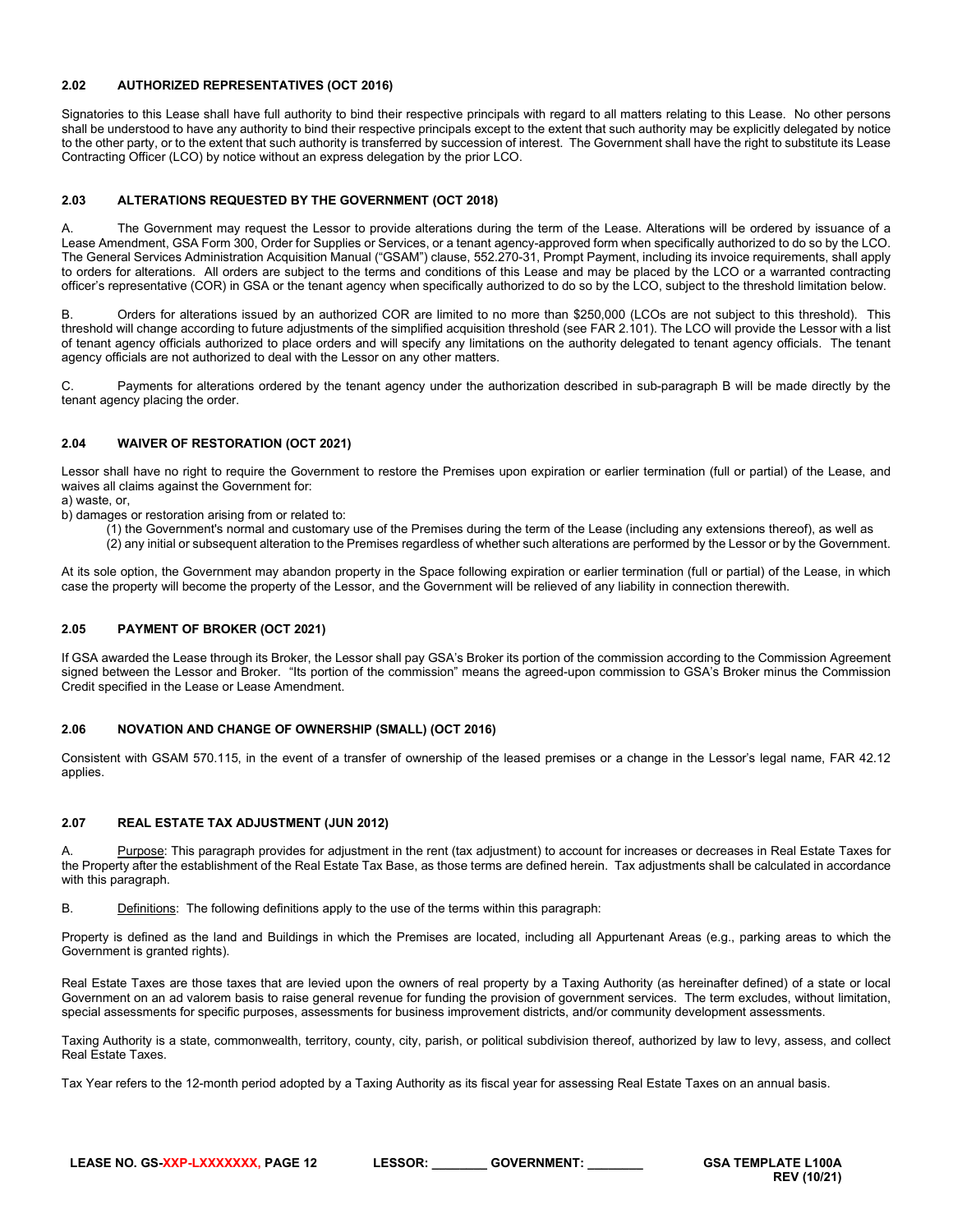Tax Abatement is an authorized reduction in the Lessor's liability for Real Estate Taxes below that determined by applying the generally applicable real estate tax rate to the Fully Assessed (as hereinafter defined) valuation of the Property.

Unadjusted Real Estate Taxes are the full amount of Real Estate Taxes that would be assessed for the Property for one full Tax Year without regard to the Lessor's entitlement to any Tax Abatements (except if such Tax Abatement came into effect after the date of award of the Lease), and not including any late charges, interest or penalties. If a Tax Abatement comes into effect after the date of award of the Lease, "unadjusted Real Estate Taxes" are the full amount of Real Estate Taxes assessed for the Property for one full Tax Year, less the amount of such Tax Abatement, and not including any late charges, interest, or penalties.

Real Estate Tax Base is the unadjusted Real Estate Taxes for the first full Tax Year following the commencement of the Lease term. If the Real Estate Taxes for that Tax Year are not based upon a Full Assessment of the Property, then the Real Estate Tax Base shall be the Unadjusted Real Estate Taxes for the Property for the first full Tax Year for which the Real Estate Taxes are based upon a Full Assessment. Such first full Tax Year may be hereinafter referred to as the Tax Base Year. Alternatively, the Real Estate Tax Base may be an amount negotiated by the parties that reflects an agreed upon base for a Fully Assessed value of the Property.

The Property is deemed to be Fully Assessed (and Real Estate Taxes are deemed to be based on a Full Assessment) only when a Taxing Authority has, for the purpose of determining the Lessor's liability for Real Estate Taxes, determined a value for the Property taking into account the value of all improvements contemplated for the Property pursuant to the Lease, and issued to the Lessor a tax bill or other notice of levy wherein the Real Estate Taxes for the full Tax Year are based upon such Full Assessment. At no time prior to the issuance of such a bill or notice shall the Property be deemed Fully Assessed.

Percentage of Occupancy refers to that portion of the Property exclusively occupied or used by the Government pursuant to the Lease. For Buildings, the Percentage of Occupancy is determined by calculating the ratio of the RSF occupied by the Government pursuant to the Lease to the total RSF in the Building or Buildings so occupied, and shall not take into account the Government's ancillary rights including, but not limited to, parking or roof space for antennas (unless facilities for such ancillary rights are separately assessed). This percentage shall be subject to adjustment to take into account increases or decreases for Space leased by the Government or for rentable space on the Property.

C. Adjustment for changes in Real Estate Taxes. After the Property is Fully Assessed, the Government shall pay its share of any increases and shall receive its share of any decreases in the Real Estate Taxes for the Property, such share of increases or decreases to be referred to herein as "tax adjustment." The amount of the tax adjustment shall be determined by multiplying the Government's Percentage of Occupancy by the difference between the current year Unadjusted Real Estate Taxes and the Real Estate Tax Base, less the portion of such difference not paid due to a Tax Abatement (except if a Tax Abatement comes into effect after the date of award of the Lease). If a Tax Abatement comes into effect after the date of award of the Lease, the amount of the tax adjustment shall be determined by multiplying the Government's Percentage of Occupancy by the difference between the current year Unadjusted Real Estate Taxes and the Real Estate Tax Base. The Government shall pay the tax adjustment in a single annual lump sum payment to the Lessor. In the event that this tax adjustment results in a credit owed to the Government, the Government may elect to receive payment in the form of a rental credit or lump sum payment.

If the Property contains more than one separately assessed parcel, then more than one tax adjustment shall be determined based upon the Percentage of Occupancy, Real Estate Tax Base, and Real Estate Taxes for each respective parcel.

After commencement of the Lease term, the Lessor shall provide to the LCO copies of all real estate tax bills for the Property, all documentation of Tax Abatements, credits, or refunds, if any, and all notices which may affect the assessed valuation of the Property, for the Tax Year prior to the commencement of the Lease Term, and all such documentation for every year following. Lessor acknowledges that the LCO shall rely on the completeness and accuracy of these submissions in order to establish the Real Estate Tax Base and to determine tax adjustments. The LCO may memorialize the establishment of the Real Estate Tax Base by issuing a unilateral administrative lease amendment indicating the base year, the amount of the Real Estate Tax Base, and the Government's Percentage of Occupancy.

The Real Estate Tax Base is subject to adjustment when increases or decreases to Real Estate Taxes in any Tax Year are attributable to (a) improvements or renovations to the Property not required by this Lease, or (b) changes in net operating income for the Property not derived from this Lease. If either condition results in a change to the Real Estate Taxes, the LCO may re-establish the Real Estate Tax Base as the Unadjusted Real Estate Taxes for the Tax Year the Property is reassessed under such condition, less the amount by which the Unadjusted Real Estate Taxes for the Tax Year prior to reassessment exceeds the prior Real Estate Tax Base.

If this Lease includes any options to renew the term of the Lease, or be otherwise extended, the Real Estate Tax Base for determining tax adjustments during the renewal term or extension shall be the last Real Estate Tax Base established during the base term of the Lease.

If any Real Estate Taxes for the Property are retroactively reduced by a Taxing Authority during the term of the Lease, the Government shall be entitled to a proportional share of any tax refunds to which the Lessor is entitled, calculated in accordance with this Paragraph. Lessor acknowledges that it has an affirmative duty to disclose to the Government any decreases in the Real Estate Taxes paid for the Property during the term of the Lease. Lessor shall annually provide to the LCO all relevant tax records for determining whether a tax adjustment is due, irrespective of whether it seeks an adjustment in any Tax Year.

If the Lease terminates before the end of a Tax Year, or if rent has been suspended, payment for the real estate tax increase due because of this section for the Tax Year will be prorated based on the number of days that the Lease and the rent were in effect. Any credit due the Government after the expiration or earlier termination of the Lease shall be made by a lump sum payment to the Government or as a rental credit to any succeeding Lease, as determined in the LCO's sole discretion. Lessor shall remit any lump sum payment to the Government within 15 calendar days of payment or credit by the Taxing Authority to Lessor or Lessor's designee. If the credit due to the Government is not paid by the due date, interest shall accrue on the late payment at the rate established by the Secretary of the Treasury under Section 12 of the Contract Disputes Act of 1978, as amended (41 USC § 611), that is in effect on the day after the due date. The interest penalty shall accrue daily on the amount of the credit and shall be compounded in 30-day increments inclusive from the first day after the due date through the payment date. The Government shall have the right to pursue the outstanding

**LEASE NO. GS-XXP-LXXXXXXX, PAGE 13 LESSOR: \_\_\_\_\_\_\_\_ GOVERNMENT: \_\_\_\_\_\_\_\_ GSA TEMPLATE L100A**

**REV (10/21)**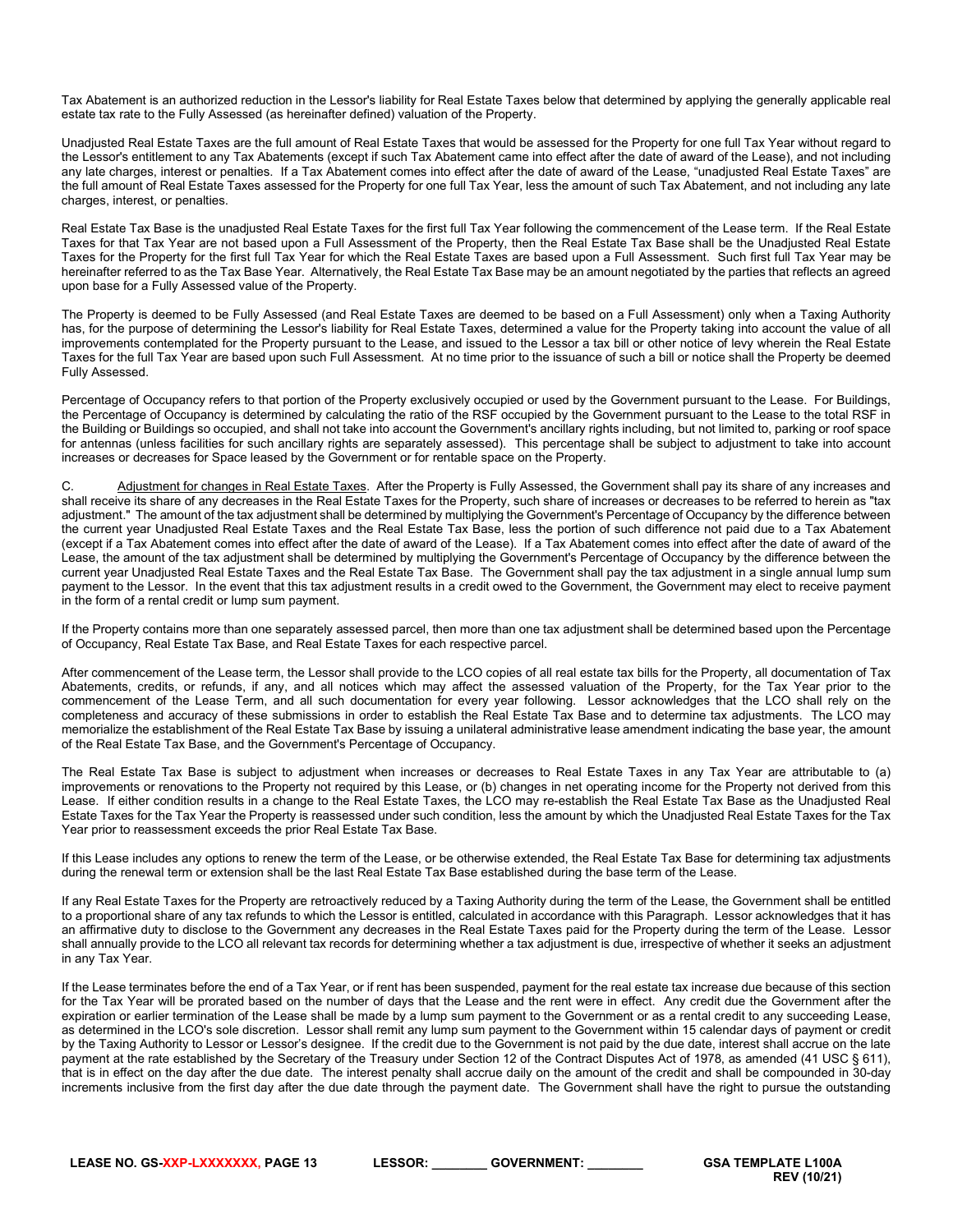balance of any tax credit using all such collection methods as are available to the United States to collect debts. Such collection rights shall survive the expiration of this Lease.

In order to obtain a tax adjustment, the Lessor shall furnish the LCO with copies of all paid tax receipts, or other similar evidence of payment acceptable to the LCO, and a proper invoice (as described in GSA Form 3517, General Clauses, 552.270-31, Prompt Payment) for the requested tax adjustment, including the calculation thereof. All such documents must be received by the LCO within 60 calendar days after the last date the real estate tax payment is due from the Lessor to the Taxing Authority without payment of penalty or interest. FAILURE TO SUBMIT THE PROPER INVOICE AND EVIDENCE OF PAYMENT WITHIN SUCH TIME FRAME SHALL CONSTITUTE A WAIVER OF THE LESSOR'S RIGHT TO RECEIVE A TAX ADJUSTMENT PURSUANT TO THIS PARAGRAPH FOR THE TAX YEAR AFFECTED.

Tax Appeals. If the Government occupies more than 50 percent of the Building by virtue of this and any other Government Lease(s), the Government may, upon reasonable notice, direct the Lessor to initiate a tax appeal, or the Government may elect to contest the assessed valuation on its own behalf or jointly on behalf of Government and the Lessor. If the Government elects to contest the assessed valuation on its own behalf or on behalf of the Government and the Lessor, the Lessor shall cooperate fully with this effort, including, without limitation, furnishing to the Government information necessary to contest the assessed valuation in accordance with the filing requirements of the Taxing Authority, executing documents, providing documentary and testimonial evidence, and verifying the accuracy and completeness of records. If the Lessor initiates an appeal at the direction of the Government, the Government shall have the right to approve the selection of counsel who shall represent the Lessor with regard to such appeal, which approval shall not be unreasonably withheld, conditioned or delayed, and the Lessor shall be entitled to a credit in the amount of its reasonable expenses in pursuing the appeal.

### <span id="page-13-0"></span>**2.08 ADJUSTMENT FOR VACANT PREMISES (OCT 2017)**

A. If the Government fails to occupy any portion of the leased Premises or vacates the Premises in whole or in part prior to expiration of the term of the Lease, the rental rate and the base for operating cost adjustments will be reduced using the figure specified in the "Rate for Adjustment for Vacant Leased Premises" paragraph of this Lease.

B. If no rate reduction has been established in this Lease, the rate will be reduced by that portion of the costs per ABOA SF of operating expenses not required to maintain the Space.

C. Said reduction shall occur after the Government gives 30 calendar days' prior notice to the Lessor and shall continue in effect until the Government occupies the Premises or the Lease expires or is terminated.

### <span id="page-13-1"></span>**2.09 OPERATING COSTS ADJUSTMENT (JUN 2012)**

A. Beginning with the second year of the Lease and each year thereafter, the Government shall pay annual incremental adjusted rent for changes in costs for cleaning services, supplies, materials, maintenance, trash removal, landscaping, water, sewer charges, heating, electricity, and certain administrative expenses attributable to occupancy.

B. The amount of adjustment will be determined by multiplying the base rate by the annual percent of change in the Cost of Living Index. The percent change will be computed by comparing the index figure published for the month prior to the Lease Term Commencement Date with the index figure published for the month prior which begins each successive 12-month period. For example, a Lease which commences in June of 2005 would use the index published for May of 2005, and that figure would be compared with the index published for May of 2006, May of 2007, and so on, to determine the percent change. The Cost of Living Index will be measured by the Department of Labor revised Consumer Price Index for Urban Wage Earners and Clerical Workers (CPI-W), U.S. city average, all items, (1982 to 1984 = 100) published by the Bureau of Labor Statistics. Payment will be made with the monthly installment of fixed rent. Rental adjustments will be effective on the anniversary date of the Lease; however, payment of the adjusted rental rate will become due on the first workday of the second month following the publication of the Cost of Living Index for the month prior to the commencement of each 12-month period.

C. In the event of any decreases in the Cost of Living Index occurring during the term of the occupancy under the Lease, the rental amount will be reduced accordingly. The amount of such reductions will be determined in the same manner as increases in rent provided under this paragraph.

If the Government exercises an option to extend the Lease term at the same rate as that of the original term, the option price will be based on the adjustment during the original term. Annual adjustments will continue.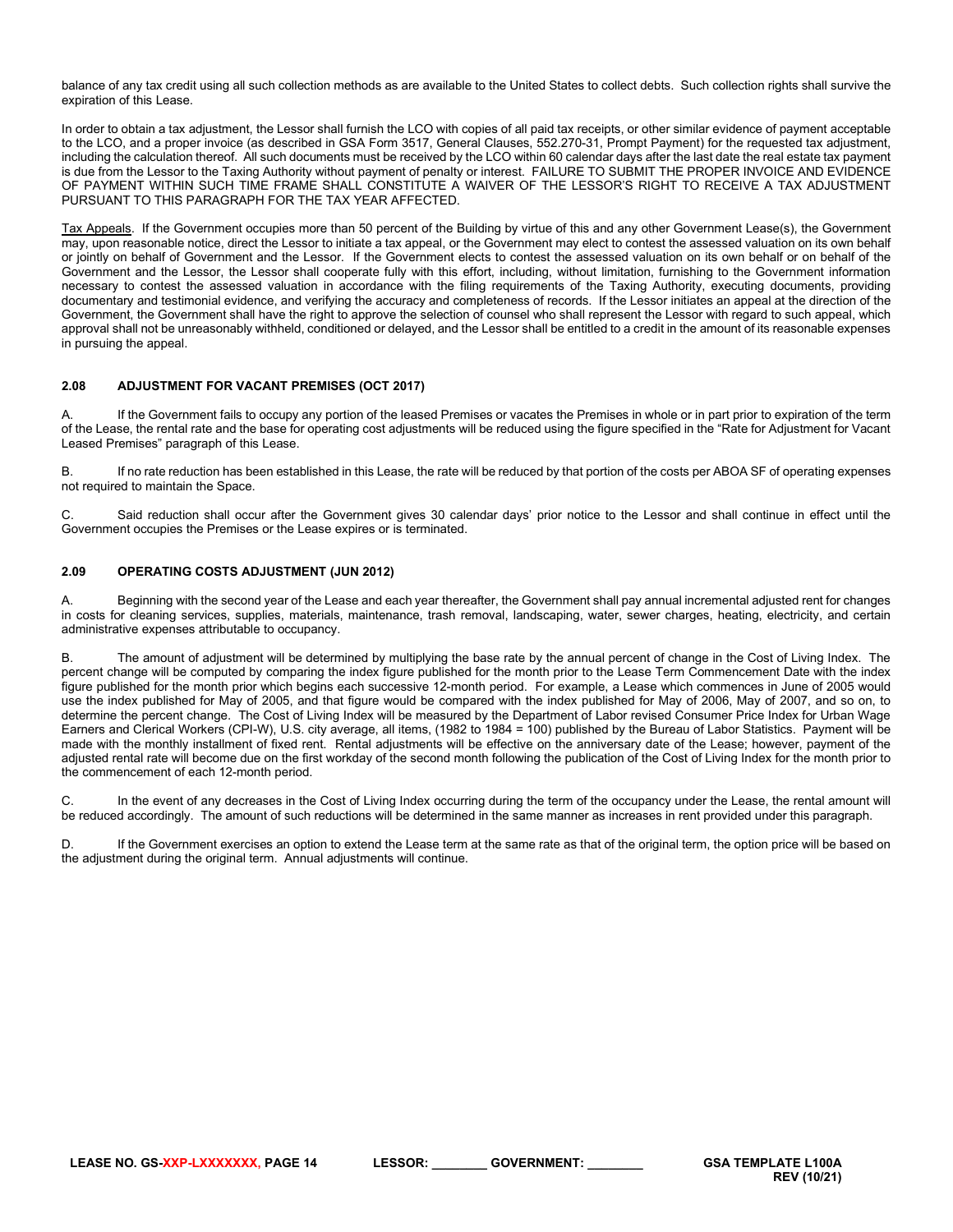# <span id="page-14-0"></span>**SECTION 3 CONSTRUCTION STANDARDS AND SHELL COMPONENTS**

### <span id="page-14-1"></span>**3.01 WORK PERFORMANCE (SMALL) (SEP 2015)**

All work in performance of this Lease shall be done by skilled and licensed workers or mechanics and shall be acceptable to the LCO.

#### <span id="page-14-2"></span>**3.02 EXISTING FIT-OUT, SALVAGED, OR REUSED BUILDING MATERIAL (SLAT) (OCT 2020)**

The Lessor shall reuse items or materials in the construction phase of the project, as long as such meet the quality standards set forth by the Government in this Lease. The Government will not pay for existing fixtures and other TIs accepted in place.

#### <span id="page-14-3"></span>**3.03 WOOD PRODUCTS (SMALL) (OCT 2020)**

For all new installations of wood products, the Lessor is encouraged to use independently certified forest products. For information on certification and certified wood products, refer to the Forest Stewardship Council United States [\(HTTPS://US.FSC.ORG/EN-US\)](https://us.fsc.org/en-us), or the Sustainable Forestry Initiative [\(HTTP://WWW.SFIPROGRAM.ORG/\)](http://www.sfiprogram.org/). Particle board, strawboard, and plywood materials used shall be free of formaldehyde or sufficiently aged prior to use such that indoor air levels in the finished leased space shall not exceed 0.016 parts per million (ppm) of formaldehyde. All materials comprised of combustible substances, such as wood plywood and wood boards, shall be treated with fire retardant chemicals by a pressure impregnation process or other methods that treats the materials throughout as opposed to surface treatment.

#### <span id="page-14-4"></span>**3.04 ADHESIVES AND SEALANTS (SMALL) (OCT 2020)**

All adhesives employed on this project (including, but not limited to, adhesives for carpet, carpet tile, plastic laminate, wall coverings, adhesives for wood, or sealants) shall meet the requirements of the manufacturer of the products adhered or involved. The Lessor shall use adhesives and sealants with no heavy metals and that do not result in indoor air levels above 0.016 parts per million (ppm) of formaldehyde. Adhesives and other materials used for the installation of carpets shall be limited to those having a flash point of 140 degrees F or higher.

### <span id="page-14-5"></span>**3.05 BUILDING SHELL REQUIREMENTS (SLAT) (OCT 2020)**

A. The Building Shell shall be designed, constructed, and maintained in accordance with the standards set forth herein and completed prior to acceptance of Space. For pricing, fulfillment of all requirements not specifically designated as TIs, Building Specific Amortized Capital, Operating Costs, or other rent components as indicated shall be deemed included in the Shell Rent.

B. Base structure and Building enclosure components shall be complete. All common areas accessible by the Government, such as lobbies, fire egress corridors and stairwells, elevators, garages, and service areas, shall be complete. Restrooms shall be complete and operational. All newly installed Building shell components, including but not limited to, heating, ventilation, and air conditioning (HVAC), electrical, ceilings, sprinklers, etc., shall be furnished, installed, and coordinated with TIs. Circulation corridors are provided as part of the base Building only on multi-tenanted floors where the corridor is common to more than one tenant. On single tenant floors, only the fire egress corridor(s) necessary to meet code is provided as part of the shell.

C. The Building Shell rental rate shall also include, but is not limited to, property financing (exclusive of TIs and BSAC), insurance, taxes, lease commission, management, profit, etc., for the Building.

#### <span id="page-14-6"></span>**3.06 RESPONSIBILITY OF THE LESSOR AND LESSOR'S ARCHITECT/ENGINEER (JUN 2012)**

The Lessor shall be responsible for the professional quality, technical accuracy, and the coordination of all designs, drawings, specifications, and other services furnished by the Lessor under this contract. The Lessor shall, without additional compensation, correct or revise any errors or deficiencies in its designs, drawings, specifications, or other services.

THE LESSOR REMAINS SOLELY RESPONSIBLE FOR DESIGNING, CONSTRUCTING, OPERATING, AND MAINTAINING THE LEASED PREMISES IN FULL ACCORDANCE WITH THE REQUIREMENTS OF THE LEASE. The Government retains the right to review and approve many aspects of the Lessor's design, including without limitation, review of the Lessor's design and construction drawings, shop drawings, product data, finish samples, and completed base building and TI construction. Such review and approval is intended to identify potential design flaws, to minimize costly misdirection of effort, and to assist the Lessor in its effort to monitor whether such design and construction comply with applicable laws and satisfy all Lease requirements.

C. Neither the Government's review, approval or acceptance of, nor payment through rent of the services required under this contract, shall be construed to operate as a waiver of any rights under this contract or of any cause of action arising out of the performance of this contract, and the Lessor shall be and remain liable to the Government in accordance with applicable law for all damages to the Government caused by the Lessor's negligent performance of any of the services required under this Lease.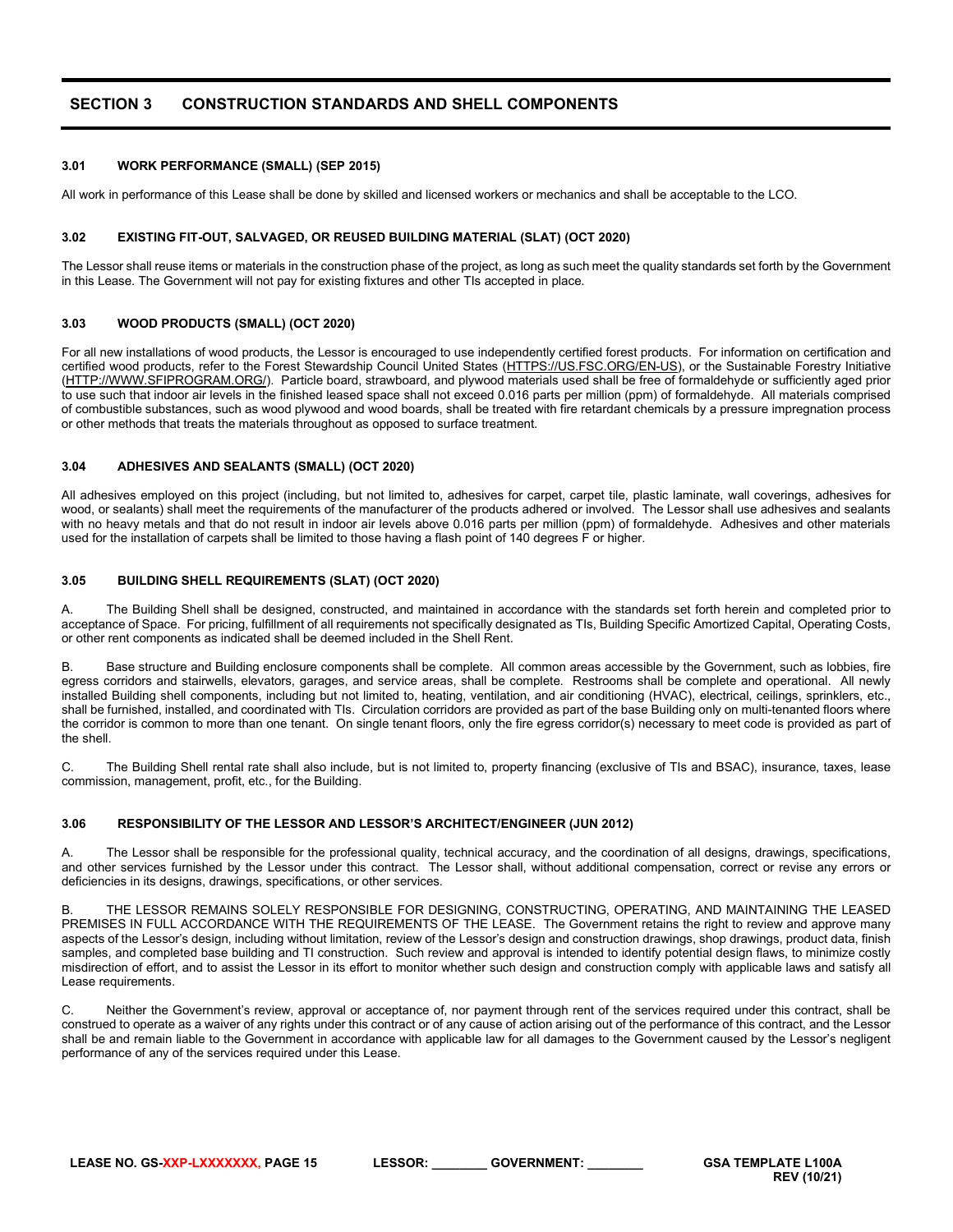D. Design and construction and performance information is contained throughout several of the documents which comprise this Lease. The Lessor shall provide to space planners, architects, engineers, construction contractors, etc., all information required whether it is found in this Lease, special requirements and attachments, price lists, or design intent drawings. Reliance upon one of these documents to the exclusion of any other may result in an incomplete understanding of the scope of the work to be performed and/or services to be provided.

The Lessor shall be responsible for the professional quality, technical accuracy, and the coordination of all designs, drawings, specifications, and other services furnished by the Lessor under this contract. The Lessor shall, without additional compensation, correct or revise any errors or deficiencies in its designs, drawings, specifications, or other services.

### <span id="page-15-0"></span>**3.07 QUALITY AND APPEARANCE OF BUILDING (JUN 2012)**

The Building in which the Premises are located shall be designed, built and maintained in good condition and in accordance with the Lease requirements. If not new or recent construction, the Building shall have undergone by occupancy, modernization, or adaptive reuse for office space with modern conveniences. The Building shall be compatible with its surroundings. Overall, the Building shall project a professional and aesthetically pleasing appearance including an attractive front and entrance way.

### <span id="page-15-1"></span>**3.08 VESTIBULES (OCT 2020)**

A. Vestibules shall be provided at public entrances wherever entry to the Space is directly from the outside. In the event of negative air pressure conditions, provisions shall be made for equalizing air pressure. For measurement purposes, vestibules are considered building support space and not ABOA.

B. The Lessor shall provide permanent entryway systems (such as grilles or grates) to control dirt and particulates from entering the Building at all primary exterior entryways.

A. Existing vestibules shall remain in place at public entrances and exits. In the event of negative air pressure conditions, provisions shall be made for equalizing air pressure.

B. Existing grilles and grates shall remain in place to control dirt and particulates from entering the Building at all primary exterior entryways.

### <span id="page-15-2"></span>**3.09 MEANS OF EGRESS (MAY 2015)**

A. Prior to occupancy, the Premises and any parking garage areas shall meet or will be upgraded to meet, either the applicable egress requirements in the National Fire Protection Association, Life Safety Code (NFPA 101), or the International Code Council, International Building Code (IBC), each current as of the Lease Award Date, or use an alternative approach or method that achieves an equivalent level of safety deemed acceptable by the Government.

B. The Space shall have unrestricted access to a minimum of two remote exits on each floor of Government occupancy.

C. Interlocking or scissor stairs located on the floor(s) where Space is located shall only count as one exit stair.

D. A fire escape located on the floor(s) where Space is located shall not be counted as an approved exit stair.

E. Doors shall not be locked in the direction of egress unless equipped with special locking hardware in accordance with requirements of NFPA 101 or the IBC.

### <span id="page-15-3"></span>**3.10 AUTOMATIC FIRE SPRINKLER SYSTEM (SEP 2013)**

A. Any portion of the Space located below-grade, including parking garage areas, and all areas in a Building referred to as "hazardous areas" (defined in National Fire Protection Association (NFPA) 101) that are located within the entire Building (including non-Government areas) shall be protected by an automatic fire sprinkler system or an equivalent level of safety.

B. For Buildings in which any portion of the Space is on or above the sixth floor, then, at a minimum, the Building up to and including the highest floor of Government occupancy shall be protected by an automatic fire sprinkler system or an equivalent level of safety.

C. For Buildings in which any portion of the Space is on or above the sixth floor, and lease of the Space will result, either individually or in combination with other Government Leases in the Building, in the Government leasing 35,000 or more ANSI/BOMA Office Area SF of Space in the Building, then the entire Building shall be protected throughout by an automatic fire sprinkler system or an equivalent level of safety.

D. Automatic fire sprinkler system(s) shall be installed in accordance with the requirements of NFPA 13, Standard for the Installation of Sprinkler Systems that was in effect on the actual date of installation*.*

E. Automatic fire sprinkler system(s) shall be maintained in accordance with the requirements of NFPA 25, Standard for the Inspection, Testing, and Maintenance of Water-based Fire Protection Systems (current as of the Lease Award Date).

F. "Equivalent level of safety" means an alternative design or system (which may include automatic fire sprinkler systems), based upon fire protection engineering analysis, which achieves a level of safety equal to or greater than that provided by automatic fire sprinkler systems.

| LEASE NO. GS-XXP-LXXXXXXX. PAGE 16 | <b>LESSOR:</b> | <b>GOVERNMENT:</b> |  |
|------------------------------------|----------------|--------------------|--|
|                                    |                |                    |  |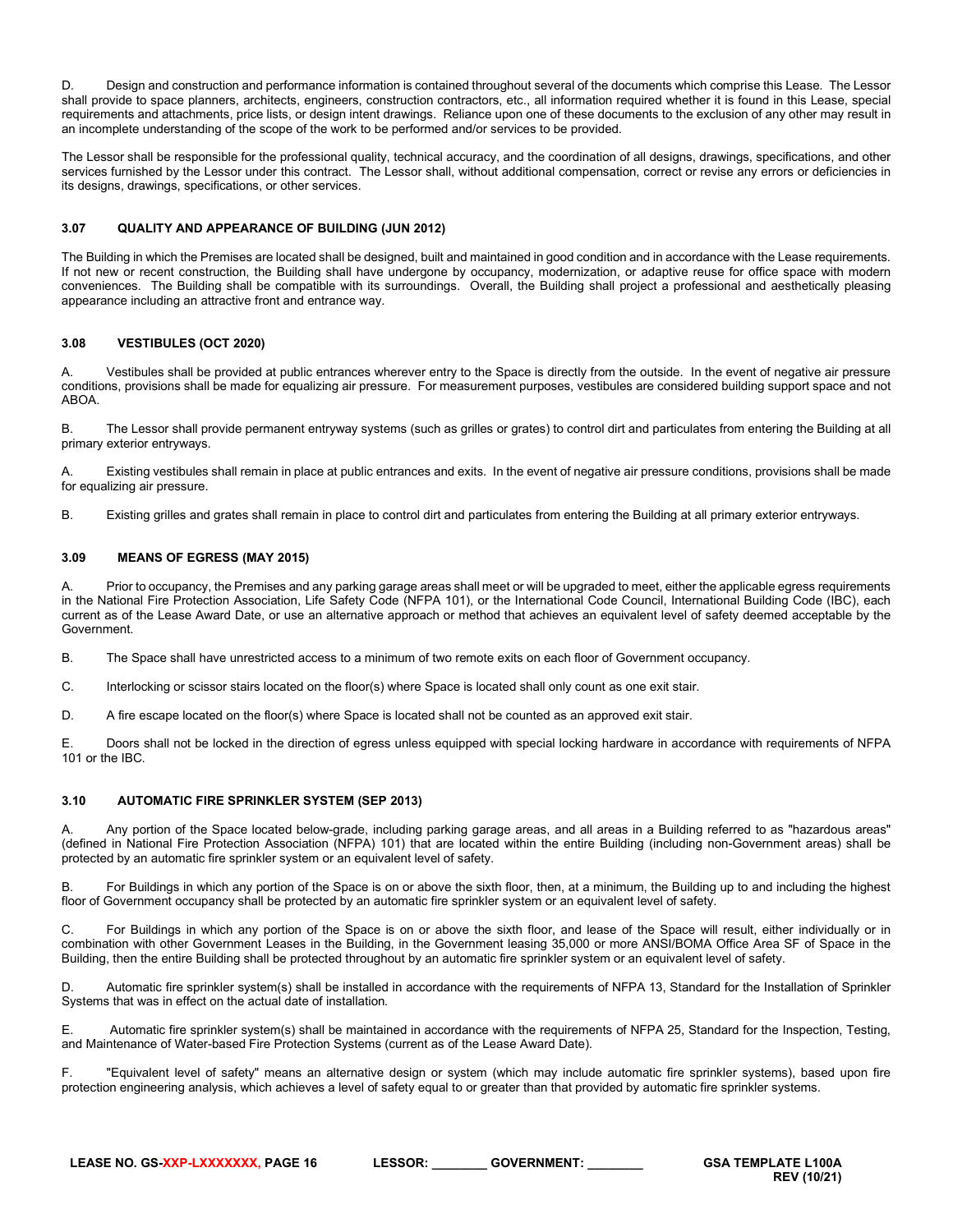### <span id="page-16-0"></span>**3.11 FIRE ALARM SYSTEM (SEP 2013)**

A. A Building-wide fire alarm system shall be installed in the entire Building in which any portion of the Space is located on the 3<sup>rd</sup> floor or higher.

B. The fire alarm system shall be installed in accordance with the requirements of NFPA 72, National Fire Alarm and Signaling Code, that was in effect on the actual date of installation.

C. The fire alarm system shall be maintained in accordance with the requirements of NFPA 72, National Fire Alarm and Signaling Code (current as of the Lease Award Date).

D. The fire alarm system shall transmit all fire alarm signals to the local fire department via any of the following means: directly to the local fire department, to the (911) public communications center, to a central station, to a remote supervising station, or to a proprietary supervising station.

E. If the Building's fire alarm control unit is over 25 years old as of the date of award of this Lease, Lessor shall install a new fire alarm system in accordance with the requirements of NFPA 72, National Fire Alarm and Signaling Code (current as of the Lease Award Date), prior to Government acceptance and occupancy of the Space.

### <span id="page-16-1"></span>**3.12 ENERGY INDEPENDENCE AND SECURITY ACT (SLAT) (OCT 2020)**

#### Energy-related Requirements:

A. The Energy Independence and Security Act (EISA) establishes the following requirements for Government Leases in Buildings that have not earned the ENERGY STAR® Label conferred by the Environmental Protection Agency (EPA) within one year prior to the due date for final proposal revisions ("most recent year").

- B. If this Lease was awarded under any of EISA's Section 435 statutory exceptions, the Lessor shall either:
	- 1. Earn the ENERGY STAR® Label prior to acceptance of the Space (or not later than one year after the Lease Award Date of a succeeding or superseding Lease); or
	- 2. (i) Complete energy efficiency and conservation improvements if any, agreed to by Lessor in lieu of earning the ENERGY STAR® Label prior to acceptance of the Space (or not later than one year after the Lease Award Date of a succeeding or superseding Lease); and

 (ii) Obtain and publicly disclose the Building's current ENERGY STAR® score (using EPA's Portfolio Manager tool), unless the Lessor cannot access whole building utility consumption data, or there is no building category within Portfolio Manager to benchmark against, including spaces—

- I. That are located in States with privacy laws that provide that utilities shall not provide such aggregated information to multitenant building owners; and
- II. For which tenants do not provide energy consumption information to the commercial building owner in response to a request from the building owner. (A Federal agency that is a tenant of the space shall provide to the building owner, or authorize the owner to obtain from the utility, the energy consumption information of the space for the benchmarking and disclosure required by this subparagraph D).
- III. That cannot be benchmarked (scored) using EPA's Portfolio Manager tool because of excessive vacancy; in which case Lessor agrees to obtain the score and publicly disclose it within 120 days of the eligibility to obtain a score using the EPA Portfolio Manager tool.

Note: "public disclosure" means posting the Energy Star® score on state or local websites in those areas that have applicable disclosure mandates, and reporting the score to the Government via Portfolio Manager. In the absence of an applicable state or local disclosure mandate, Lessor shall either generate and display the Energy Star® score in a public space at the building location or post the score on Lessor's or Lessor's Parent/Affiliate website.

C. If this Lease was awarded to a Building to be built or to a Building predominantly vacant as of the due date for final proposal revisions and was unable to earn the ENERGY STAR® label for the most recent year (as defined above) due to insufficient occupancy, but was able to demonstrate sufficient evidence of capability to earn the ENERGY STAR® label, then Lessor must earn the ENERGY STAR® label within 18 months after occupancy by the Government.

### Hydrology-related Requirements:

D. 1. Per EISA Section 438, the sponsor of any development or redevelopment project involving a Federal facility with a footprint that exceeds 5,000 square feet shall use site planning, design, construction, and maintenance strategies for the property to maintain or restore, to the maximum extent technically feasible, the predevelopment hydrology of the Property with regard to the temperature, rate, volume, and duration of flow. If the Lessor proposes to satisfy the Government's space requirements through a development or redevelopment project, and the Government will be the sole or predominant tenant such that any other use of the Property will be functionally or quantitatively incidental to the Government's use, the Lessor is required to implement hydrology maintenance and restoration requirements as required by EISA Section 438.

a. For the purposes of applying EISA Section 438 in this lease, "sponsor" shall mean "Lessor", and "exceeds 5,000 square feet" shall mean construction that disturbs 5,000 square feet or more of land area at the Property or on adjoining property to accommodate the Government's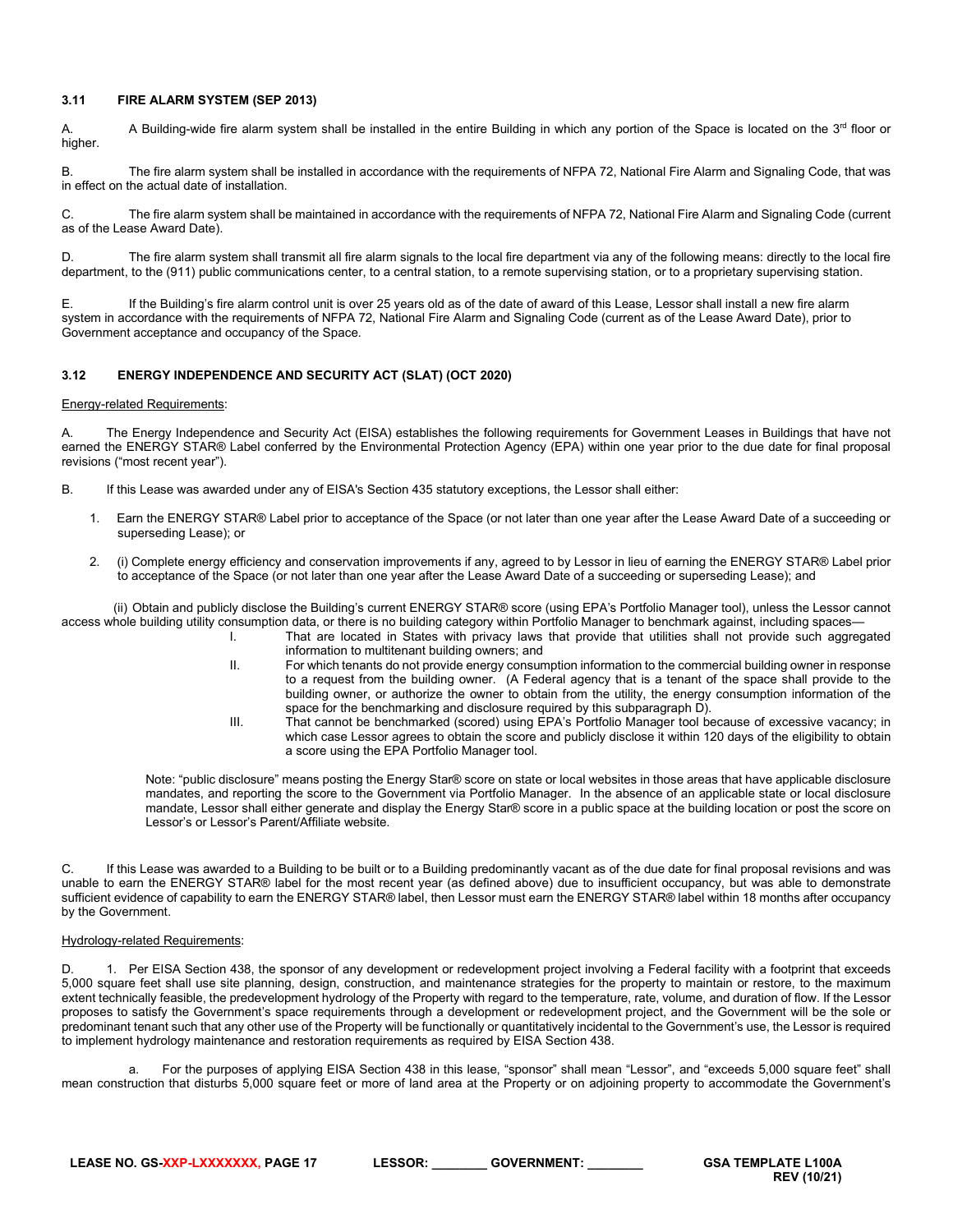requirements, or at the Property for whatever reason. Information regarding implementation of the hydrology maintenance and restoration requirements can be found at: http://www.epa.gov/greeningepa/technical-guidance-implementing-stormwater-runoff-requirements-federal-projects

Lessor is required to implement these hydrology maintenance and restoration requirements to the maximum extent technically feasible, prior to acceptance of the Space, (or not later than one year after the Lease Award Date or Lease Term Commencement Date, whichever is later, of a succeeding or superseding Lease). Additionally, this Lease requires EISA Section 438 storm water compliance not later than one year from the date of any applicable disturbance (as defined in EISA Section 438) of more than 5,000 square feet of ground area if such disturbance occurs during the term of the Lease if the Government is the sole or predominant tenant. In the event the Lessor is required to comply with EISA Section 438, Lessor shall furnish the Government, prior to the filing for permits for the associated work, with a certification from Lessor's engineer that the design meets the hydrology maintenance and restoration requirements of EISA Section 438.

### <span id="page-17-0"></span>**3.13 ELEVATORS (OCT 2020)**

A. The Lessor shall provide suitable passenger elevator and, when required by the Government, freight elevator service to any of the Premises not having ground level access. Service shall be available during the normal hours of operation specified in the in this Lease. However, one passenger elevator and, when required by the Government, one freight elevator shall be available at all times for Government use. When a freight elevator is required by the Government, it shall be accessible to the loading areas. When possible, the Government shall be given 24-hour advance notice if the service is to be interrupted for more than 1-1/2 hours. Normal service interruption shall be scheduled outside of the Government's normal working hours. The Lessor shall also use best efforts to minimize the frequency and duration of unscheduled interruptions.

B. Code: Elevators shall conform to the requirements of the American Society of Mechanical Engineers ASME A17.1/CSA B44, Safety Code for Elevators and Escalators that were in effect based on the elevator installation date code year. Elevators shall be provided with Phase I emergency recall operation and Phase II emergency in-car operation in accordance with ASME A17.1/CSA B44. Fire alarm initiating devices (e.g., smoke detectors) used to initiate Phase I emergency recall operation shall be installed in accordance with the requirements of NFPA 72, National Fire Alarm and Signaling Code. The elevators shall be inspected and maintained in accordance with the current edition of the ASME A17.2, Inspector's Manual for Elevators. Except for the reference to ASME A17.1 in ABAAS, Section F105.2.2, all elevators must meet ABAAS requirements for accessibility in Sections 407, 408, and 409 of ABAAS.

C. Safety Systems: Elevators shall be equipped with telephones or other two-way emergency communication systems. The system used shall be marked and shall reach an emergency communication location staffed 24 hours per day, 7 days per week.

D. Speed: The passenger elevators shall have a capacity to transport in 5 minutes 15 percent of the normal population of all upper floors (based on 150 SF per person). Further, the dispatch interval between elevators during the up-peak demand period shall not exceed 35 seconds.

E. **Interior Finishes:** Elevator cab walls shall be hardwood, marble, granite, or an equivalent pre-approved by the LCO. Elevator cab floors shall be marble, granite, terrazzo, or an equivalent pre-approved by the LCO.

### <span id="page-17-1"></span>**3.14 DEMOLITION (JUN 2012)**

The Lessor shall remove existing abandoned electric, telephone, and data cabling and devices, as well as any other improvements or fixtures in place to accommodate the Government's requirements. Any demolition of existing improvements that is necessary to satisfy the Government's layout shall be done at the Lessor's expense.

### <span id="page-17-2"></span>**3.15 ACCESSIBILITY (FEB 2007)**

The Building, leased Space, and areas serving the leased Space shall be accessible to persons with disabilities in accordance with the Architectural Barriers Act Accessibility Standard (ABAAS), Appendices C and D to 36 CFR Part 1191 (ABA Chapters 1 and 2, and Chapters 3 through 10). To the extent the standard referenced in the preceding sentence conflicts with local accessibility requirements, the more stringent shall apply.

### <span id="page-17-3"></span>**3.16 CEILINGS (SLAT) (OCT 2020)**

A complete acoustical ceiling system (which includes grid and lay-in tiles or other Building standard ceiling system as approved by the LCO) throughout the Premises and all common areas accessible to Government tenants shall be required. The acoustical ceiling system shall be furnished, installed, and coordinated with TIs.

Ceilings shall be at a minimum **9 feet** and **0 inches** and no more than 12 feet, 0 inches measured from floor to the lowest obstruction. Areas with raised flooring shall maintain these ceiling height limitations above the finished raised flooring. Bulkheads and hanging or surface mounted light fixtures which impede traffic ways shall be avoided. Ceilings shall be uniform in color and appearance throughout the Space, with no obvious damage to tiles or grid. Ceilings shall have a minimum noise reduction coefficient (NRC) of 0.60 throughout the Government demised area.

Offices and conference rooms shall have mineral and acoustical tile or lay in panels with textured or patterned surface and tegular edges or an equivalent pre-approved by the LCO. Restrooms shall have plastered or spackled and taped gypsum board.

### <span id="page-17-4"></span>**3.17 EXTERIOR AND COMMON AREA DOORS AND HARDWARE (SEP 2013)**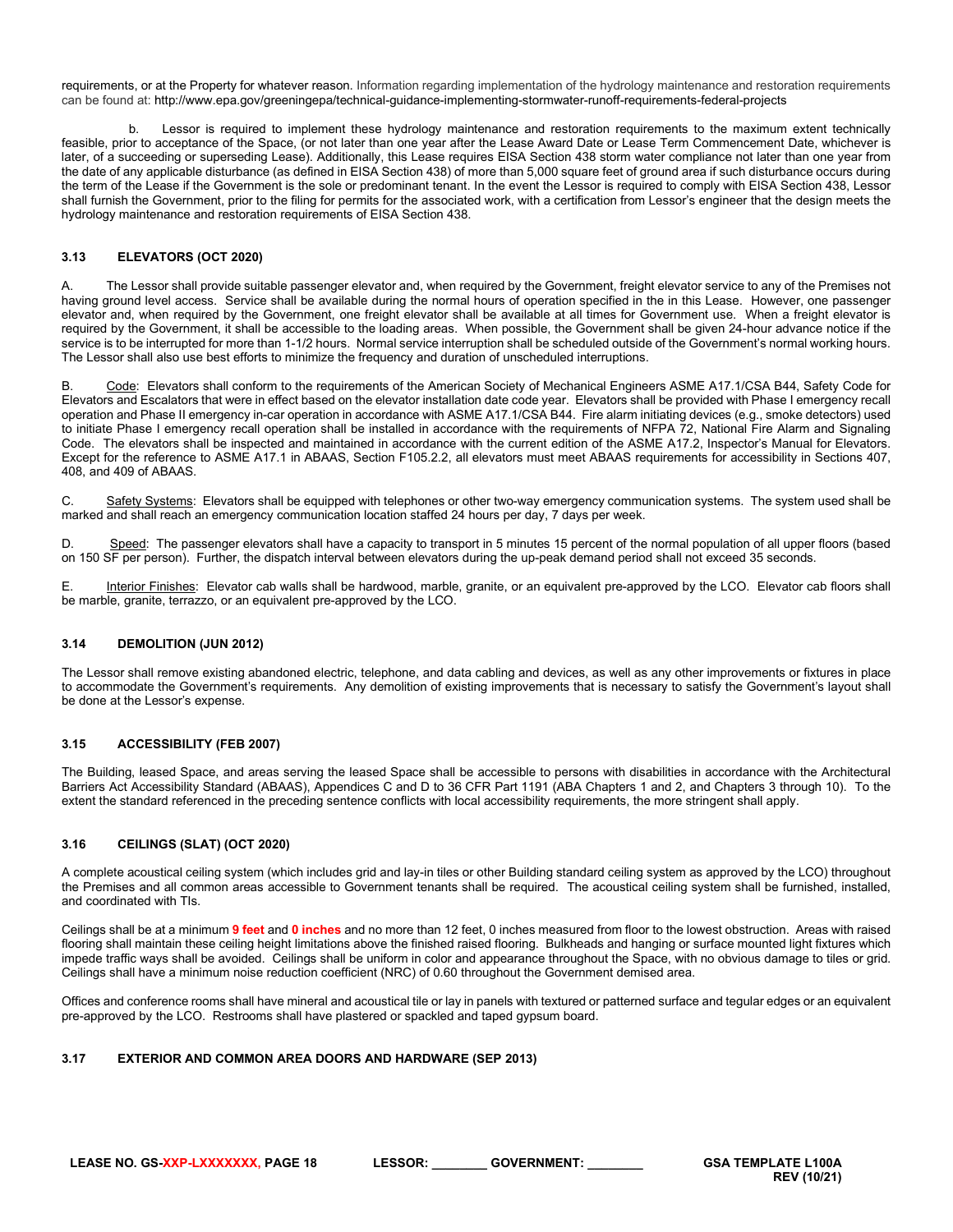A. Exterior Building doors and doors necessary to the lobbies, common areas, and core areas shall be required. This does not include suite entry or interior doors specific to TIs.

B. Exterior doors shall be weather tight and shall open outward. Hinges, pivots, and pins shall be installed in a manner which prevents removal when the door is closed and locked. These doors shall have a minimum clear opening of 32" clear wide x 80" high (per leaf). Doors shall be heavy duty, flush, 1) hollow steel construction, 2) solid core wood, or 3) insulated tempered glass. As a minimum requirement, hollow steel doors shall be fully insulated, flush, #16-gauge hollow steel. Solid-core wood doors and hollow steel doors shall be at least 1-3/4 inches thick. Door assemblies shall be of durable finish and shall have an aesthetically pleasing appearance acceptable to the LCO. The opening dimensions and operations shall conform to the governing building, fire safety, accessibility, and energy codes and/or requirements. Fire door assemblies shall be listed and labeled. Labels on fire door assemblies shall be maintained in a legible condition. Fire door assemblies and their accompanying hardware, including frames and closing devices shall be installed in accordance with the requirements of NFPA 80, Standard for Fire Doors and Other Opening Protectives.

C. Exterior doors and all common area doors shall have door handles or door pulls with heavyweight hinges. All doors shall have corresponding doorstops (wall or floor mounted) and silencers. All public use doors and restroom doors shall be equipped with kick plates. All doors shall have automatic door closers. All Building exterior doors shall have locking devices installed to reasonably deter unauthorized entry.

### <span id="page-18-0"></span>**3.18 WINDOWS (SMALL) (SEP 2015)**

All windows shall be locked and weather tight. Windows accessible from fire escapes must be readily operable from the inside of the Building.

### <span id="page-18-1"></span>**3.19 PARTITIONS: PERMANENT (SLAT) (OCT 2020)**

Permanent partitions shall extend from the structural floor slab to the structural ceiling slab, surrounding the Space, stairs, corridors, elevator shafts, restrooms, all columns, and janitor closets. They shall have a flame spread rating of 25 or less and a smoke development rating of 450 or less (ASTM E-84). Stairs, elevators, and other floor openings shall be enclosed by partitions and shall have the fire resistance required by the applicable building code, fire code and ordinances adopted by the jurisdiction in which the Building is located (such as the International Building Code, etc.) current as of the Lease Award Date.

### <span id="page-18-2"></span>**3.20 INSULATION: THERMAL, ACOUSTIC, AND HVAC (SMALL) (OCT 2020)**

A. No insulation installed with this project shall be material manufactured using chlorofluorocarbons (CFCs), nor shall CFCs be used in the installation of the product.

B. All insulation containing fibrous materials exposed to air flow shall be rated for that exposure or shall be encapsulated.

C. Insulating properties for all materials shall meet or exceed applicable industry standards. Polystyrene products shall meet American Society for Testing and Materials (ASTM) C578 91.

D. All insulation shall contain low emitting volatiles and not result in indoor air levels above 0.016 parts per million (ppm) of formaldehyde.

E. The maximum flame spread and smoke developed index for insulation shall meet the requirements of the applicable local codes and ordinances (current as of the Lease Award Date) adopted by the jurisdiction in which the Building is located.

### <span id="page-18-3"></span>**3.21 PAINTING – SHELL (SMALL) (OCT 2020)**

The Lessor shall bear the expense for all painting associated with the Building shell, including all common areas. Exterior perimeter walls and interior core walls within the Space shall be spackled and prime painted. If any Building shell areas are already painted prior to TIs, then the Lessor shall repaint, at the Lessor's expense, as necessary during TIs.

### <span id="page-18-4"></span>**3.22 FLOORS AND FLOOR LOAD (OCT 2019)**

All adjoining floor areas shall be of a common level not varying more than 1/4 inch over a 10-foot horizontal run in accordance with the American Concrete Institute standards, non-slip, and acceptable to the LCO.

B. Under-floor surfaces shall be smooth and level. Office areas shall have a minimum live load capacity of 50 pounds per ABOA SF plus 20 pounds per ABOA SF for moveable partitions. Storage areas shall have a minimum live load capacity of 100 pounds per ABOA SF, including moveable partitions. Lessor may be required to provide a report by a registered structural engineer showing the floor load capacity, at the Lessor's expense. Calculations and structural drawings may also be required.

### <span id="page-18-5"></span>**3.23 FLOOR COVERING AND PERIMETERS – SHELL (SLAT) (OCT 2020)**

Flooring material through Building common areas shall be of quality materials, as approved by the LCO.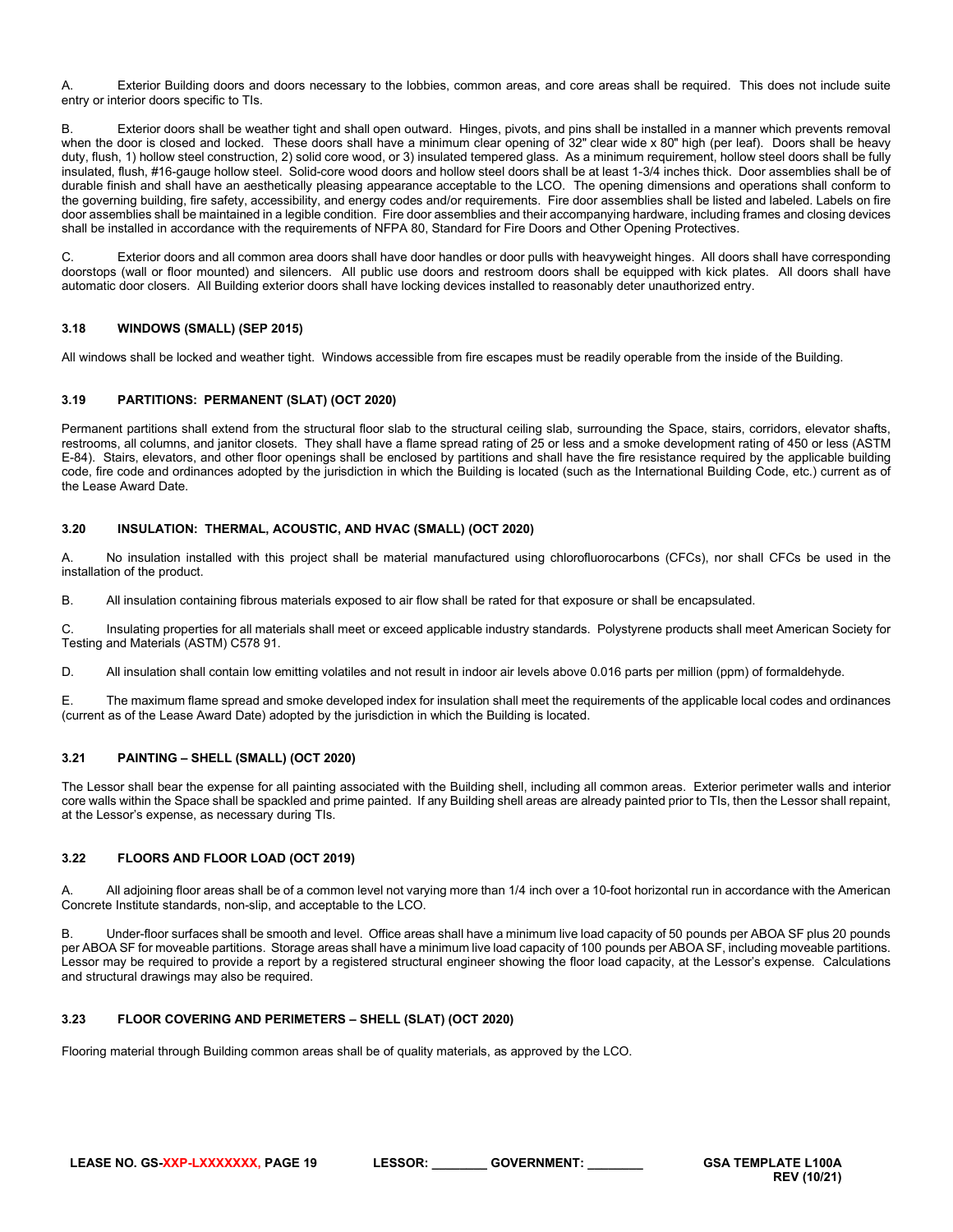### <span id="page-19-0"></span>**3.24 MECHANICAL, ELECTRICAL, PLUMBING: GENERAL (APR 2011)**

The Lessor shall provide and operate all Building equipment and systems in accordance with applicable technical publications, manuals, and standard procedures. Mains, lines, and meters for utilities shall be provided by the Lessor. Exposed ducts, piping, and conduits are not permitted in office Space.

### <span id="page-19-1"></span>**3.25 ELECTRICAL (SLAT) (OCT 2020)**

A. The Lessor shall be responsible for meeting the applicable requirements of local codes and ordinances. When codes conflict, the more stringent standard shall apply.

B. All power distribution equipment shall be required to handle the actual specified and projected loads and 10 percent spare load capacity. Fuses and circuit breakers shall be plainly marked or labeled to identify circuits or equipment supplied through them.

C. Convenience outlets shall be installed in accordance with NFPA Standard 70, National Electrical Code, or local code, whichever is more stringent. The Lessor shall provide duplex utility outlets in restrooms, corridors, and dispensing areas.

### <span id="page-19-2"></span>**3.26 ADDITIONAL ELECTRICAL CONTROLS (JUN 2012)**

If the Government pays separately for electricity, no more than 500 SF of office may be controlled by one switch or automatic light control for all office Space on the Government meter, whether through a building automation system, time clock, occupant sensor, or other comparable system acceptable to the LCO.

#### <span id="page-19-3"></span>**3.27 PLUMBING (JUN 2012)**

The Lessor shall include the cost of plumbing in common areas. Hot and cold water risers and domestic waste and vent risers, installed and ready for connections that are required for TIs, shall be included in the shell rent.

#### <span id="page-19-4"></span>**3.28 DRINKING FOUNTAINS (OCT 2018)**

On each floor of Government-occupied Space, the Lessor shall provide a minimum of two drinking fountains with chilled potable water within 200 feet of travel from any Government-occupied area on the floor. The fountains shall comply with Section F211 of the Architectural Barriers Act Accessibility Standard. Potable is defined as water meeting current EPA primary drinking water standards or more stringent, applicable state or local regulations. The Lessor shall serve as first responder to any occupant complaints about drinking water. The Lessor shall promptly investigate any such complaints and implement the necessary controls to address the complaints and maintain potable water conditions.

### <span id="page-19-5"></span>**3.29 RESTROOMS (SMALL) (OCT 2020)**

A. Separate restroom facilities for men and women shall be provided in accordance with local code or ordinances, on each floor occupied by the Government in the Building. The facilities shall be located so that employees will not be required to travel more than 200 feet, on one floor to reach the restrooms. Each restroom shall have sufficient water closets enclosed with modern stall partitions and doors, urinals (in men's room), and hot (set in accordance with applicable building codes) and cold water. Water closets and urinals shall not be visible when the exterior door is open.

B. Restrooms must meet ABAAS requirements as stated under this Lease.

#### <span id="page-19-6"></span>**3.30 HEATING, VENTILATION, AND AIR CONDITIONING – SHELL (SLAT) (OCT 2021)**

- A. Central HVAC systems shall be installed and operational, including, as appropriate, main and branch lines, VAV boxes, dampers, flex ducts, and diffusers, for an open office layout, including all Building common areas. Systems shall be designed with sufficient systems capacity to meet all requirements in this Lease; equipment shall be concealed. Areas having excessive heat gain or heat loss, or affected by solar radiation at different times of the day, shall be independently controlled.
- B. Any ductwork to be reused and/or to remain in place shall be cleaned, tested, and demonstrated to be clean in accordance with the standards set forth by NADCA. The cleaning, testing, and demonstration shall occur immediately prior to Government occupancy to avoid contamination from construction dust and other airborne particulates.
- C. During working hours in periods of heating and cooling, ventilation shall be provided in accordance with the American National Standards Institute, American Society of Heating, Refrigeration and Air-Conditioning Engineers (ANSI/ASHRAE) Standard 62.1, Ventilation for Acceptable Indoor Air Quality that corresponds with how the HVAC system was designed to perform. At a minimum, Lessor must meet ASHRAE Standard 62.1- 2004.
- D. Heating and air-conditioning air distribution systems (air handling units, VAV boxes, fan coil units, etc.) for the Space shall be equipped with particulate matter air filters that meet the Minimum Efficiency Reporting Value (MERV) specified in the ANSI/ASHRAE Standard 62.1 version referenced in sub-paragraph C. Locations that do not meet the EPA National Ambient Air Quality Standards (NAAQS) for particulates (PM 10 or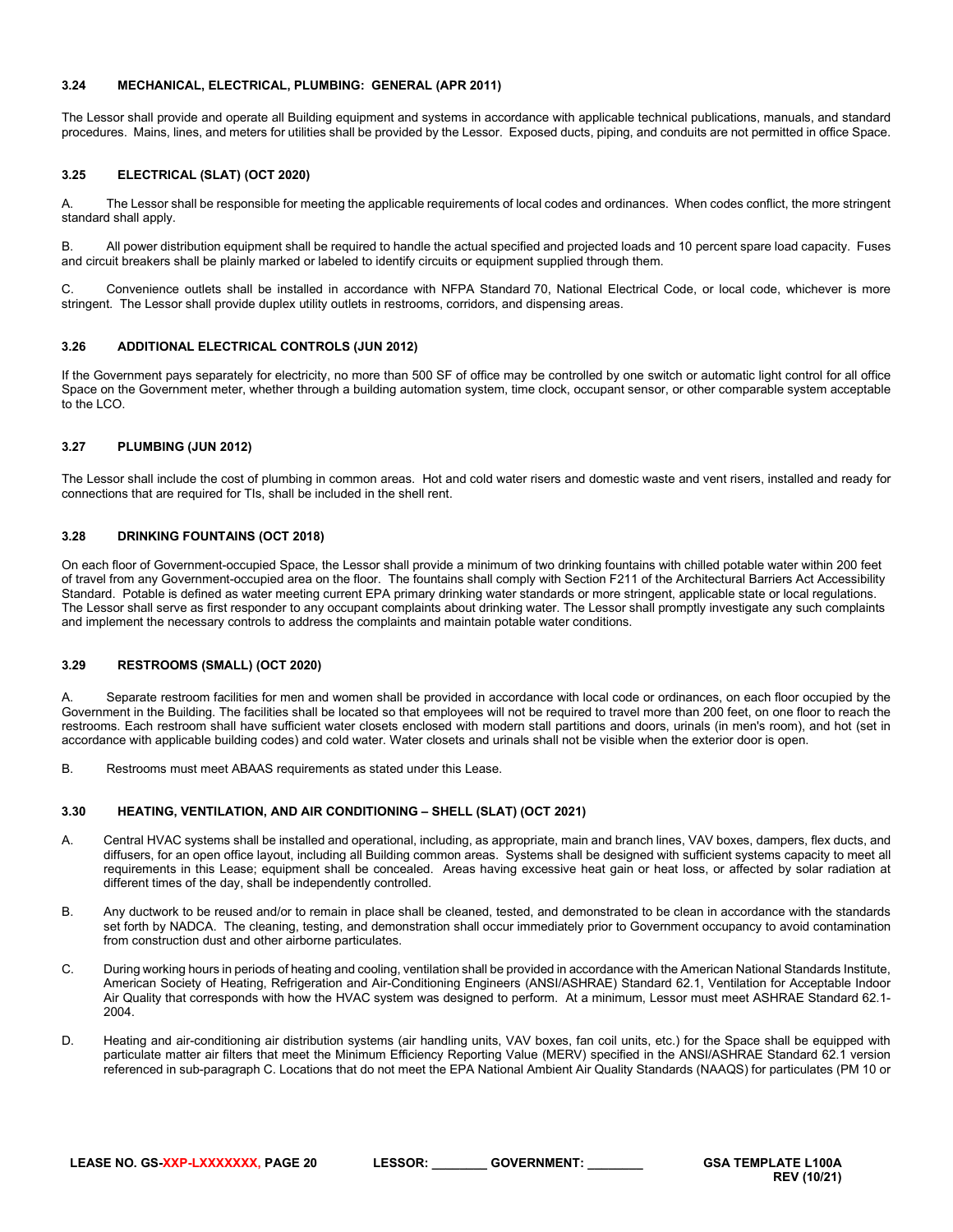PM 2.5) must be equipped with additional filtration on outdoor air intakes as required in ANSI/ASHRAE Standard 62.1. NAAQS information can be found at [HTTPS://WWW.EPA.GOV/GREEN-BOOK.](https://www.epa.gov/green-book)

- E. Restrooms shall be properly exhausted, with a minimum of 10 air changes per hour.
- F. For all refrigerant-containing equipment with over 50 pounds of ozone-depleting substances (including chlorofluorocarbons- CFCs or hydrochlorofluorocarbons- HCFCs), the Lessor shall comply with the U.S. Environmental Protection Agency (EPA)'s Significant New Alternative Policy (SNAP) Program for acceptable substitutes and alternatives to ozone-depleting substances when equipment is replaced, comes to its end of useful life, or when newly purchased. Upon request, the Lessor must provide to the Government the type of refrigerant used in chillers and HVAC systems, and the date by which the Lessor plans to replace ozone depleting substances with acceptable refrigerant substitutes in accordance with EPA's SNAP program.

#### <span id="page-20-0"></span>**3.31 TELECOMMUNICATIONS: DISTRIBUTION AND EQUIPMENT (SLAT) (OCT 2020)**

A. Building telecommunication rooms must be completed, operational, and ready for use by Government's telecommunications provider. The telephone closets shall be equipped with deadlocking latch bolt with a minimum throw of ½ inch and include a telephone backboard.

B. Telecommunications switch rooms, wire closets, and related spaces shall meet applicable Telecommunications Industry Association (TIA), Electronic Industries Alliance (EIA) and NFPA standards. Bonding and grounding shall be in accordance with NFPA Standard 70, NEC National Electrical Code, and other applicable NFPA standards and/or local code requirements.

### <span id="page-20-1"></span>**3.32 TELECOMMUNICATIONS: LOCAL EXCHANGE ACCESS (SMALL) (OCT 2020)**

A. The Government may elect to contract its own telecommunications service in the Space.

B. The Lessor shall allow the Government's designated telecommunications providers access to utilize existing Building wiring to connect its services to the Government's Space, or, if existing Building wiring is insufficient, the Lessor shall provide access from the point of entry into the Building to the Government's floor Space, subject to any inherent limitations in the pathway involved.

C. The Lessor shall allow the Government's designated telecommunications providers to affix telecommunications antennas to roof, parapet, or Building envelope (access from the antennas to the Premises shall be provided) and to affix transmission devices in appropriate common areas so as to allow the use of cellular telephones and other emerging technologies.

#### <span id="page-20-2"></span>**3.33 LIGHTING: INTERIOR AND PARKING – SHELL (SLAT) (OCT 2020)**

NOTE: FOR PRICING ESTIMATING PURPOSES, FIXTURES WILL BE INSTALLED AT THE AVERAGE RATIO OF 1 FIXTURE PER 80 ABOA SF.

A. INTERIOR FIXTURES**:** T-8, T-5, or LED light fixtures (and associated ballasts or drivers) shall be installed as either ceiling grid or pendant mounted for an open-office plan. Ceiling grid fixtures shall be either 2' wide by 4' long or 2' wide by 2' long. Lessor shall provide, as part of Shell Rent, a minimum overall lighting fixture efficiency of 85 percent. Lamps shall maintain a uniform color level throughout the lease term.

B. LIGHTING LEVELS**:** Fixtures shall have a minimum of two tubes and shall provide 50 foot-candles at desktop level (30" above finished floor) with a maximum uniformity ratio of 1.5:1. Lessor shall provide, as part of Shell Rent, 10 average foot-candles in all other Building areas within the Premises with a uniformity ratio of 4:1. Emergency egress lighting levels shall be provided in accordance with the local applicable building codes (but not less than 1 foot-candle) by either an onsite emergency generator or fixture mounted battery packs.

B. LIGHTING LEVELS WITH TASK LIGHTING: Fixtures shall have a minimum of two tubes and shall provide 30 foot-candles at desktop level (30" above finished floor) with a maximum uniformity ratio of 1.5:1 for \_**XX**\_ percent of the total Space, and 50 foot-candles at desktop level (30" above finished floor) with a maximum uniformity ratio of 1.5:1 for **XX** percent of the Space. Lessor shall provide, as part of Shell Rent, 10 average footcandles in all other Building areas within the Premises with a uniformity ratio of 4:1. Emergency egress lighting levels shall be provided in accordance with the local applicable building codes (but not less than 1 foot-candle) by either an onsite emergency generator or fixture mounted battery packs.

C. POWER DENSITY: The maximum fixture power density shall not exceed 1.4 watts per ABOA SF.

D. OCCUPANCY SENSORS: The Lessor shall provide occupancy sensors to reduce the hours that the lights are on when the Space is unoccupied

E. BUILDING PERIMETER: Exterior parking areas, vehicle driveways, pedestrian walks, and the Building perimeter lighting levels shall be designed per Illuminating Engineering Society (IES) standards. Provide 5 foot-candles for doorway areas, 3 foot-candles for transition areas and at least 1 footcandle at the surface throughout the parking lot. Parking lot fixtures shall provide a maximum to minimum uniformity ratio of 15:1 and a maximum to average uniformity ratio of 4:1.

F. PARKING STRUCTURES: The minimum illuminance level for parking structures is 5 foot-candles as measured on the floor with a uniformity ratio of 10:1.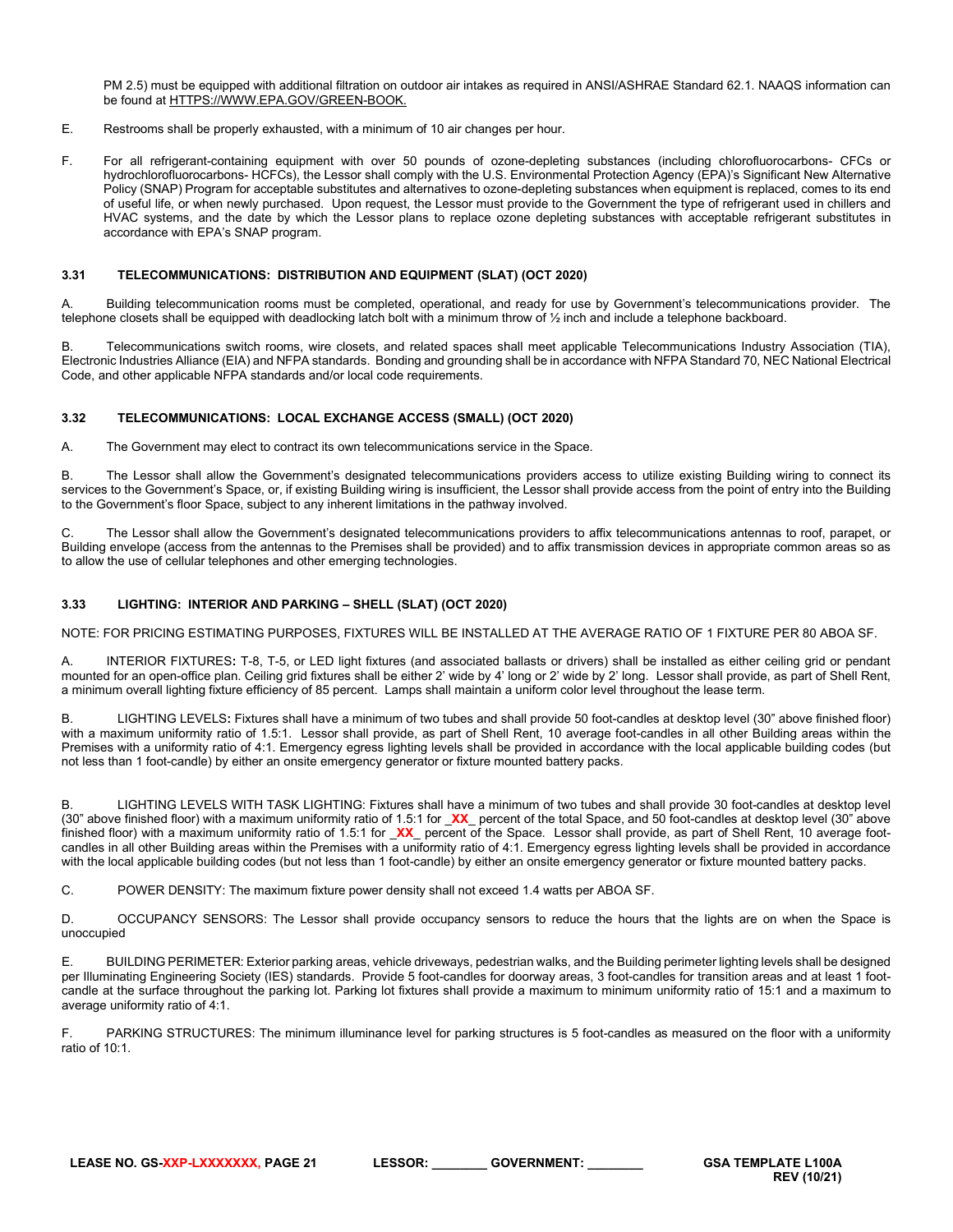G. EXTERIOR POWER BACKUP**:** Exterior egress, walkway, parking lot, and parking structure lighting must have emergency power backup to provide for safe evacuation of the Building.

### <span id="page-21-0"></span>**3.34 INDOOR AIR QUALITY DURING CONSTRUCTION (SLAT) (OCT 2021)**

A. The Lessor shall provide to the Government safety data sheets (SDS) or other appropriate documents upon request, but prior to installation or use for the following products, including but not limited to, adhesives, caulking, sealants, insulating materials, fireproofing or fire stopping materials, paints, carpets, floor and wall patching or leveling materials, lubricants, clear finishes for wood surfaces, janitorial cleaning products, and pest control products.

B. The LCO may eliminate from consideration products with significant quantities of toxic, flammable, corrosive, or carcinogenic material and products with potential for harmful chemical emissions. Materials used often or in large quantities will receive the greatest amount of review..

C. Where demolition or construction work occurs adjacent to occupied Space, the Lessor shall erect appropriate barriers (noise, dust, odor, etc.) and take necessary steps to minimize interference with the occupants. This includes maintaining acceptable temperature, humidity, and ventilation in the occupied areas during window removal, window replacement, or similar types of work.

D. HVAC during Construction: If air handlers are used during construction, the Lessor shall provide filtration media with a MERV of 8 at each return air grill, as determined by ASHRAE Standard 52.2, Method of Testing General Ventilation Air Cleaning Devices for Removal Efficiency by Particle Size.

E. Flush-Out Procedure: The Lessor shall sufficiently flush-out or ventilate the area(s) following construction and prior to occupancy in order to remove any detectable odors or visible dust related to the work.

### <span id="page-21-1"></span>**3.35 DUE DILIGENCE AND NATIONAL ENVIRONMENTAL POLICY ACT REQUIREMENTS – LEASE (SEP 2014)**

### A. Environmental Due Diligence

Lessor is responsible for performing all necessary "response" actions (as that term is defined at 42 U.S.C. § 9601(25) of the Comprehensive Environmental Response, Compensation and Liability Act (CERCLA)) with regard to all "recognized environmental conditions," as that term is defined in ASTM Standard E1527-13, as such standard may be revised from time to time. This obligation extends to any contamination of the Property where such contamination is not attributable to the Government. Lessor must provide the Government with a summary report demonstrating completion of all required response actions prior to Substantial Completion. Any remediation performed by or on behalf of Lessor must be undertaken in strict compliance with all applicable federal, state and local laws and regulations.

#### B. National Environmental Policy Act

The National Environmental Policy Act regulations provide for analyzing proposed major federal actions to determine if there are ways to mitigate the impact of the proposed actions to avoid, minimize, rectify, reduce, or compensate for environmental impacts associated with such actions. Where the Government has determined that any or all of these mitigation measures should be or must be adopted to lessen the impact of these proposed actions, Lessor must incorporate all mitigation measures identified and adopted by the Government in the design and construction drawings and specifications. All costs and expenses for development of design alternatives, mitigation measures and review submittals for work to be performed under the Lease are the sole responsibility of Lessor.

### <span id="page-21-2"></span>**3.36 NATIONAL HISTORIC PRESERVATION ACT REQUIREMENTS - LEASE (SMALL) (SEP 2015)**

A. Where a Memorandum of Agreement or other pre-award agreement concluding the Section 106 consultation includes mitigation, design review or other continuing responsibilities of the Government, Lessor must allow the Government access to the Property to carry out compliance activities. For Tenant Improvements and other tenant-driven alterations within an existing historic building, that could affect historic properties, compliance also may require on-going design review. In these instances, Lessor will be required to retain, at its sole cost and expense, the services of a preservation architect who meets or exceeds the *Secretary of the Interior's Professional Qualifications Standards for Historic Architecture*, as amended and annotated and previously published in the Code of Federal Regulations, 36 C.F.R. part 61, and the *GSA Qualifications Standards for Preservation Architects*. These standards are available at: [HTTP://WWW.GSA.GOV/HISTORICPRESERVATION>](http://www.gsa.gov/historicpreservation)Project Management Tools> Qualification Requirements for Preservation Architects. The preservation architect will be responsible for developing preservation design solutions and project documentation required for review by the Government, the State Historic Preservation Officer (SHPO), the Tribal Historic Preservation Officer (THPO), if applicable, and other consulting parties in accordance with Section 106. For Tenant Improvements and other tenant-driven alterations within an existing historic building, the preservation architect must develop context-sensitive design options consistent with the *Secretary of the Interior's Standards for the Treatment of Historic Properties*.

B. The costs for development of design alternatives and review submittals for work required under the Lease are the sole responsibility of Lessor. In addition, building shell costs relating to such design alternatives are the sole responsibility of Lessor and must be included in the shell rent

### <span id="page-21-3"></span>**3.37 BUILDING DIRECTORY (OCT 2021)**

A directory listing the Government agency shall be provided in the Building lobby. The directory must be acceptable to the LCO.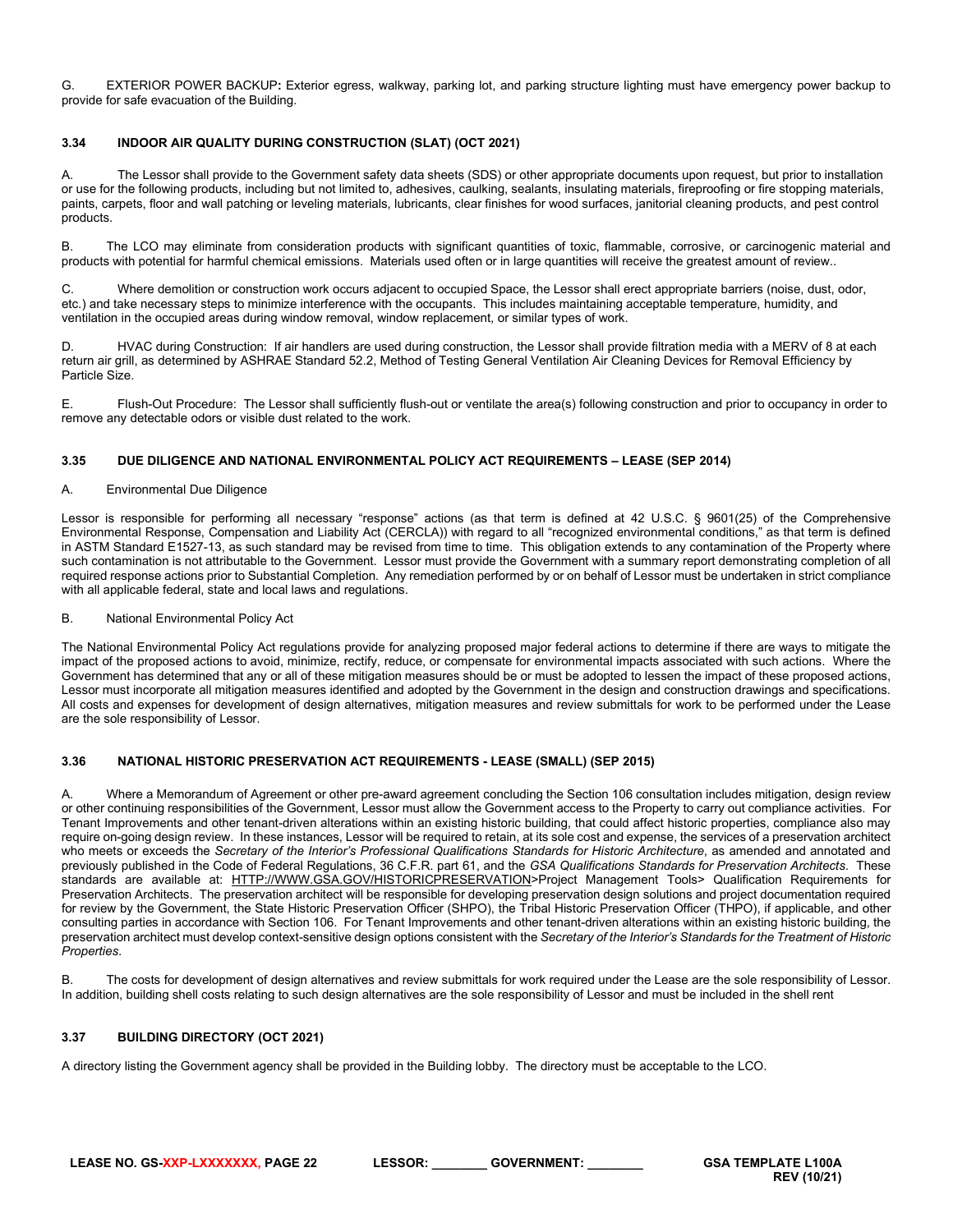### <span id="page-22-0"></span>**3.38 FLAGPOLE (SEP 2013)**

If the Government is the sole occupant of the Building, a flagpole shall be provided at a location to be approved by the LCO. The flag of the United States of America will be provided by the Lessor, as part of shell rent, and replaced at all times during the Lease term when showing signs of wear.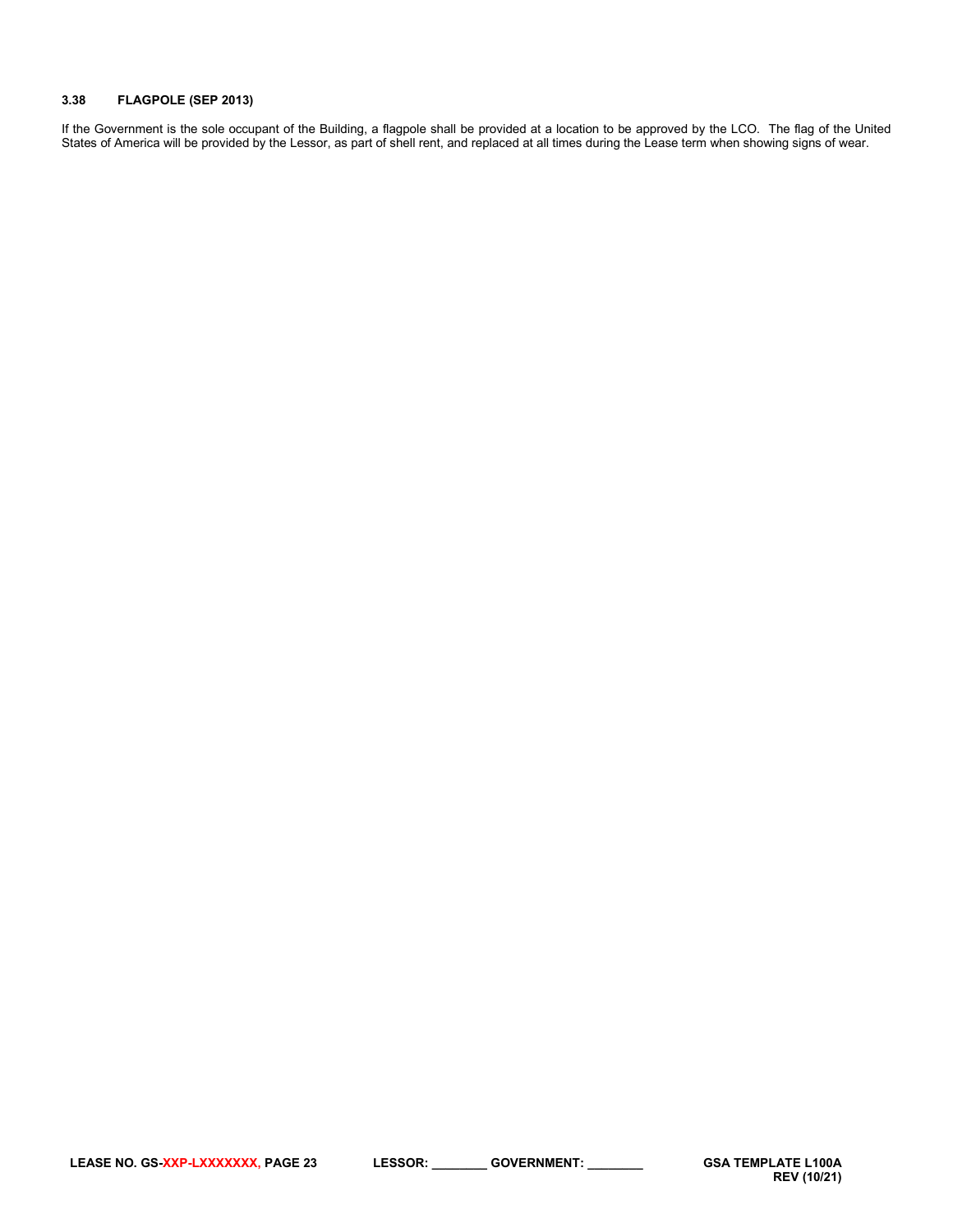# <span id="page-23-0"></span>**SECTION 4 DESIGN, CONSTRUCTION, AND POST AWARD ACTIVITIES**

#### <span id="page-23-1"></span>**4.01 SCHEDULE FOR COMPLETION OF SPACE (SLAT) (OCT 2021)**

Design and construction activities for the Space shall commence upon Lease award.

Construction of TIs and completion of other required construction work: The Lessor shall complete all work as required in this Lease not later than **XX**  Working Days following Lease award.

Design and construction activities for the Space shall commence upon Lease award. The Lessor shall schedule the following activities to achieve timely completion of the work required by this Lease:

Government-Provided Design Intent Drawings (DIDs): The Government shall prepare and provide to the Lessor the Government's approved DIDs based upon the base Building documents provided by the Lessor as required in the paragraph titled "Documents Incorporated in the Lease" paragraph of this Lease. These DIDs will detail the TIs to be made by the Lessor within the Space. DIDs shall be due to the Lessor within **XX** Working Days from award.

B. DIDs. For the purposes of this Lease, DIDs are defined as layout line drawings of the leased Space, reflecting all Lease requirements, showing partitions and doors; schematic demolition; voice, data, and electrical outlet locations; finishes; generic furniture layout, and any additional details necessary to communicate the design intent to the lessor's architect for the purpose of preparing the construction documents (CDs). A full DID set shall include the following elements:

#### Level 1:

- 1. Cover Sheet;
- 2. Demolition Plan (if applicable);<br>3. Construction (Partition) Plan;
- 3. Construction (Partition) Plan;
- 4. Power/Communication (Electrical) Plan;<br>5. Furniture Plan: and
- 5. Furniture Plan; and
- 6. Finish Plan.

Level 2 DIDs:

In addition to Level 1 DIDs, the DID set will also include the following Level 2 elements:

- 1. Reflected Ceiling Plan;<br>2. Interior Flevations:
- 2. Interior Elevations;<br>3. Interior Sections;
- 3. Interior Sections;<br>4 Partition Type/ Se
- 4. Partition Type/ Section Plan; and<br>5. Door/Hardware Schedule
- 5. Door/Hardware Schedule

#### C. INTENTIONALLY DELETED

A. Design Intent Drawing (DID) Workshop: In conjunction with the Government, the Lessor shall commit as part of shell costs to a **X-**day DID workshop tentatively scheduled to begin **month/day/year or X Working Days after award** at the office of the Lessor's architect or an alternate location agreed to by the Government. This session may be held in person or virtually, at the discretion of the Government. The architect will provide full design services so that the DIDs can be completed during this conference.

B. DIDs. For the purposes of this Lease, DIDs are defined as layout line drawings of the leased Space, reflecting all Lease requirements, showing partitions and doors; schematic demolition; voice, data, and electrical outlet locations; finishes; generic furniture layout, and any additional details necessary to communicate the design intent to the lessor's architect for the purpose of preparing the construction documents (CDs). A full DID set must include the following elements:

Level 1 (included in shell rent):

- 1. Cover Sheet;<br>2. Demolition Pla
- 2. Demolition Plan (if applicable);<br>3. Construction (Partition) Plan;
- 3. Construction (Partition) Plan;
- 4. Power/Communication (Electrical) Plan;<br>5. Furniture Plan; and
- 5. Furniture Plan; and<br>6. Finish Plan
- 6. Finish Plan.

Level 2 DIDs (reimbursable):

After Lease Award, the Government may request the Lessor to submit a separate price proposal to provide Level 2 DIDs in addition to the Level 1 DIDs which are already priced as part of the shell rent. If requested, Level 2 DIDs must include the following Level 2 elements:

- 1. Reflected Ceiling Plan;
- 
- 2. Interior Elevations;<br>3. Interior Sections; Interior Sections:
- 4. Partition Type/ Section Plan; and

**REV (10/21)**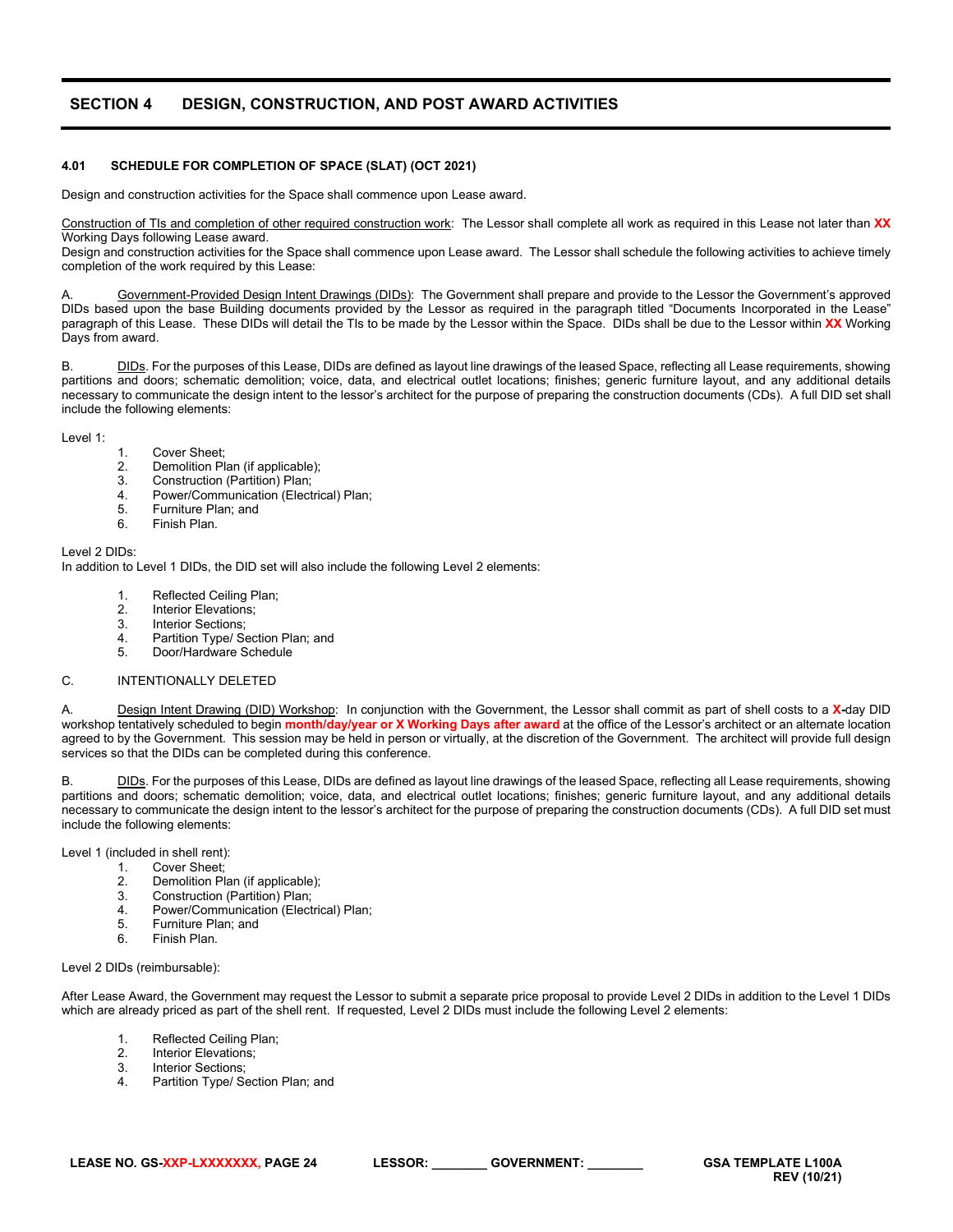### 5. Door/Hardware Schedule

At the DID workshop, the Lessor shall provide a minimum of three (3) finish options to include coordinated samples of finishes for all interior elements such as paint, wall coverings, base coving, carpet, window treatments, laminates, and flooring. All samples provided must comply with specifications set forth elsewhere in this Lease. The finish options shall be approved by the Government at the DID workshop. The Lessor may not make any substitutions after the finish option is selected.

C. The Government's review and approval of the DIDs is limited to conformance to the specific requirements of the Lease and the client agency build-out requirements as they apply to the Space. The Government will provide formal approval of DIDs in writing **XX** Working Days from the conclusion of the DID workshop.

A. Lessor-Provided Design Intent Drawings (DIDs): The Lessor must submit to GSA, as part of the shell cost, complete DIDs conforming to the requirements of this Lease and other Government-supplied information related to the tenant agency's interior build-out requirements not later than **XX** Working Days following the Lease Award Date, provided that the Government supplies such information and direction as reasonably required for Lessor to timely complete DIDs. The Government (GSA and the tenant agency) shall attend two meetings at the Lessor's request for the purpose of providing information and direction in the development of DIDs. These meetings may be held either in person or virtually, at the discretion of the Government. The Lessor should anticipate at least two submissions of DIDs before receiving approval. At the sole discretion of the Government, the Lessor may be required to submit a budget proposal based on the TIs and associated work as shown on the DIDs. This budget proposal shall be completed, as part of the shell cost, within **XX** Working Days of the Government's request.

B. DIDs. For the purposes of this Lease, DIDs are defined as layout line drawings of the leased Space, reflecting all Lease requirements, showing partitions and doors; schematic demolition; voice, data, and electrical outlet locations; finishes; generic furniture layout, and any additional details necessary to communicate the design intent to the lessor's architect for the purpose of preparing the construction documents (CDs). A full DID set must include the following elements:

Level 1 (included in Shell rent):

- 1. Cover Sheet;<br>2. Demolition Pla
- 2. Demolition Plan (if applicable);<br>3. Construction (Partition) Plan:
- 3. Construction (Partition) Plan;<br>4 Power/Communication (Flect
- 4. Power/Communication (Electrical) Plan;<br>5. Furniture Plan; and
- 5. Furniture Plan; and
- 6. Finish Plan.

Level 2 DIDs (reimbursable):

After Lease Award, the Government may request the Lessor to submit a separate price proposal to provide Level 2 DIDs in addition to the Level 1 DIDs which are already priced as part of the shell rent. If requested, Level 2 DIDs must include the following Level 2 elements:

- 1. Reflected Ceiling Plan;<br>2. Interior Elevations:
- Interior Elevations:
- 3. Interior Sections;<br>4. Partition Type/Se
- Partition Type/ Section Plan; and
- 5. Door/Hardware Schedule

Government review and approval of Lessor-provided DIDs: The Government must notify the Lessor of DID approval not later than XX Working Days following submission of DIDs conforming to the requirements of this Lease as supplied by the Government. Should the DIDs not conform to these requirements, the Government must notify the Lessor of such non-conformances within the same period; however, the Lessor shall be responsible for any delay to approval of DIDs occasioned by such non-conformance. The Government's review and approval of the DIDs is limited to conformance to the specific requirements of the Lease as they apply to the Space.

- A. INTENTIONALLY DELETED.
- B. INTENTIONALLY DELETED
- C. INTENTIONALLY DELETED

D. The Lessor's preparation and submission of construction documents (CDs): The Lessor as part of the TI must complete CDs conforming to the approved DIDs not later than **XX** Working Days following the approval of DIDs. The pricing for this work is included under the A/E fees established under Section 1 of the Lease. If during the preparation of CDs the Lessor becomes aware that any material requirement indicated in the approved DIDs cannot be reasonably achieved, the Lessor shall promptly notify GSA, and shall not proceed with completion of CDs until direction is received from the LCO. The LCO shall provide direction within **XX** Working Days of such notice, but the Government shall not be responsible for delays to completion of CDs occasioned by such circumstances. For the purpose of this paragraph, a "material requirement" shall mean any requirement necessary for the Government's intended use of the Space as provided for in, or reasonably inferable from, the Lease and the approved DIDs (e.g., number of workstations and required adjacencies).

E. Government review of CDs: The Government shall have **XX** Working Days to review CDs before Lessor proceeds to prepare a TI price proposal for the work described in the CDs. At any time during this period of review, the Government shall have the right to require the Lessor to modify the CDs to enforce conformance to Lease requirements and the approved DIDs.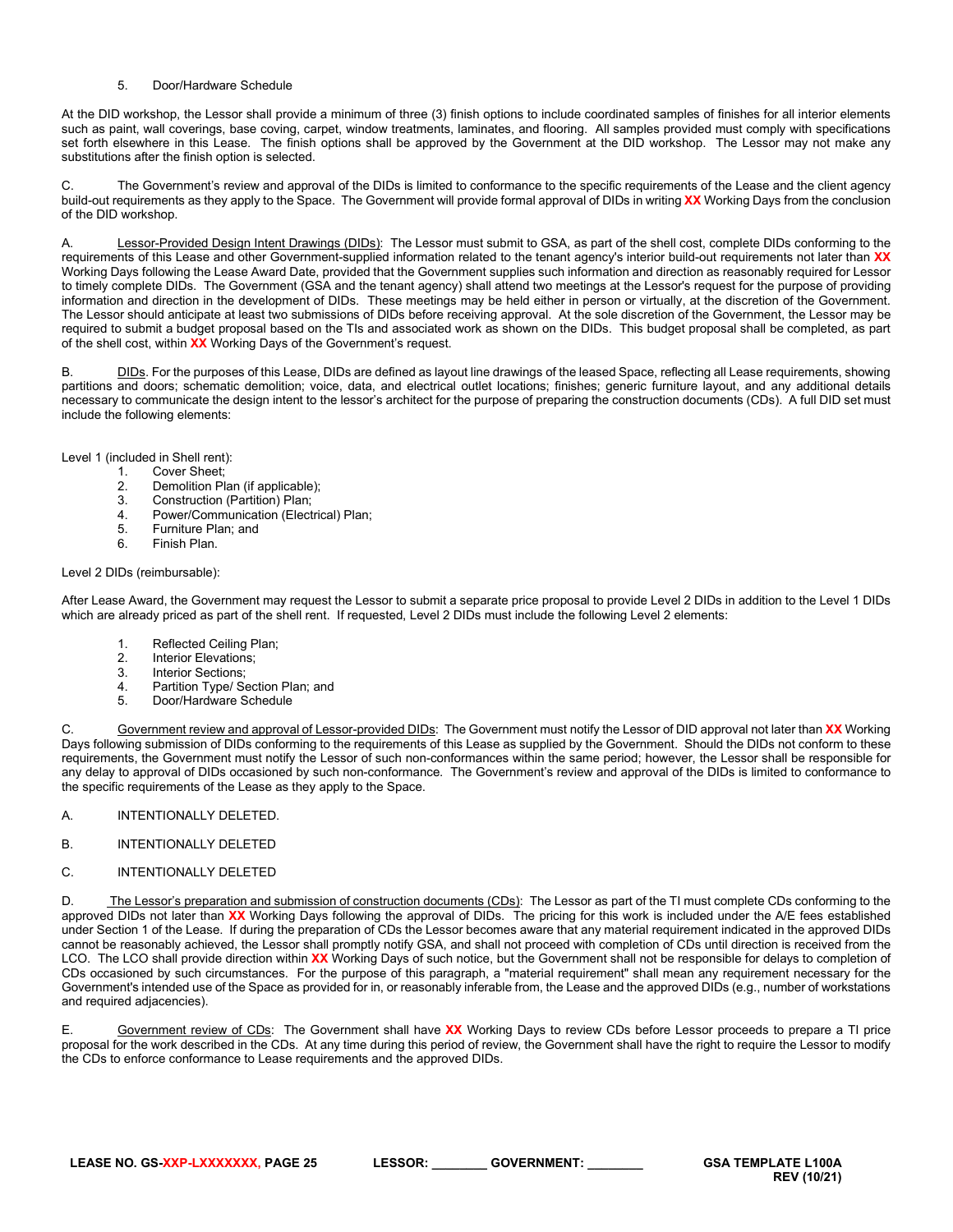F. The Lessor's preparation and submission of the TI price proposal: The Lessor shall prepare and submit a complete TI price proposal in accordance with this Lease within **XX** Working Days following notification from the LCO to begin the TI bidding process.

D. The Lessor's preparation and submission of construction documents (CDs): The Lessor as part of the TI must complete CDs conforming to the approved DIDs not later than **XX** Working Days following the approval of DIDs. If during the preparation of CDs the Lessor becomes aware that any material requirement indicated in the approved DIDs cannot be reasonably achieved, the Lessor shall promptly notify GSA, and shall not proceed with completion of CDs until direction is received from the LCO. The LCO shall provide direction within **XX** Working Days of such notice, but the Government shall not be responsible for delays to completion of CDs occasioned by such circumstances. For the purpose of this paragraph, a "material requirement" shall mean any requirement necessary for the Government's intended use of the Space as provided for in, or reasonably inferable from, the Lease and the approved DIDs (e.g., number of workstations and required adjacencies).

E. Government review of CDs: The Government shall have **XX** Working Days to review CDs prior to issuing a Notice to Proceed (NTP). At any time during this period of review, the Government shall have the right to require the Lessor to modify the CDs to enforce conformance to Lease requirements and the approved DIDs.

### F. INTENTIONALLY DELETED

G. The Lessor's preparation and submission of the BSAC price proposal: The Lessor shall prepare and submit a complete BSAC price proposal in accordance with this Lease within **XX** Working Days following the end of the Government CD review period.

H. Negotiation of TI and BSAC price proposals and issuance of notice to proceed (NTP): The Government shall issue NTP within **XX** Working Days following the submission of the TI and BSAC price proposals, unless these have been priced as turnkey, provided that price proposals conform to the requirements of the Lease and the parties negotiate a fair and reasonable price.

I. Construction of TIs and completion of other required construction work: The Lessor shall complete all work required to prepare the Premises as required in this Lease ready for use not later than **XX** Working days following issuance of NTP.

### <span id="page-25-0"></span>**4.02 CONSTRUCTION DOCUMENTS (SEP 2012)**

The Lessor's CDs shall include all mechanical, electrical, plumbing, fire protection, life safety, lighting, structural, security, and architectural improvements scheduled for inclusion into the Space. CDs shall be annotated with all applicable specifications. CDs shall also clearly identify TIs already in place and the work to be done by the Lessor or others. Notwithstanding the Government's review of the CDs, the Lessor is solely responsible and liable for their technical accuracy and compliance with all applicable Lease requirements.

### <span id="page-25-1"></span>**4.03 GREEN LEASE SUBMITTALS (SLAT) (OCT 2021)**

Upon request, the Lessor shall submit to the LCO:

- A. Product data sheets upon request for floor coverings, paints and wall coverings, ceiling materials, all adhesives, wood products, suite and interior doors, subdividing partitions, wall base, door hardware finishes, window coverings, millwork substrate and millwork finishes, lighting and lighting controls, and insulation to be used within the leased Space. This information must be submitted NO LATER THAN the submission of the DIDs.
- SDS or other appropriate documents upon request for products listed in the Lease. All SDS shall comply with Occupational Safety and Health Administration (OSHA) requirements for the Globally Harmonized System of Classification and Labeling of Chemicals (GHS). The Lessor and its agents shall comply with all recommended measures in the SDS to protect the health and safety of personnel.
- C. Radon test results as may be required by the "Radon in Air" and "Radon in Water" in the Lease.
- D. If renewable source power is purchased, documentation within 9 months of occupancy.

### <span id="page-25-2"></span>**4.04 CONSTRUCTION SCHEDULE AND INITIAL CONSTRUCTION MEETING (SLAT) (OCT 2020)**

Upon request by the Lease Contracting Officer, the Lessor shall furnish a detailed construction schedule to the Government within five Working Days. The Lessor shall arrange the initial Construction Meeting and shall keep meeting minutes of discussion topics and attendance for this and all subsequent meetings. Upon request by the Lease Contracting Officer, the Lessor shall have contractor representatives in attendance including its architects, engineers, and the general contractor.

### <span id="page-25-3"></span>**4.05 ACCESS BY THE GOVERNMENT PRIOR TO ACCEPTANCE (SEP 2013)**

The Government shall have the right to access any space within the Building during construction for the purposes of performing inspections or installing Government furnished equipment. The Government shall coordinate the activity of Government contractors with the Lessor to minimize conflicts with and disruption to other contractors on site. Access shall not be unreasonably denied to authorized Government officials including, but not limited to, Government contractors, subcontractors, or consultants acting on behalf of the Government on this project.

### <span id="page-25-4"></span>**4.06 CONSTRUCTION INSPECTIONS (SEP 2015)**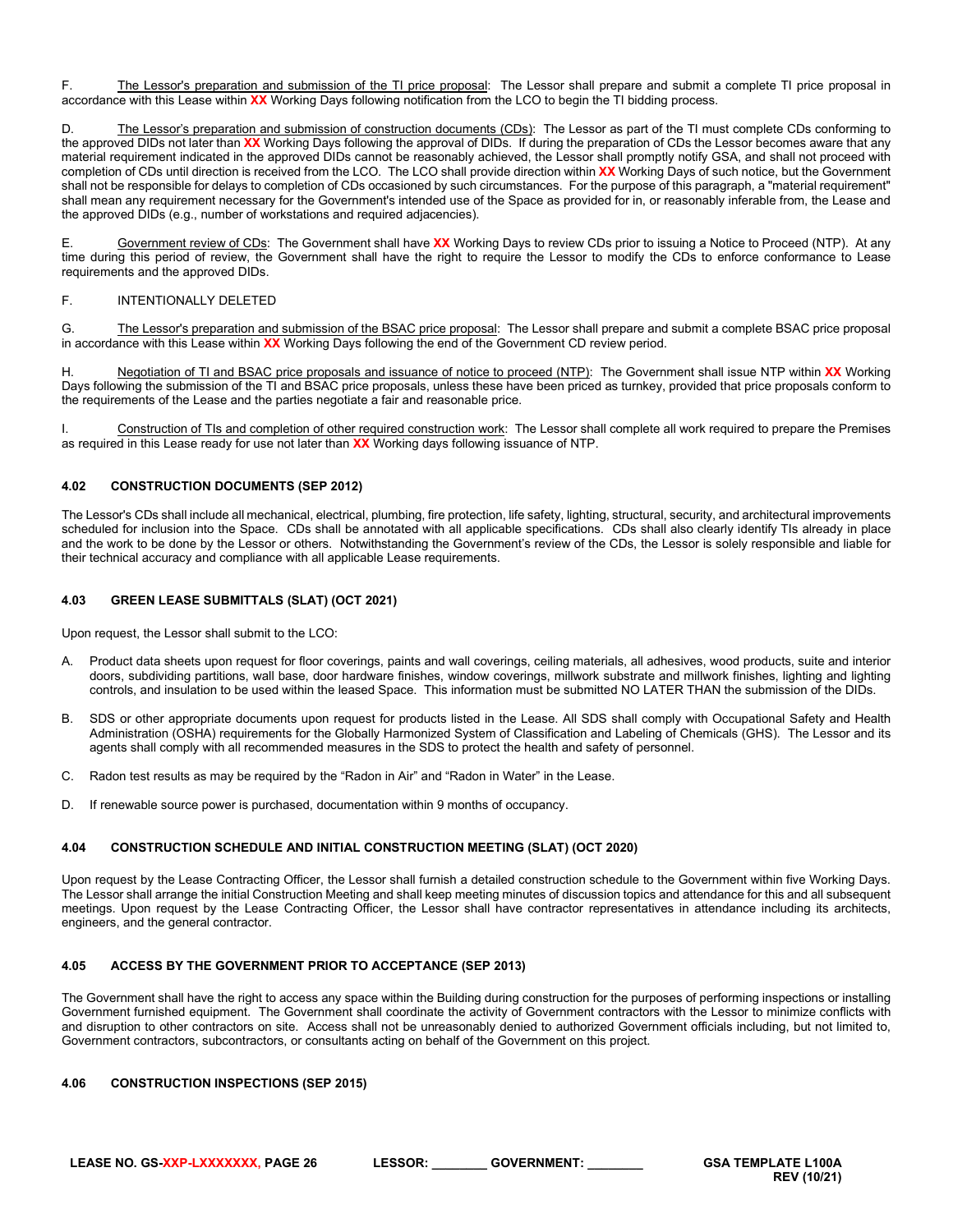A. The LCO or the LCO's designated technical representative may periodically inspect construction work to review compliance with Lease requirements and approved DIDs, if applicable.

B. Periodic reviews, witnessing of tests and inspections by the Government shall not constitute approval of the Lessor's apparent progress toward meeting the Government's objectives but are intended to discover any information which the LCO may be able to call to the Lessor's attention to prevent costly misdirection of effort. The Lessor shall remain responsible for designing, constructing, operating, and maintaining the Building in full accordance with the requirements of the Lease.

### <span id="page-26-0"></span>**4.07 TENANT IMPROVEMENTS PRICE PROPOSAL (OCT 2020)**

A. The Lessor's TI price proposal shall be supported by sufficient cost or pricing data to enable the Government to evaluate the reasonableness of the proposal, or documentation that the Proposal is based upon competitive proposals (as described below) obtained from entities not affiliated with the Lessor. Any work shown on the CDs that is required to be included in the Building shell rent or already priced as BSAC shall be clearly identified and excluded from the TI price proposal. After negotiation and acceptance of the TI price, GSA shall issue a NTP to the Lessor.

Under the provisions of FAR Subpart 15.4, the Lessor shall submit a TI price proposal with information that is adequate for the Government to evaluate the reasonableness of the price or determining cost realism for the TIs within the time frame specified in this section. The TI price proposal shall use the fee rates specified in the "Tenant Improvement Fee Schedule" paragraph of this Lease. The Lessor shall exclude from the TI price proposal all costs for fixtures and/or other TIs already in place, provided the Government has accepted same. However, the Lessor will be reimbursed for costs to repair or improve the fixture(s) and/or any other improvements already in place. The Lessor must provide certified cost or pricing data for TI proposals exceeding the threshold in FA[R 15.403-4,](https://www.acquisition.gov/far/current/html/Subpart%2015_4.html#wp1208430) to establish a fair and reasonable price. For TI proposals that do not exceed the threshold in FAR 15-403-4, the Lessor shall submit adequate documentation to support the reasonableness of the price proposal as determined by the LCO.

C. The TIs scope of work includes the Lease, the DIDs, the CDs, and written specifications. In cases of discrepancies, the Lessor shall immediately notify the LCO for resolution. All differences will be resolved by the LCO in accordance with the terms and conditions of the Lease.

D. In lieu of requiring the submission of detailed cost or pricing data as described above, the Government (in accordance with FAR 15.403) is willing to negotiate a price based upon the results of a competitive proposal process. A minimum of two qualified General Contractors (GCs) shall be invited by the Lessor to participate in the competitive proposal process. Each participant shall compete independently in the process. In the absence of sufficient competition from the GCs, a minimum of two qualified subcontractors from each trade of the Tenant Improvement Cost Summary (TICS) Table (described below) shall be invited to participate in the competitive proposal process.

E. Each TI proposal shall be (1) submitted by the proposed General Contractors (or subcontractors) using the TICS Table in CSI Masterformat (filling out all sheets, including each division tab, as necessary); (2) reviewed by the Lessor prior to submission to the Government to ensure compliance with the scope of work (specified above) and the proper allocation of shell and TI costs; and (3) reviewed by the Government. General Contractors shall submit the supporting bids from the major subcontractors along with additional backup to the TICS Table in a format acceptable to the Government.

F. Unless specifically designated in this Lease as a TI or BSAC cost, all construction costs shall be deemed to be included in the Shell Rent. Any costs in the GC's proposal for Building shell items shall be clearly identified on the TICS Table separately from the TI costs.

G. The Government reserves the right to determine if bids meet the scope of work, that the price is reasonable, and that the Lessor's proposed contractors are qualified to perform the work. The Government reserves the right to reject all bids at its sole discretion. The Government reserves the right to attend or be represented at all negotiation sessions between the Lessor and potential contractors.

The Lessor shall demonstrate to the Government that best efforts have been made to obtain the most competitive prices possible, and the Lessor shall accept responsibility for all prices through direct contracts with all contractors. The LCO shall issue to the Lessor a NTP with the TIs upon the Government's sole determination that the Lessor's proposal is acceptable. The Lessor shall complete the work within the time frame specified in this section of the Lease.

### <span id="page-26-1"></span>**4.08 BUILDING SPECIFIC AMORTIZED CAPITAL (BSAC) PRICE PROPOSAL (SEP 2015)**

The Lessor's BSAC price proposal shall be supported by sufficient cost or pricing data to enable the Government to evaluate the reasonableness of the proposal, or documentation that the Proposal is based upon competitive proposals. The pricing shall be submitted using the Security Unit Price List (SecUP).

### <span id="page-26-2"></span>**4.09 ACCEPTANCE OF SPACE AND CERTIFICATE OF OCCUPANCY (OCT 2021)**

A. Ten (10) Working Days prior to the completion of the Space, the Lessor shall issue written notice to the Government to schedule the inspection of the Space for acceptance. The Government shall accept the Space only if the construction of Building shell and TIs conforming to this Lease and the approved DIDs, if applicable, is substantially complete, a Certificate of Occupancy (C of O) has been issued as set forth below, and the Building improvements necessary for acceptance as described in the paragraph "Building Improvements" are completed.

B. The Space shall be considered substantially complete only if the Space may be used for its intended purpose, and completion of remaining work will not interfere unreasonably with the Government's enjoyment of the Space. Acceptance shall be final and binding upon the Government with respect to conformance of the completed TIs to the approved DIDs, with the exception of items identified on a punch list generated as a result of the inspection, concealed conditions, latent defects, or fraud, but shall not relieve the Lessor of any other Lease requirements.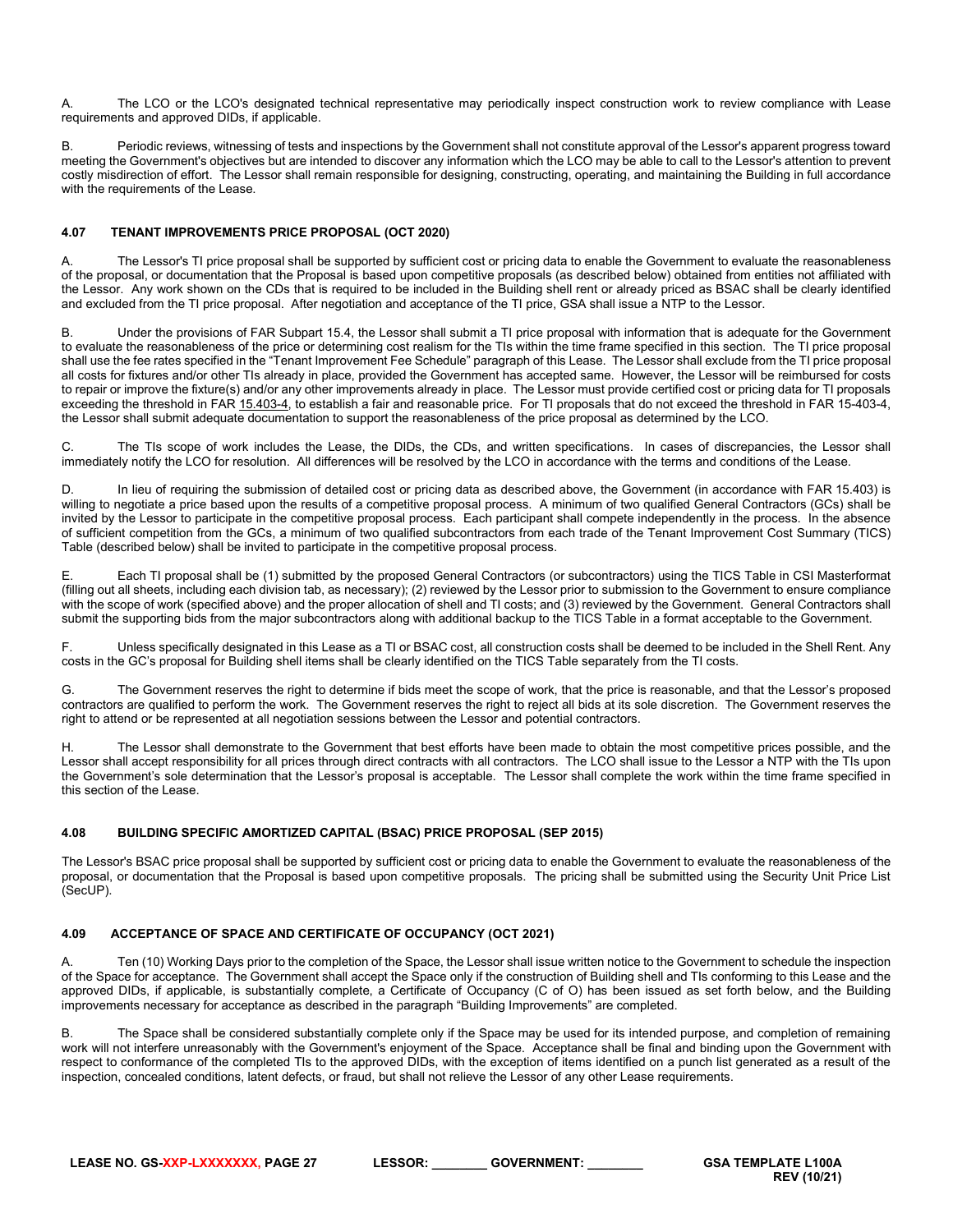C. The Lessor shall provide a valid C of O, issued by the local jurisdiction, for the intended use of the Government. If the local jurisdiction does not issue C of O's or if the C of O is not available, the Lessor may satisfy this condition by providing a report prepared by a licensed fire protection engineer that indicates the Space and Building are compliant with all applicable local codes and ordinances and all fire protection and life safety-related requirements of this Lease.

E. The Government will not be required to accept space prior to the schedule outlined in this Lease.

F. If applicable, upon acceptance of the Space, the Government will issue lump sum payment to the Lessor after substantial completion, in accordance with invoicing procedures outlined under any lease amendment(s) authorizing such lump sum payment. The Government shall not issue this payment in increments or as partial payments.

### <span id="page-27-0"></span>**4.10 LEASE TERM COMMENCEMENT DATE AND RENT RECONCILIATION (OCT 2021)**

At acceptance, the Space shall be measured in accordance with the standards set forth in this Lease to determine the total ABOA SF in the Space. The rent for the Space will be adjusted based upon the measured ABOA square footage as outlined under the Payment clause of the General Clauses. At acceptance, the Lease term shall commence. The Lease Term Commencement Date, final measurement of the Space, reconciliation of the annual rent, and amount of Commission Credit, if any, shall be memorialized by Lease Amendment.

### <span id="page-27-1"></span>**4.11 AS-BUILT DRAWINGS (OCT 2021)**

Not later than **XX** days after the acceptance of the Space, the Lessor, at Lessor's expense, shall furnish to the Government a complete set of Computer Aided Design (CAD) files of as-built floor plans showing the Space under Lease, as well as corridors, stairways, and core areas. As-built drawings shall include those for Civil, Architectural, Mechanical, Electrical, and Plumbing features, including, but not limited to, those for IT, Communications, Security, and Fire Protection. The plans shall have been generated by a CAD program which is compatible with the latest release of AutoCAD. The required file extension is ".DWG." Clean and purged files shall be submitted in a digital format. They shall be labeled with Building name, address, list of drawing(s), date of the drawing(s), and Lessor's architect and architect's phone number.

### <span id="page-27-2"></span>**4.12 SEISMIC RETROFIT (OCT 2020)**

The following requirements apply to Leases requiring seismic retrofit:

A. The Lessor shall provide a final construction schedule, all final design and construction documents for the seismic retrofit, including structural calculations, drawings, and specifications to the Government for review and approval prior to the start of construction. When required by local building code, a geotechnical report shall be made available to the Government.

B. The Lessor's registered civil or structural engineer shall perform special inspections to meet the requirements of Chapter 17 of the International Building Code (IBC).

C. For Leases requiring seismic retrofit, the Space will not be considered substantially complete until a Seismic Form E - Certificate of Seismic Compliance - Retrofitted Building, certifying that the Building meets the Basic Safety Objective of ASCE/SEI 41, executed by a registered civil or structural engineer, has been delivered to the LCO.

### <span id="page-27-3"></span>**4.13 LESSOR'S PROJECT MANAGEMENT RESPONSIBILITIES (OCT 2020)**

The Lessor's project management fee shall cover all of the Lessor's project management costs associated with the delivery of Tenant Improvements, including, but not limited to:

- 1. Legal fees
- 2. Travel costs<br>3. Insurance
- **Insurance**
- 4. Home office overhead and other indirect costs

5. Carrying costs, exclusive of the TI amortization rate. Carrying costs are those costs of capital incurred for the delivery of TI, for the period starting from Lessor's outlay of funds, until the Lease Term Commencement Date.

6. Municipal, county, or state fees (not related to sales tax or construction permits associated with TI buildout)

- 7. TI proposal preparation costs
- 8. Lessor's labor costs related to the management of the TI build-out.

A. The Lessor's TI rent shall cover all of the Lessor's project management costs associated with the delivery of Tenant Improvements, including, but not limited to:

- 1. Legal fees
- 2. Travel costs
- 3. Insurance
- 4. Home office overhead and other indirect costs

5. Carrying costs, exclusive of the TI amortization rate. Carrying costs are those costs of capital incurred for the delivery of TI, for the period starting from Lessor's outlay of funds, until the Lease Term Commencement Date.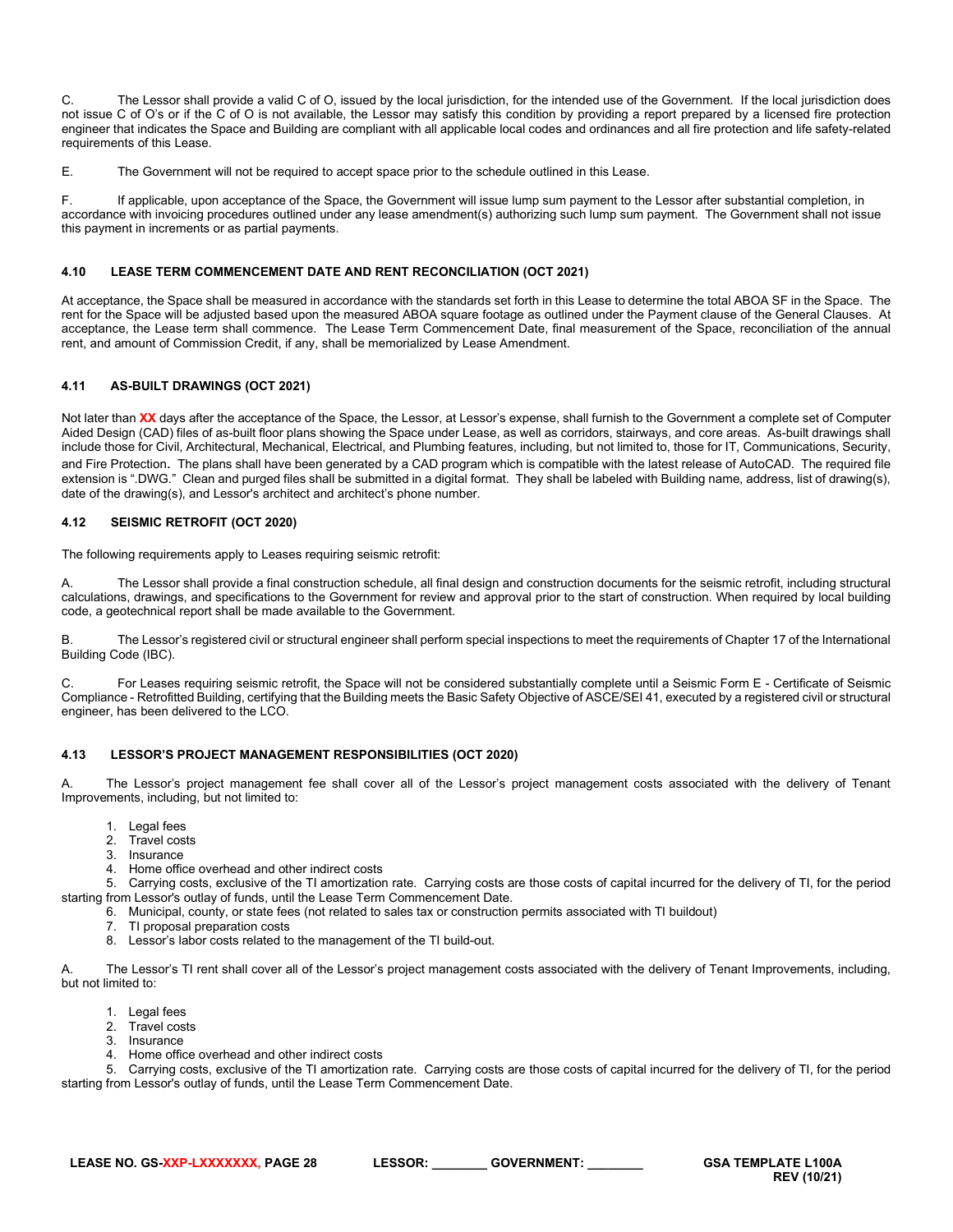- 6. Municipal, county, or state fees, including sales tax and construction permits associated with TI buildout.
- 7. TI proposal preparation costs
- 8. Lessor's labor costs related to the management of the TI build-out.

#### B. At a minimum, the Lessor shall be responsible for performing the following services:

1. Provide assistance and expertise to the Government project team in the form of coordination, management, and administration of the design and construction process;

2. Monitor performance of the general contractor and other contractors, control schedules, and oversee financial accounts;

3. Conduct and document design and construction project meetings;

4. Perform administrative tasks, including documentation, record keeping (issuing meeting minutes), and payment validation in addition to submittal and change order processing;

- 5. Maintain Request for Information (RFI), submittal, and change order logs; and
- 6. Provide technical expertise (e.g. testing, estimating, resolving claims, or responding to inquiries).

### <span id="page-28-0"></span>**4.14 GOVERNMENT PROJECT MANAGEMENT SYSTEM (OCT 2021)**

The Government may direct the Lessor to use the Government's designated project management system for post-award and post-occupancy activities. This includes, but is not limited to, design submittals (DIDs, CD, as-builts), schedule submissions, pricing proposals, reuse plans, commissioning plans, and product data sheets.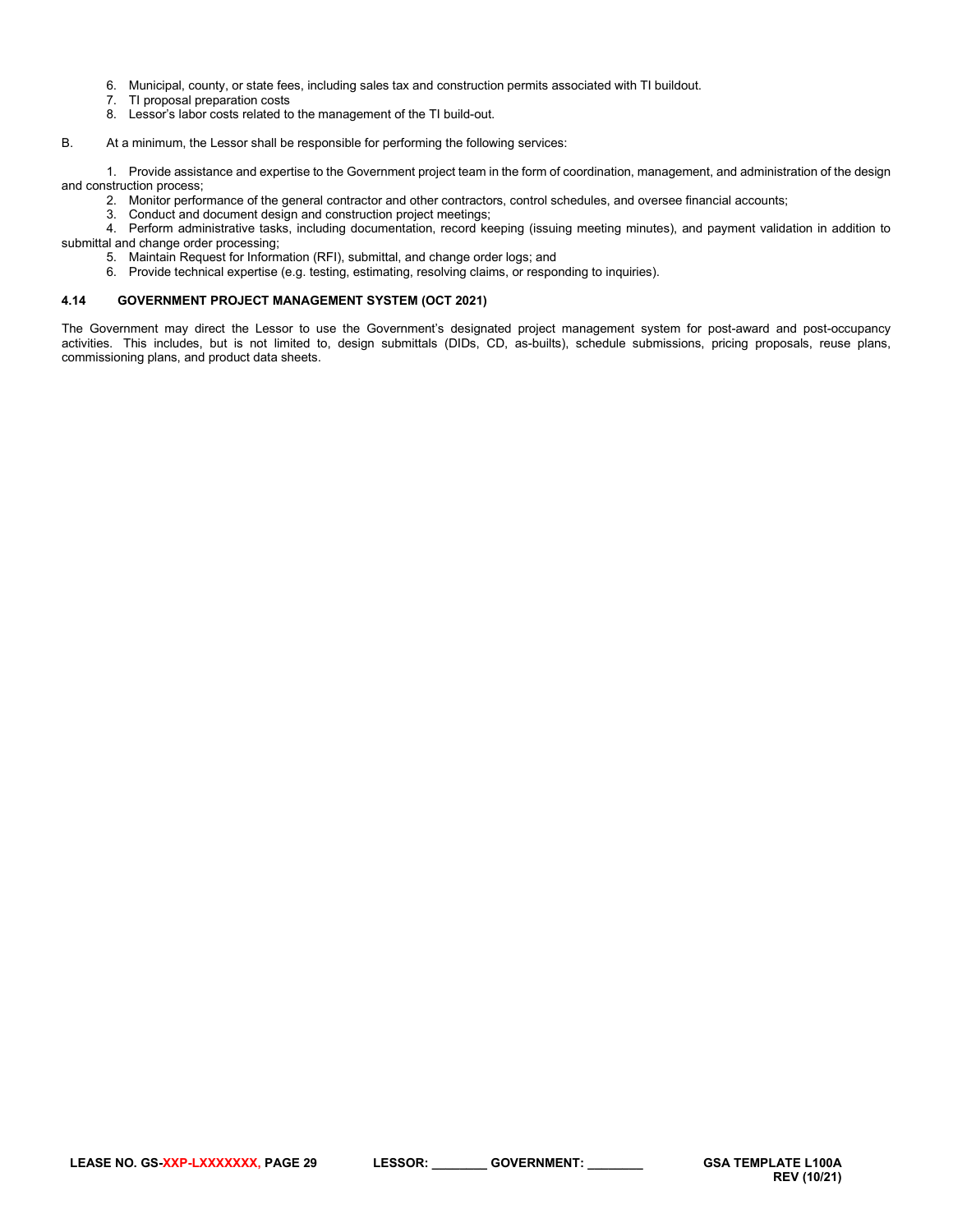# <span id="page-29-0"></span>**SECTION 5 TENANT IMPROVEMENT COMPONENTS**

#### <span id="page-29-1"></span>**5.01 TENANT IMPROVEMENT REQUIREMENTS (OCT 2016)**

The TIs shall be designed, constructed, and maintained in accordance with the standards set forth in this Lease. For pricing, only those requirements designated within this Section 5, or designated as TIs within the attached agency requirements and Security Requirements, shall be deemed to be TI costs.

#### <span id="page-29-2"></span>**5.02 FINISH SELECTIONS (SMALL) (SEP 2015)**

The Lessor must consult with the Government prior to developing a minimum of three (3) options of coordinated finish samples. The finish options must be approved by GSA prior to installation. The Lessor may not make any substitutions.

#### <span id="page-29-3"></span>**5.03 WINDOW COVERINGS (SMALL) (OCT 2020)**

All exterior windows shall be equipped with window blinds in new or like new condition, as approved by the Government.

#### <span id="page-29-4"></span>**5.04 DOORS: SUITE ENTRY (SMALL) (OCT 2020)**

Suite entry doors shall be provided as part of the TIs and shall have a minimum clear opening of 32" wide x 84" high (per leaf). Doors shall meet the requirements of being a flush, solid core, 1-3/4-inch thick, wood door with a natural wood veneer face or an equivalent pre-approved by the Government. Hollow core wood doors are not acceptable. They shall be operable by a single effort; and shall meet the requirement of NFPA 101, Life Safety Code or the International Building Code (current as of the Lease Award Date). Doors shall be installed in a metal frame assembly which is primed and finished with a low VOC semi gloss oil-based paint finish that does not result in indoor air quality levels above 0.016 parts per million (ppm) of formaldehyde.

#### <span id="page-29-5"></span>**5.05 DOORS: INTERIOR (SLAT) (OCT 2020)**

A. Doors within the Space shall be provided as part of the TIs and shall have a minimum clear opening of 32" wide x 80" high. Doors shall be flush, solid core, wood with a natural wood veneer face or an equivalent door pre-approved by the LCO. Hollow core wood doors are not acceptable. They shall be operable with a single effort, and shall meet the requirements of NFPA 101, Life Safety Code or the International Building Code (current as of the Lease Award Date). Doors shall be installed in a metal frame assembly which is primed and finished with a low VOC semi-gloss oil-based paint and which does not result in indoor air quality levels above 0.016 parts per million (ppm) of formaldehyde.

### <span id="page-29-6"></span>**5.06 DOORS: HARDWARE (SEP 2013)**

Doors shall have door handles or door pulls with heavyweight hinges. The Lessor is encouraged to avoid the use of chrome-plated hardware. All doors shall have corresponding doorstops (wall- or floor-mounted) and silencers. All door entrances leading into the Space from public corridors and exterior doors shall have automatic door closers. Doors designated by the Government shall be equipped with 5-pin, tumbler cylinder locks and strike plates. All locks shall be master keyed. Furnish at least two master keys for each lock to the Government. Any exterior entrance shall have a high security lock, with appropriate key control procedures, as determined by Government specifications. Hinge pins and hasps shall be secured against unauthorized removal by using spot welds or pinned mounting bolts. The exterior side of the door shall have a lock guard or astragal to prevent tampering of the latch hardware. Doors used for egress only shall not have any operable exterior hardware. All security-locking arrangements on doors used for egress shall comply with requirements of NFPA 101 or the International Building Code current as of the Lease Award Date.

#### <span id="page-29-7"></span>**5.07 DOORS: IDENTIFICATION (JUN 2012)**

Door identification shall be installed in approved locations adjacent to office entrances as part of the TIs. The form of door identification shall be approved by the Government.

#### <span id="page-29-8"></span>**5.08 PARTITIONS: SUBDIVIDING (SLAT) (OCT 2020)**

A. Office subdividing partitions shall comply with applicable building codes and local requirements and ordinances and shall be provided as part of the TIs. Partitioning shall extend from the finished floor to the finished ceiling and shall be designed to provide a minimum sound transmission class (STC) of 37. Partitioning shall be installed by the Lessor at locations to be determined by the Government as identified in the DIDs, if applicable. They shall have a flame spread rating of 25 or less and a smoke development rating of 450 or less (ASTM E-84).

B. HVAC shall be rebalanced and lighting repositioned, as appropriate, after installation of partitions.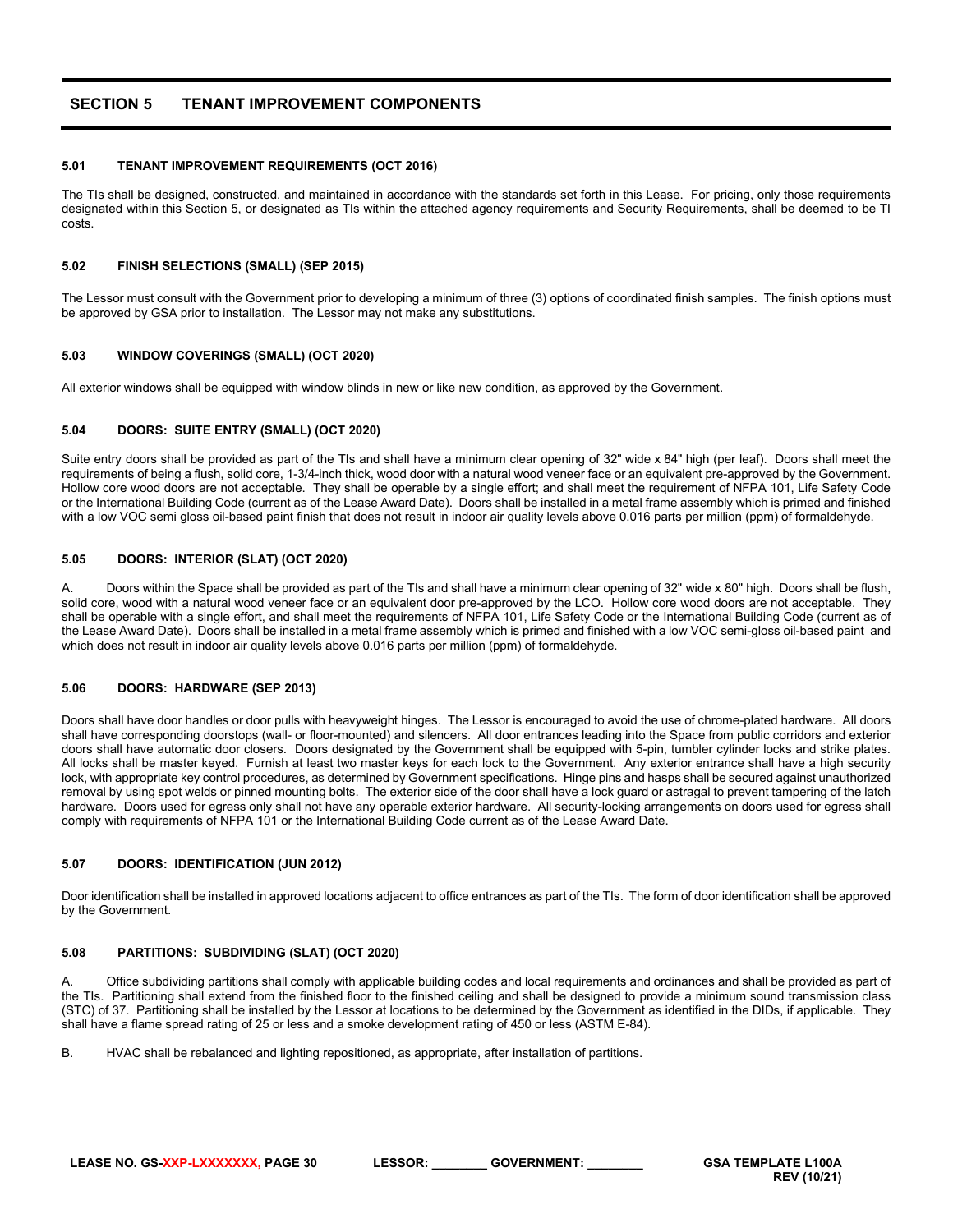C. If installed in accordance with the "Automatic Fire Sprinkler System" and "Fire Alarm System" paragraphs, sprinklers and fire alarm notification appliances shall be repositioned as appropriate after installation of partitions to maintain the level of fire protection and life safety.

D. Partitioning requirements may be satisfied with existing partitions if they meet the Government's standards and layout requirements.

#### <span id="page-30-0"></span>**5.09 PAINTING – TI (SMALL) (OCT 2020)**

A. Prior to acceptance, all surfaces within the Space which are designated by GSA for painting shall be newly finished in colors and type of paint acceptable to the Government.

#### <span id="page-30-1"></span>**5.10 FLOOR COVERINGS AND PERIMETERS (SMALL) (OCT 2019)**

A. Unless otherwise specified, broadloom carpet or carpet tiles shall be installed in accordance with manufacturing instructions to lay smoothly and evenly throughout the Space. Floor perimeters at partitions shall have wood, rubber, vinyl, or carpet base.

B. The use of existing carpet may be approved by the Government; however, existing carpet shall be repaired, stretched, and cleaned before occupancy and shall meet the static buildup requirement as stated in the specifications below.

C. Any alternate flooring shall be pre-approved by the Government.

- D. SPECIFICATIONS FOR CARPET TO BE NEWLY INSTALLED OR REPLACED
	- 1. Performance requirements for broadloom and modular tile.
		- a. Static: Less than or equal to 3.5 kV when tested by AATCC Test Method 134 (Step Test Option).
		- b. Flammability: Meets CPSC-FF-1-70, DOC-FF-1-70 Methenamine Tablet Test criteria.

c. Flooring Radiant Panel Test: Meets NFPA 253 Class I or II depending upon occupancy and fire code when tested under ASTM E-648 for glue down installation.

- d. Smoke Density: NBS Smoke Chamber Less than 450 Flaming Mode when tested under ASTM E-662.
- 2. Texture Appearance Retention Rating (TARR). Moderate;  $\geq 3.0$  TARR.

#### <span id="page-30-2"></span>**5.11 HEATING AND AIR CONDITIONING (JUN 2012)**

Zone Control. Provide individual thermostat control for office Space with control areas not to exceed 1,500 ABOA SF. Interior spaces must be separately zoned. Specialty occupancies (conference rooms, kitchens, etc.) must have active controls capable of sensing Space use and modulating HVAC system in response to Space demand. Areas that routinely have extended hours of operation shall be environmentally controlled through dedicated heating and air conditioning equipment. Special purpose areas (such as photocopy centers, large conference rooms, computer rooms, etc.) with an internal cooling load in excess of 5 tons shall be independently controlled. Provide concealed package air conditioning equipment to meet localized spot cooling of tenant special equipment. Portable space heaters are prohibited.

#### <span id="page-30-3"></span>**5.12 ELECTRICAL: DISTRIBUTION (SMALL) (SEP 2015)**

A. All electrical outlets shall be installed in accordance with NFPA Standard 70.

B. The Lessor shall in all cases safely conceal outlets and associated wiring (for electricity, voice, and data) to the workstation(s) in a method acceptable to the Government.

#### <span id="page-30-4"></span>**5.13 TELECOMMUNICATIONS: DISTRIBUTION AND EQUIPMENT (JUN 2012)**

Telecommunications floor or wall outlets shall be provided as part of the TIs. At a minimum, each outlet shall house one 4-pair wire jack for voice and one 4-pair wire jack for data. The Lessor shall ensure that all outlets and associated wiring, copper, coaxial cable, optical fiber, or other transmission medium used to transmit telecommunications (voice, data, video, Internet, or other emerging technologies) service to the workstation shall be safely concealed under raised floors, in floor ducts, walls, columns, or molding. All outlets/junction boxes shall be provided with rings and pull strings to facilitate the installation of cable. Some transmission medium may require special conduit, inner duct, or shielding as specified by the Government.

#### <span id="page-30-5"></span>**5.14 TELECOMMUNICATIONS: LOCAL EXCHANGE ACCESS (AUG 2008)**

Provide sealed conduit to house the agency telecommunications system when required.

### <span id="page-30-6"></span>**5.15 DATA DISTRIBUTION (OCT 2020)**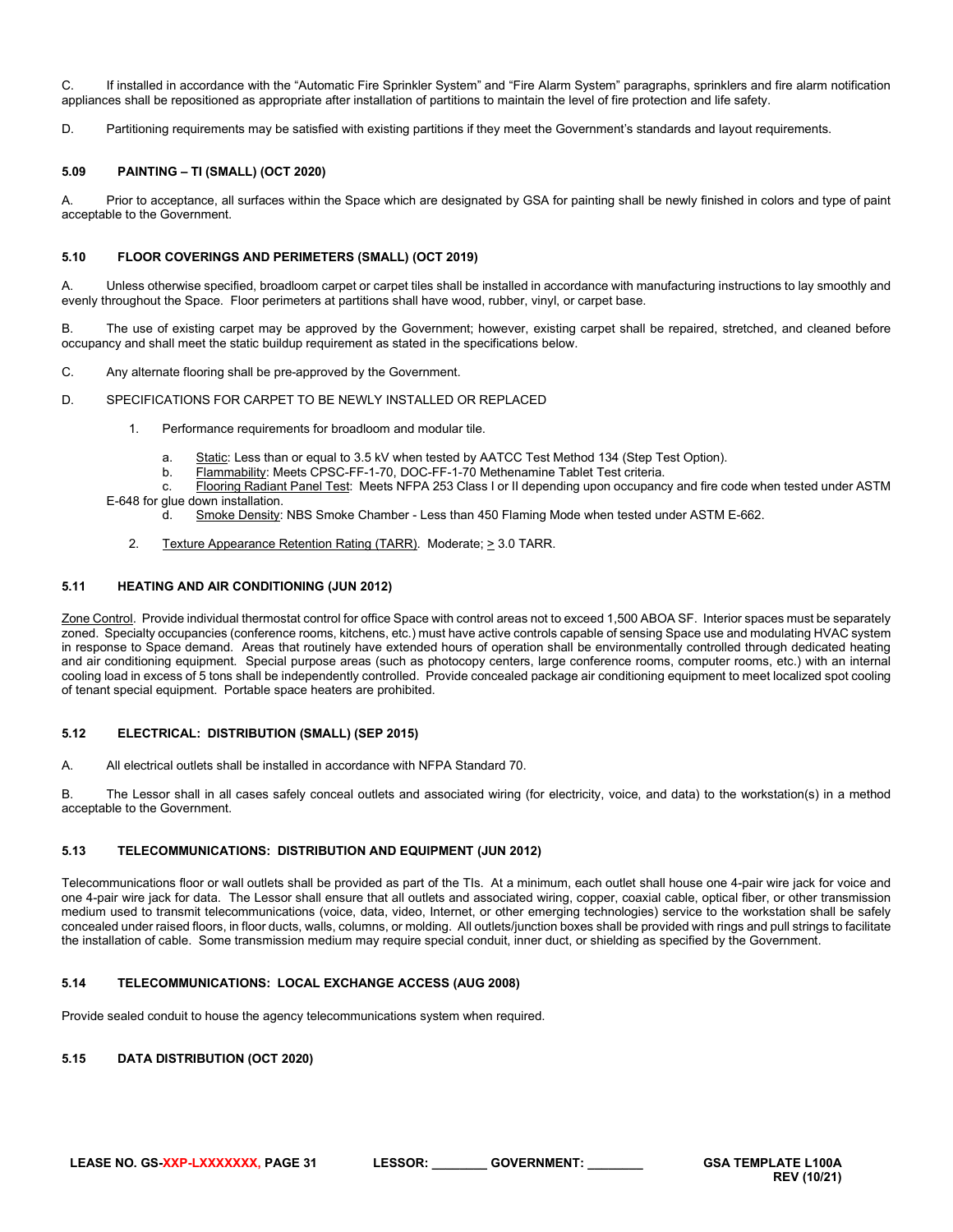The Lessor shall purchase and install data cable as part of the tenant improvements. The Lessor shall safely conceal data outlets and the associated wiring used to transmit data to workstations in floor ducts, walls, columns, or below access flooring. When cable consists of multiple runs, the Lessor shall provide ladder type or other acceptable cable trays to prevent cable coming into contact with suspended ceilings or sprinkler piping. Cable trays shall form a loop around the perimeter of the Space such that they are within a 30-foot horizontal distance of any single drop. If the Government chooses to purchase and install data cabling, then the Lessor shall provide, as part of the tenant improvements, outlets with rings and pull strings to facilitate the installation of the data cable.

### <span id="page-31-0"></span>**5.16 ELECTRICAL, TELEPHONE, DATA FOR SYSTEMS FURNITURE (OCT 2020)**

A. The Lessor shall provide as part of the TIs separate data, telephone, and electric junction boxes for the base feed connections to Government provided modular or systems furniture, when such feeds are supplied via wall outlets or floor penetrations. When overhead feeds are used, junction boxes shall be installed for electrical connections. Raceways shall be provided throughout the furniture panels to distribute the electrical, telephone, and data cable. The Lessor shall provide all electrical service wiring and connections to the furniture at designated junction points. Each electrical junction shall contain an 8-wire feed consisting of 3 general purpose 120-V circuits with 1 neutral and 1 ground wire, and a 120-V isolated ground circuit with 1 neutral and 1 isolated ground wire. A 20-ampere circuit shall have no more than 8 general purpose receptacles or 4 isolated ground "computer" receptacles.

B. The Lessor shall purchase and install data and telecommunications cable. Said cable shall be installed and connected to systems furniture by the Lessor/contractor with the assistance and/or advice of the Government or computer vendor. The Lessor shall provide wall mounted data and telephone junction boxes. When cable consists of multiple runs, the Lessor shall provide ladder-type or other acceptable cable trays to prevent Government provided cable coming into contact with suspended ceilings or sprinkler piping. Cable trays shall form a loop around the perimeter of the Space such that they are within a 30-foot horizontal distance of any single drop. Said cable trays shall provide access to both telecommunications data closets and telephone closets. If the Government chooses to purchase and install data and telecommunications cabling, then the Lessor shall provide, as part of the TIs, outlets with rings and pull strings to facilitate the installation of the data cable.

C. The Lessor shall furnish and install suitably sized junction boxes near the "feeding points" of the furniture panels. All "feeding points" shall be shown on Government approved design intent drawings. The Lessor shall temporarily cap off the wiring in the junction boxes until the furniture is installed. The Lessor shall make all connections in the power panel and shall keep the circuit breakers off. The Lessor shall identify each circuit with the breaker number and shall identify the computer hardware to be connected to it. The Lessor shall identify each breaker at the panel and identify the devices that it serves.

D. The Lessor's electrical contractor must connect power poles or base feeds in the junction boxes to the furniture electrical system and test all pre-wired receptacles in the systems furniture. Other Government contractors will be installing the data cable in the furniture panels for the terminal and printer locations, installing the connectors on the terminal/printer ends of the cable, and continuity testing each cable. Work shall be coordinated and performed in conjunction with the furniture, telephone, and data cable installers. Much of this work may occur over a weekend on a schedule that requires flexibility and on-call visits. The Lessor must coordinate the application of Certification of Occupancy with furniture installation.

### <span id="page-31-1"></span>**5.17 LIGHTING: INTERIOR AND PARKING – TI (SLAT) (OCT 2020)**

A. FIXTURES: Once the design intent drawings are approved, the Lessor shall design and provide interior lighting to comply with requirements under the paragraph, "Lighting: Interior and Parking – Shell (Simplified)." Any additional lighting fixtures and/or components required beyond what would have been provided for an open office plan (shell) are part of the TIs.

B. BUILDING PERIMETER: There may be additional requirements for lighting in exterior parking areas, vehicle driveways, pedestrian walkways, and Building perimeter in the Security Requirements attached to this Lease.

### <span id="page-31-2"></span>**5.18 AUTOMATIC FIRE SPRINKLER SYSTEM - TI (OCT 2016)**

Where sprinklers are required in the Space, sprinkler mains and distribution piping in a "protection" layout (open plan) with heads turned down with an escutcheon or trim plate shall be provided as part of Shell rent. Any additional sprinkler fixtures and/or components required in the Space beyond what would have been provided for an open office plan (shell) are part of the TIs.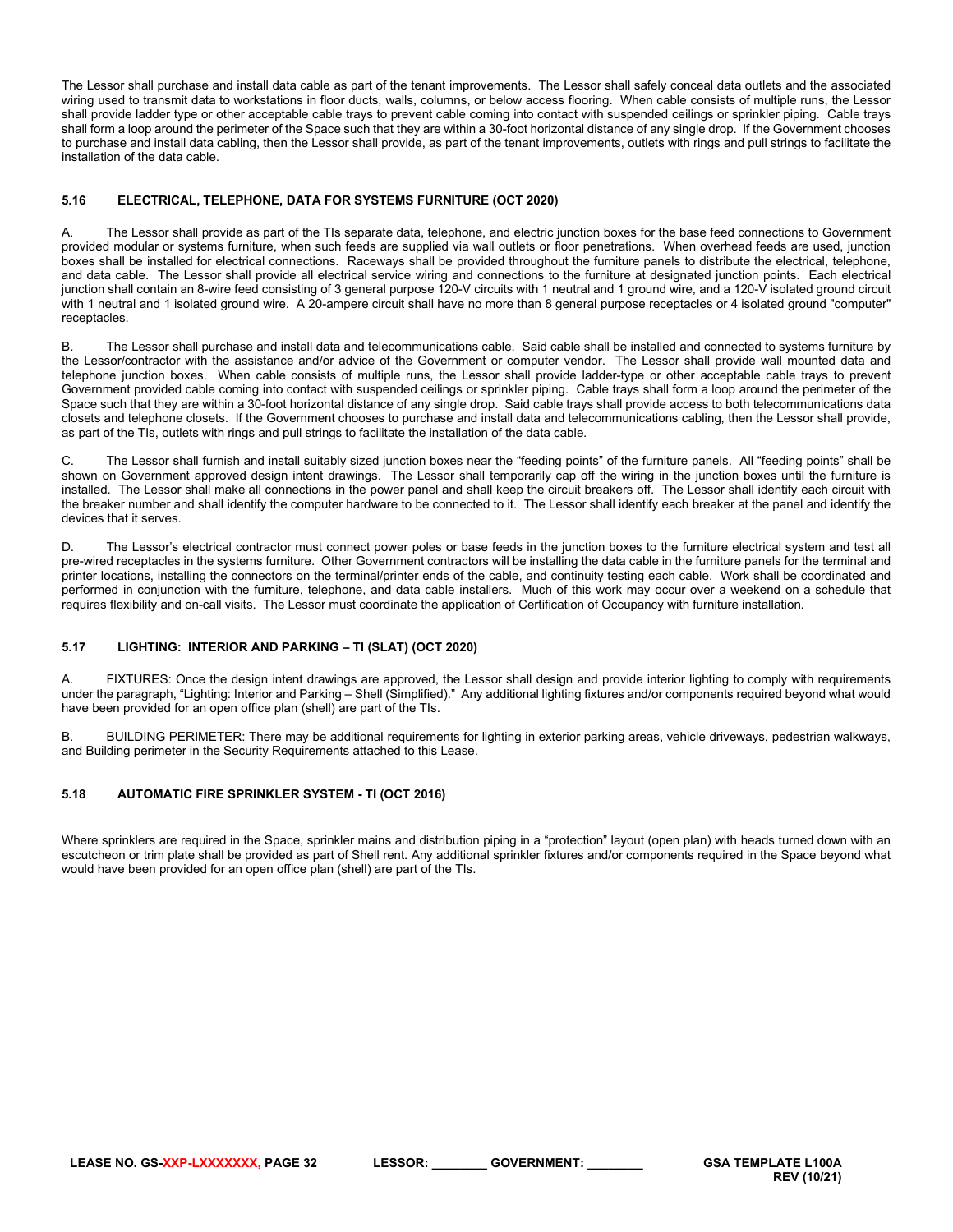# <span id="page-32-0"></span>**SECTION 6 UTILITIES, SERVICES, AND OBLIGATIONS DURING THE LEASE TERM**

### <span id="page-32-1"></span>**6.01 PROVISION OF SERVICES, ACCESS, AND NORMAL HOURS (SMALL) (OCT 2020)**

The Government's normal hours of operations are established as **XX AM to XX PM**, Monday through Friday, with the exception of Federal holidays. Services, maintenance, and utilities shall be provided during these hours. The Government shall have access to the Premises and its Appurtenant Areas at all times without additional payment, including the use, during other than normal hours, of necessary services and utilities such as elevators, restrooms, lights, and electric power. Cleaning shall be performed during normal hours.

### <span id="page-32-2"></span>**6.02 UTILITIES (APR 2011)**

The Lessor is responsible for providing all utilities necessary for base Building and tenant operations as part of the rental consideration.

#### <span id="page-32-3"></span>**6.03 UTILITIES SEPARATE FROM RENTAL (SLAT) (OCT 2020)**

A. If any utilities are excluded from the rental consideration, the Lessor shall obtain a statement from a registered professional engineer stating that all HVAC, plumbing, and other energy intensive Building systems can operate under the control conditions stated in the Lease. The statement shall also identify all Building systems which do not conform to the system performance values, including the "recommended" or "suggested" values of ANSI/ASHRAE Standard 90.1, Energy Standard for Buildings Except Low-Rise Residential Buildings, according to the version that corresponds with how the Building systems were designed to perform, or state or local codes.

B. The Lessor shall provide and install as part of shell rent, separate meters for utilities. Sub meters are not acceptable. The Lessor shall furnish in writing to the Government, prior to occupancy by the Government, a record of the meter numbers and verification that the meters measure Government usage only. Proration is not permissible. In addition, an automatic control system shall be provided to assure compliance with heating and air conditioning requirements.

### <span id="page-32-4"></span>**6.04 HEATING AND AIR CONDITIONING (OCT 2020)**

A. In all office areas, temperatures shall conform to local commercial equivalent temperature levels and operating practices in order to maximize tenant satisfaction. These temperatures shall be maintained throughout the leased Premises and service areas, regardless of outside temperatures, during the hours of operation specified in the Lease. The Lessor shall perform any necessary systems start-up required to meet the commercially equivalent temperature levels prior to the first hour of each day's operation. At all times, humidity shall be maintained below 60% relative humidity.

B. During non working hours, heating temperatures shall be set no higher than 55° Fahrenheit, and air conditioning shall not be provided except as necessary to return Space temperatures to a suitable level for the beginning of working hours. Thermostats shall be secured from manual operation by key or locked cage. A key shall be provided to the Government's designated representative.

C. Thermal comfort. During all working hours, Lessor shall comply with ANSI/ASHRAE Standard 55, Thermal Environmental Conditions for Human Occupancy that corresponds with how the Building's HVAC system was designed to perform. At a minimum, Lessor must meet ASHRAE Standard 55-2004.

D. Warehouse or garage areas require heating and ventilation only. Cooling of this Space is not required. Temperature of warehouse or garage areas shall be maintained at a minimum of 50° Fahrenheit.

E. The Lessor shall conduct HVAC system balancing after any HVAC system alterations during the term of the Lease and shall make a reasonable attempt to schedule major construction outside of office hours.

F. Normal HVAC systems' maintenance shall not disrupt tenant operations.

G. **XX** ABOA SF of the Premises shall receive cooling at all times (24 hrs a day, 365 days a year) for purposes of cooling the designated server room. The peak BTU output of this room is established as **XX** BTU per hour. The temperature of this room shall be maintained at **XX** degrees F, with humidity control not to exceed 60% relative humidity, regardless of outside temperature or seasonal changes.

H. In addition to the server room requirements stated above, the following areas shall receive HVAC at all times:

1.\_\_\_\_\_\_\_\_\_\_\_\_\_\_\_\_\_\_\_\_ 2.\_\_\_\_\_\_\_\_\_\_\_\_\_\_\_\_\_\_\_\_

I. The 24 hour, 365 days a year HVAC service(s) stated above shall be provided by the Lessor as part of the operating rent established under the Lease.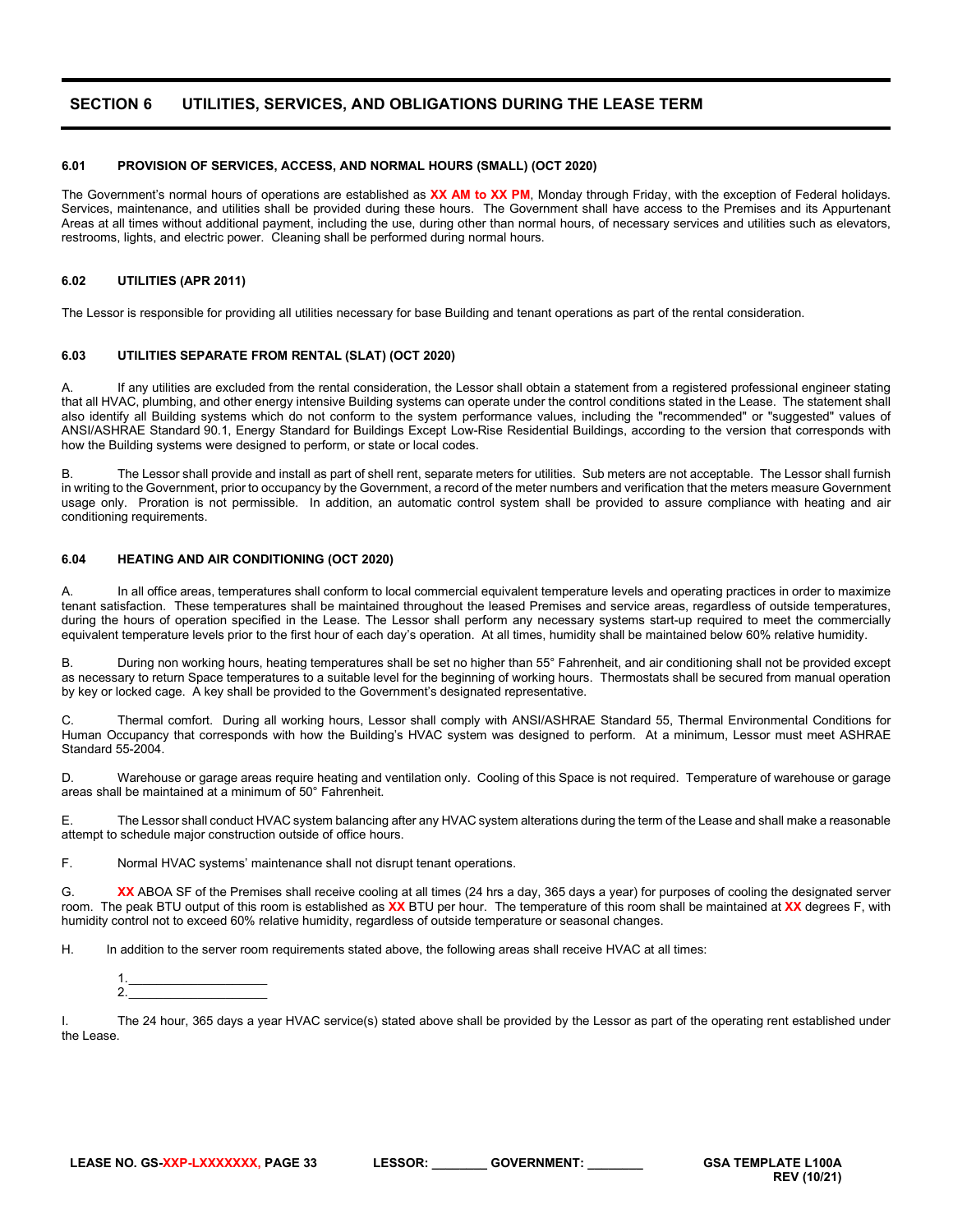#### <span id="page-33-0"></span>**6.05 OVERTIME HVAC USAGE (OCT 2020)**

A. If there is to be a charge for heating or cooling outside of the Building's normal hours, such services shall be provided at the hourly rates set forth elsewhere in the Lease. Overtime usage services may be ordered by the Government's authorized representative only.

B. When the cost of service is \$10,000 or less, the service may be ordered orally. An invoice shall be submitted to the official placing the order for certification and payment. Orders for services costing more than \$10,000 shall be placed using GSA Form 300, Order for Supplies or Services, or other approved service requisition procurement document. An invoice conforming to the requirements of this Lease shall be submitted to the official placing the order for certification and payment.

C. Failure to submit a proper invoice within 120 days of providing overtime utilities shall constitute a waiver of the Lessor's right to receive any payment for such overtime utilities pursuant to this Lease.

### <span id="page-33-1"></span>**6.06 JANITORIAL SERVICES (OCT 2021)**

The Lessor shall maintain the Premises and all areas of the Property to which the Government has routine access, including high-touch surfaces (e.g., door knobs, light switches, handles, handrails, and elevator buttons) in a clean condition and shall provide supplies and equipment for the term of the Lease. The following schedule describes the level of services intended. Performance will be based on the LCO's evaluation of results, not the frequency or method of performance.

Daily. Empty trash receptacles. Sweep entrances, lobbies, and corridors. Spot sweep floors, and spot vacuum carpets. Clean drinking fountains. Sweep and damp mop or scrub restrooms. Clean all restroom fixtures, and replenish restroom supplies. Dispose of all trash and garbage generated in or about the Building. Wash inside and out or steam clean cans used for collection of food remnants from snack bars and vending machines. Dust horizontal surfaces that are readily available and visibly require dusting. Spray buff resilient floors in main corridors, entrances, and lobbies. Clean elevators and escalators. Remove carpet stains. Police sidewalks, parking areas, and driveways. Sweep loading dock areas and platforms. Clean glass entry doors to the Space. Clean all high-touch surfaces.

B. Three times a week. Sweep or vacuum stairs.

C. Weekly. Damp mop and spray buff all resilient floors in restrooms and health units. Sweep sidewalks, parking areas, and driveways (weather permitting).

D. Every two weeks. Spray buff resilient floors in secondary corridors, entrance, and lobbies. Damp mop and spray buff hard and resilient floors in office Space.

E. Monthly. Thoroughly dust furniture. Completely sweep and/or vacuum carpets. Sweep storage Space. Spot clean all wall surfaces within 70 inches of the floor.

F. Every two months. Damp wipe restroom wastepaper receptacles, stall partitions, doors, window sills, and frames. Shampoo entrance and elevator carpets.

G. Three times a year. Dust wall surfaces within 70 inches of the floor, vertical surfaces and under surfaces. Clean metal and marble surfaces in lobbies. Wet mop or scrub garages.

H. Twice a year. Wash all interior and exterior windows and other glass surfaces. Strip and apply four coats of finish to resilient floors in restrooms. Strip and refinish main corridors and other heavy traffic areas.

Annually. Wash all venetian blinds, and dust 6 months from washing. Vacuum or dust all surfaces in the Building more than 70 inches from the floor, including light fixtures. Vacuum all draperies in place. Strip and refinish floors in offices and secondary lobbies and corridors. Shampoo carpets in corridors and lobbies. Clean balconies, ledges, courts, areaways, and flat roofs.

J. Every two years. Shampoo carpets in all offices and other non-public areas.

K. Every five years. Dry clean or wash (as appropriate) all draperies.

L. As required. Properly maintain plants and lawns. Provide initial supply, installation, and replacement of light bulbs, tubes, ballasts, and starters. Provide and empty exterior ash cans and clean area of any discarded cigarette butts.

M. Pest control. Control pests as appropriate, using Integrated Pest Management techniques, as specified by the U.S. Environmental Protection Agency at https://www.epa.gov/ipm/introduction-integrated-pest-management.

### <span id="page-33-2"></span>**6.07 SNOW REMOVAL (OCT 2020)**

Lessor shall provide snow removal services for the Government on all days for which this Lease has designated normal hours. Lessor shall clear parking lots if the accumulation of snow exceeds two inches. Lessor shall clear sidewalks, walkways and other entrances before accumulation exceeds 1.5 inches. The snow removal shall take place no later than 5:00 AM, without exception. Should accumulation continue throughout the day, the Lessor shall provide such additional snow removal services to prevent accumulation greater than the maximums specified in this paragraph. In addition to snow removal, the Lessor shall keep walkways, sidewalks and parking lots free of ice during the normal hours. The Lessor shall remove excess buildup of

**LEASE NO. GS-XXP-LXXXXXXX, PAGE 34 LESSOR: \_\_\_\_\_\_\_\_ GOVERNMENT: \_\_\_\_\_\_\_\_ GSA TEMPLATE L100A**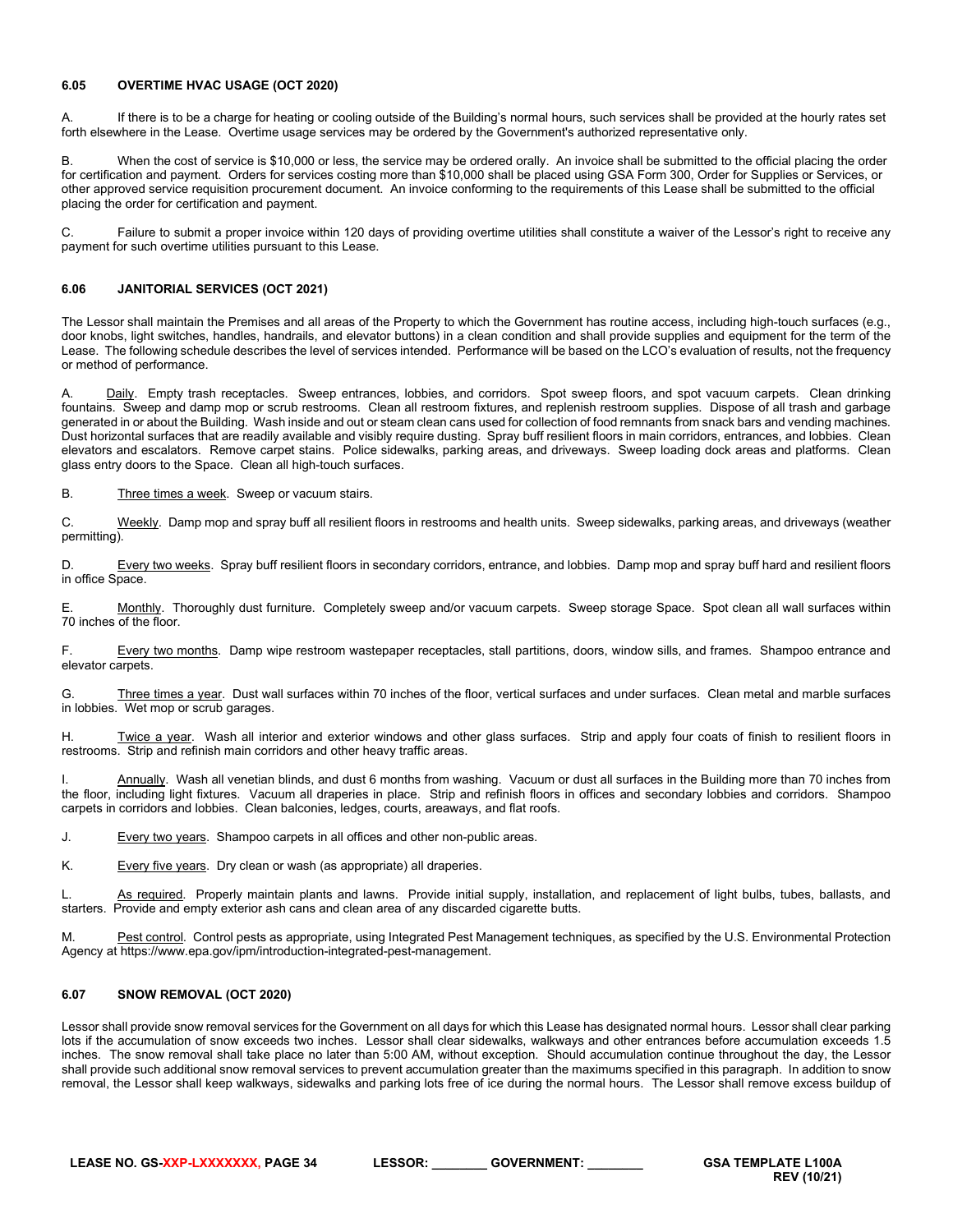sand and/or ice melt to minimize slipping hazards. If the Building entrance(s) has a northern exposure, then Lessor shall take additional measures (e.g. more frequent snow removal or application of ice-melting agents, warning signs, etc.) to protect the safety of pedestrians.

### <span id="page-34-0"></span>**6.08 MAINTENANCE OF PROVIDED FINISHES (SMALL) (SEP 2015)**

Paint, wall coverings. Lessor shall maintain all wall coverings and high performance paint coatings in "like new" condition for the life of the Lease. All painted surfaces, shall be repainted at the Lessor's expense, including the moving and returning of furnishings, any time during the occupancy by the Government if the paint is peeling or permanently stained, except where damaged due to the negligence of the Government. All work shall be done after normal working hours as defined elsewhere in this Lease.

### B. Carpet and flooring.

- 1. Except when damaged by the Government, the Lessor shall repair or replace flooring at any time during the Lease term when:
	- a. Backing or underlayment is exposed;
	- b. There are noticeable variations in surface color or texture;
	- c. It has curls, upturned edges, or other noticeable variations in texture;
	- d. Tiles are loose; or,
	- e. Tears or tripping hazards are present.

2. Repair or replacement shall include the moving and returning of furnishings, including disassembly and reassembly of systems furniture per manufacturer's warranty, if necessary. Work shall be performed after normal hours.

### <span id="page-34-1"></span>**6.09 ASBESTOS (SMALL) (OCT 2021)**

The leased space shall be free of all asbestos containing materials, except undamaged asbestos flooring in the space or undamaged boiler or pipe insulation outside the space, in which case an asbestos management program conforming to Environmental Protection Agency guidance shall be implemented. The space shall be free of other hazardous materials and in compliance with applicable Federal, State, and local environmental laws and regulations. If asbestos abatement work is to be performed in the Space after occupancy, the Lessor shall provide relocation and submit to the Government documentation that the abatement was done in accordance with OSHA, EPA, DOT, state, and local regulations and that final clearance for re-occupancy was achieved.

### <span id="page-34-2"></span>**6.10 ONSITE LESSOR MANAGEMENT (APR 2011)**

The Lessor shall provide an onsite Building superintendent or a locally designated representative available to promptly respond to deficiencies, and immediately address all emergency situations.

### <span id="page-34-3"></span>**6.11 IDENTITY VERIFICATION OF PERSONNEL (OCT 2021)**

A. The Government reserves the right to verify identities of personnel with routine and/or unaccompanied access to the Government's Space, including both pre and post occupancy periods. The Lessor shall comply with GSA personal identity verification requirements, identified in the CIO P 2181.1 GSA HSPD-12 Personal Identity Verification and Credentialing Handbook. The Lessor can find the CIO policy and additional information at *[HTTP://WWW.GSA.GOV/HSPD12](http://www.gsa.gov/hspd12)*. These policies require the Government to conduct background investigations and make HSPD-12 compliant suitability determinations for all persons with routine or unaccompanied access to Government leased Space. By definition, this includes at a minimum each employee of the Lessor, as well as employees of the Lessor's contractors or subcontractors who will provide building operating services requiring routine access to the Government's leased Space for a period greater than 6 months. The Government may also require this information for the Lessor's employees, contractors, or subcontractors who will be engaged to perform alterations or emergency repairs in the Government's Space.

B. Application Process: The background investigation will be done using the Government's prescribed process. The Lessor must provide information on each of their contractor/personnel meeting the above criteria to the Government, whereupon each identified contractor/personnel will be notified with instructions for completing the identity verification application within a given time frame. The application process will include completing supplemental information forms that must be inputted into the identity verification system in order for the application to be considered complete. Additionally, the Lessor must ensure prompt completion of the fingerprint process for their contractor/personnel. Email notifications will be sent with instructions on the steps to be taken to schedule an appointment for fingerprinting at an approved regional location along with instructions on how to complete the background investigation application.

C. The Lessor must ensure the Lease Contracting Officer (or the Lease Contracting Officer's designated representative) has all of the requested documentation timely to ensure the completion of the investigation.

D. Based on the information furnished, the Government will conduct background investigations. The Lease Contracting Officer will advise the Lessor in writing if a person fails the investigation, and, effective immediately, that person will no longer be allowed to work or be assigned to work in the Government's Space.

E. Throughout the life of the Lease, the Lessor shall provide the same data for any new employees, contractors, or subcontractors who will be assigned to the Government's Space in accordance with the above criteria. In the event the Lessor's contractor or subcontractor is subsequently replaced, the new contractor or subcontractor is not required to have persons re-apply who were cleared through this process while associated with the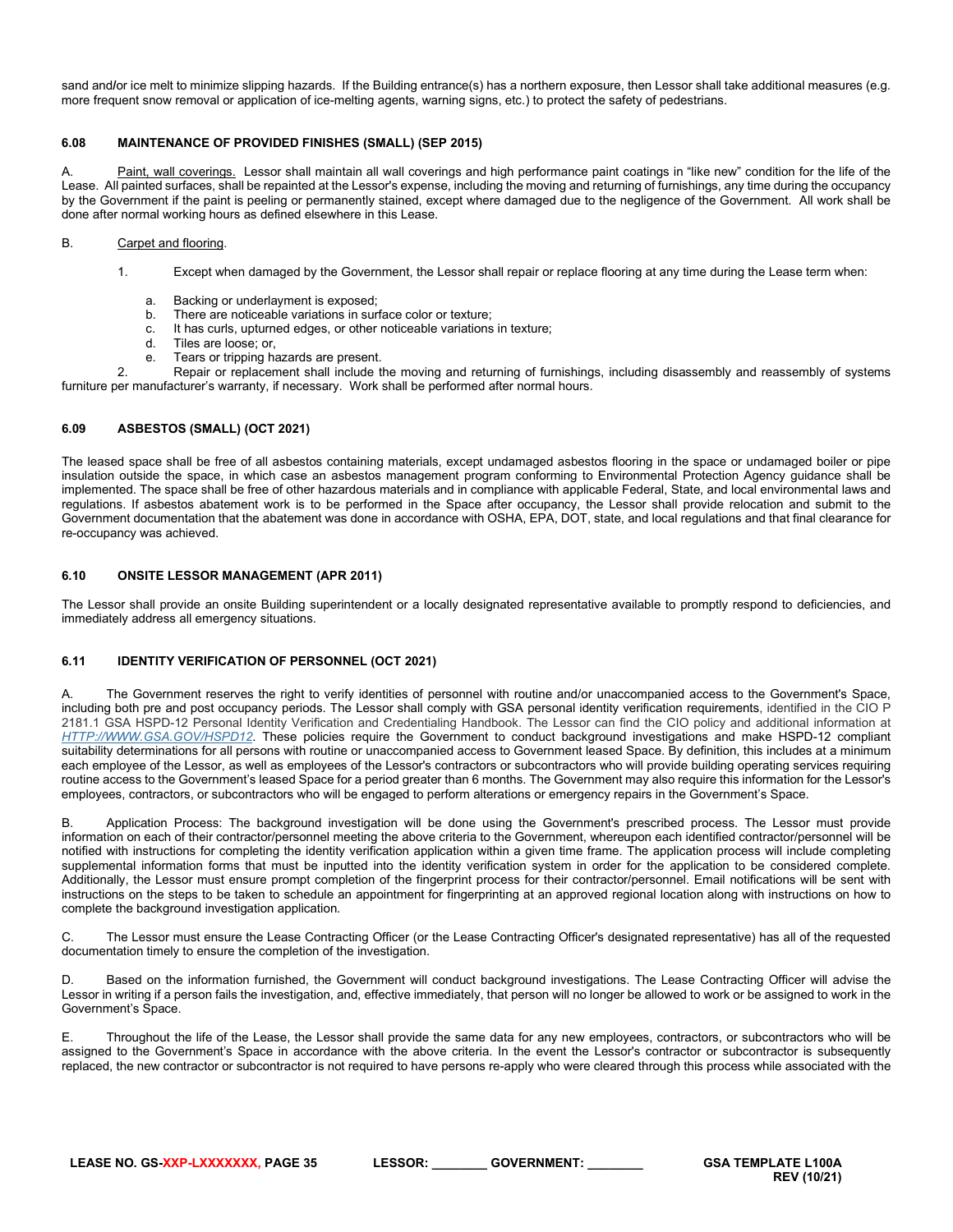former contractor or subcontractor in accordance with GSA policy. The Lessor shall require each cleared person to re-apply and obtain a new clearance in accordance with GSA policy.

F. The Lessor is accountable for not allowing contractors to start work without the successful completion of the appropriate background investigation as required by GSA policy.

G. Access Card Retrieval/Return: Upon an Entry on Duty notification, the Government will issue a Personal Identity Verification (PIV) credential that is sometimes referred to as a GSA Access card. Lessors are responsible for all PIV credential issued to their contractors/personnel pursuant to this Lease. Lessors are specifically responsible for ensuring that all GSA PIV access cards are returned to the Lease Contracting Officer or their designee whenever their employees or a contractor no longer require access to the Space (such as When no longer needed for contract performance, upon completion of the Contractor employee's employment, and upon contract completion or termination). Additionally, the Lessor must notify the Lease Contracting Officer or their designee whenever a GSA PIV Access card is lost or stolen in which event the Lessor may be responsible for reimbursing the Government for replacement credentials at the current cost per PIV HSPD12 credential. Unreturned PIV Access cards will be considered as lost or stolen cards.

H. The Government reserves the right to conduct additional background checks on Lessor personnel and contractors with routine access to Government leased Space throughout the term of the Lease to determine who may have access to the Premises.

I. The Lease Contracting Officer may delay final payment under a contract if the Contractor fails to comply with these requirements.

J. The Lessor shall insert this paragraph in all subcontracts when the subcontractor is required to have physical access to a federally controlled facility or access to a federal information system.

### <span id="page-35-0"></span>**6.12 SCHEDULE OF PERIODIC SERVICES (OCT 2020)**

Upon acceptance of the Space, the Lessor shall provide the LCO with a detailed written schedule of all periodic services and maintenance to be performed other than daily, weekly, or monthly.

### <span id="page-35-1"></span>**6.13 LANDSCAPE MAINTENANCE (APR 2011)**

Landscape maintenance shall be performed during the growing season at not less than a weekly cycle and shall consist of watering, weeding, mowing, and policing the area to keep it free of debris. Pruning and fertilization shall be done on an as-needed basis. In addition, dead, dying, or damaged plants shall be replaced.

#### <span id="page-35-2"></span>**6.14 RECYCLING (SLAT) (OCT 2020)**

Where state or local law, code, or ordinance requires recycling programs for the Premises, Lessor shall comply with such state and/or local law, code, or ordinance. During the Lease term, the Lessor agrees, upon request, to provide the Government with additional information concerning recycling programs maintained in the Building and in the Space.

#### <span id="page-35-3"></span>**6.15 RANDOLPH-SHEPPARD COMPLIANCE (SMALL) (SEP 2015)**

The Government may provide vending machines within the Government's leased area under the provisions of the Randolph-Sheppard Act (20 USC 107 et. seq.). During the term of the Lease, the Lessor may not establish vending facilities within the leased Space that will compete with any Randolph-Sheppard vending facilities.

### <span id="page-35-4"></span>**6.16 INDOOR AIR QUALITY (OCT 2019)**

The Lessor shall control airborne contaminants at the source and/or operate the Space in such a manner that indoor air quality action limits identified in the PBS Desk Guide for Indoor Air Quality Management (Companion to GSA Order PBS 1000.8), OSHA regulatory limits, and generally accepted consensus standards are not exceeded..

B. The Lessor shall avoid the use of products containing toxic, hazardous, carcinogenic, flammable, or corrosive ingredients as determined from the product label or manufacturer's safety data sheet. The Lessor shall use available odor-free or low odor products when applying paints, glues, lubricants, and similar wet products. When such equivalent products are not available, lessor shall use the alternate products outside normal working hours. Except in an emergency, the Lessor shall provide at least 72 hours advance notice to the Government before applying chemicals or products with noticeable odors in occupied Spaces and shall adequately ventilate those Spaces during and after application.

C. The Lessor shall serve as first responder to any occupant complaints about indoor air quality (IAQ). The Lessor shall promptly investigate such complaints and implement the necessary controls to address each complaint. Investigations shall include testing as needed, to ascertain the source and severity of the complaint.

D. The Government reserves the right to conduct independent IAQ assessments and detailed studies in Space that it occupies, as well as in space serving the Space (e.g., common use areas, mechanical rooms, HVAC systems, etc.). The Lessor shall assist the Government in its assessments and detailed studies by:

**LEASE NO. GS-XXP-LXXXXXXX, PAGE 36 LESSOR: \_\_\_\_\_\_\_\_ GOVERNMENT: \_\_\_\_\_\_\_\_ GSA TEMPLATE L100A**

**REV (10/21)**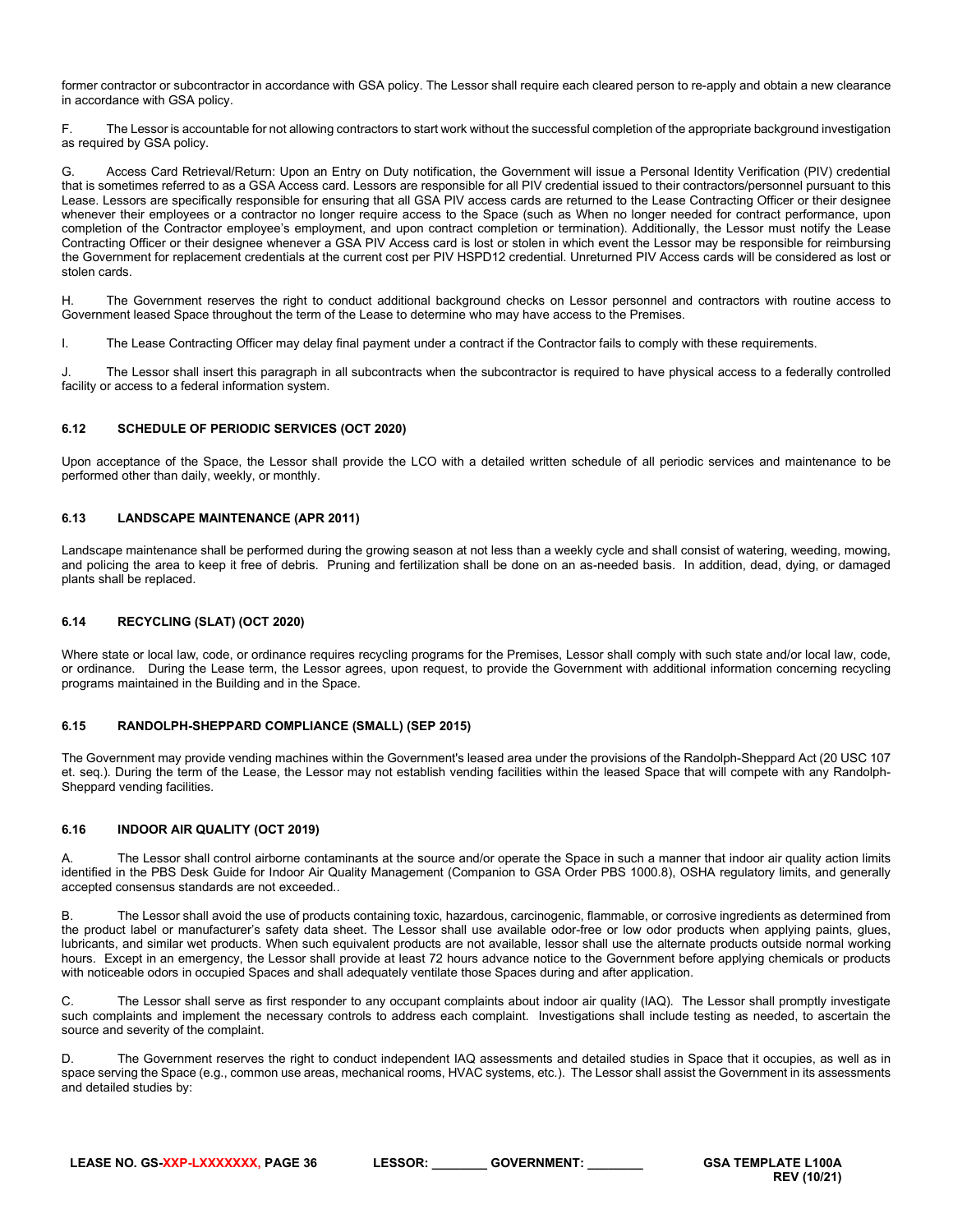- 1. Making available information on Building operations and Lessor activities;
- 2. Providing access to Space for assessment and testing, if required; and<br>3. Implementing corrective measures required by the LCO. The Lessor sh
- Implementing corrective measures required by the LCO. The Lessor shall take corrective action to correct any tests or measurements that do not meet GSA policy action limits in the PBS Desk Guide for Indoor Air Quality Management (Companion to GSA Order PBS 1000.8), OSHA regulatory limits, and generally accepted consensus standards.

4.

E. The Lessor shall provide to the Government safety data sheets (SDS) upon request for the following products prior to their use during the term of the Lease: adhesives, caulking, sealants, insulating materials, fireproofing or firestopping materials, paints, carpets, floor and wall patching or leveling materials, lubricants, clear finish for wood surfaces, janitorial cleaning products, pesticides, rodenticides, and herbicides. The Government reserves the right to review such products used by the Lessor within the Space, common building areas, ventilation systems and zones serving the Space, and the area above suspended ceiling and engineering space in the same ventilation zone as the Space.

F. The Lessor shall use high efficiency (HEPA) filtration vacuums for cleaning and minimum MERV 10 rated ventilation system filtration whenever feasible.

G. The Lessor is encouraged to comply with best practices outlined in Appendix D- Indoor Air Quality in GSA Leased Facilities (Best Practices) within the PBS Desk Guide for Indoor Air Quality Management (Companion to GSA Order PBS 1000.8).

## <span id="page-36-0"></span>**6.17 RADON IN AIR (SLAT) (OCT 2020)**

If Space planned for occupancy by the Government is on the second floor above grade or lower, the Lessor shall, prior to occupancy, test the leased Space for 2 days to 3 days using charcoal canisters. The Lessor is responsible to provide Space in which radon levels in air are below the GSA action levels of 4 picoCuries per liter (pCi/L) for childcare and 25 pCi/L for all other space. After the initial testing, a follow-up test for a minimum of 90 days using alpha track detectors shall be completed. For further information on radon, go to: HTTPS://WWW.EPA.GOV/RADON.

### <span id="page-36-1"></span>**6.18 RADON IN WATER (JUN 2012)**

A. If the water source is not from a public utility, the Lessor shall demonstrate that water provided to the Premises is in compliance with EPA requirements and shall submit certification to the LCO prior to the Government occupying the Space.

B. If the EPA action level is reached or exceeded, the Lessor shall institute appropriate abatement methods which reduce the radon levels to below this action.

### <span id="page-36-2"></span>**6.19 HAZARDOUS MATERIALS (SEP 2013)**

The leased Space shall be free of hazardous materials, hazardous substances, and hazardous wastes, as defined by and according to applicable Federal, state, and local environmental regulations. Should there be reason to suspect otherwise, the Government reserves the right, at Lessor's expense, to require documentation or testing to confirm that the Space is free of all hazardous materials.

B. Lessor shall, to the extent of its knowledge, notify Government of the introduction of any hazardous materials onto the Property by Lessor or others, including but not limited to, co-tenants occupying Space in the Building.

### <span id="page-36-3"></span>**6.20 MOLD (SMALL) (OCT 2021)**

A. Actionable mold is either visible mold or airborne mold of types and concentrations in excess of that found in the local outdoor air or nonproblematic control areas elsewhere in the same building, whichever is lower.

B. The Lessor shall provide Space to the Government that is free from actionable mold and free from any conditions, such as ongoing water leaks or moisture infiltration, that reasonably can be anticipated to permit the growth of actionable mold or are indicative of the possibility that actionable mold will be present (indicators). Ventilation zones serving the Space shall also be free of actionable mold. The Lessor shall safely remediate all actionable mold in accordance with methods identified in "Mold Remediation in Schools and Commercial Buildings" (EPA 402-K-01-001, September 2008 or ANSI/IICRC S520-2015 Standard for Professional Mold Remediation) and all applicable state laws pertaining to mold remediation practices.

### <span id="page-36-4"></span>**6.21 OCCUPANT EMERGENCY PLANS (OCT 2020)**

The Lessor is required to cooperate, participate and comply with the development and implementation of the Government's Occupant Emergency Plan (OEP) and a supplemental Shelter-in Place (SIP) Plan. Periodically, the Government may request that the Lessor assist in reviewing and revising its OEP and SIP. The Plan, among other things, will include evacuation procedures and an annual emergency evacuation drill, emergency shutdown of air intake procedures, and emergency notification procedures for the Lessor's Building engineer or manager, Building security, local emergency personnel, and Government agency personnel.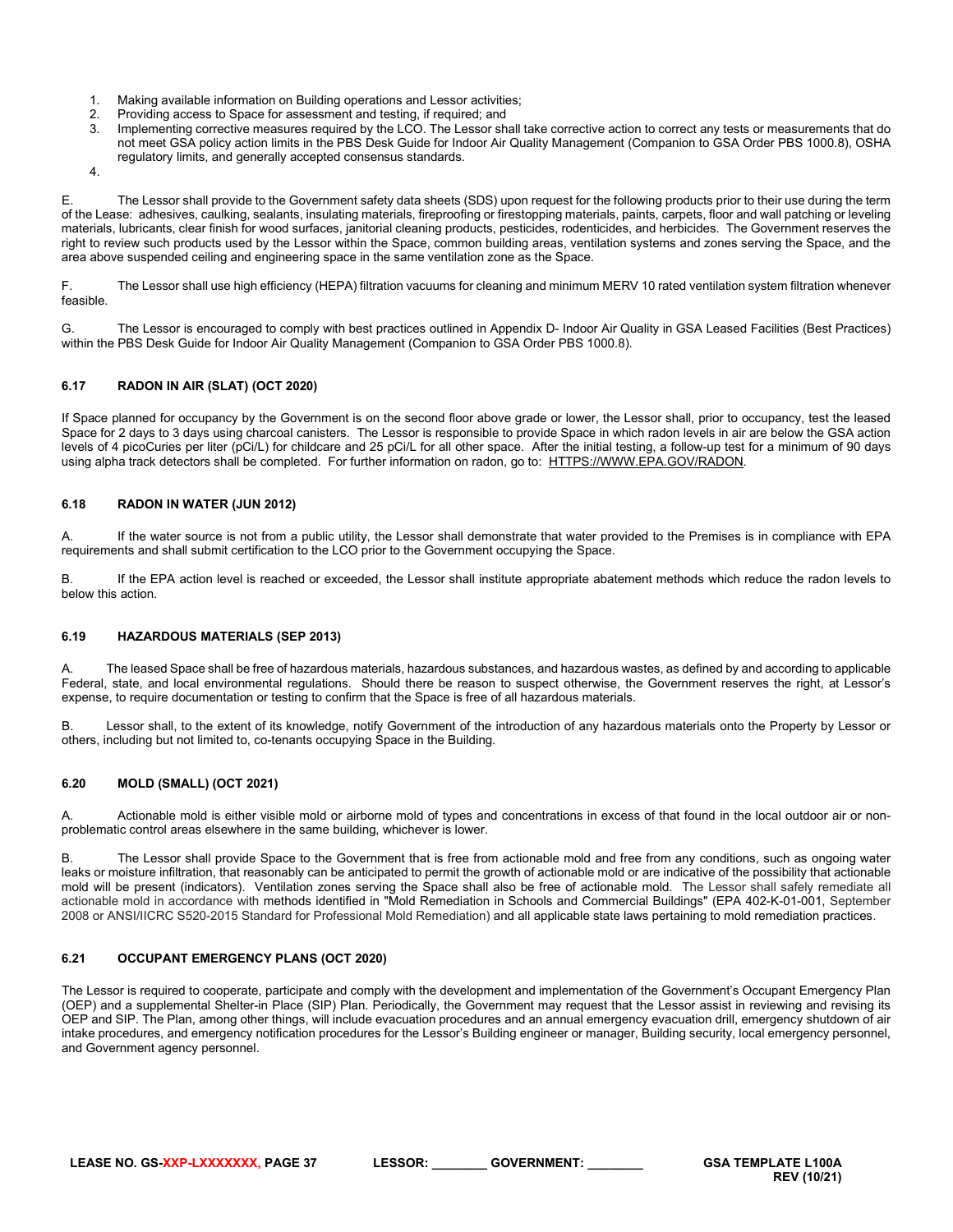## <span id="page-37-0"></span>**6.22 FLAG DISPLAY (OCT 2016)**

If the Lessor has supplied a flagpole on the Property as a requirement of this Lease, the Lessor shall be responsible for flag display on all workdays and Federal holidays. The Lessor may illuminate the flag in lieu of raising and lowering the flag daily. The Lessor shall register with the Federal Protective Service (FPS) MegaCenter in order to receive notifications regarding when flags shall be flown at half-staff, as determined by Executive Order.